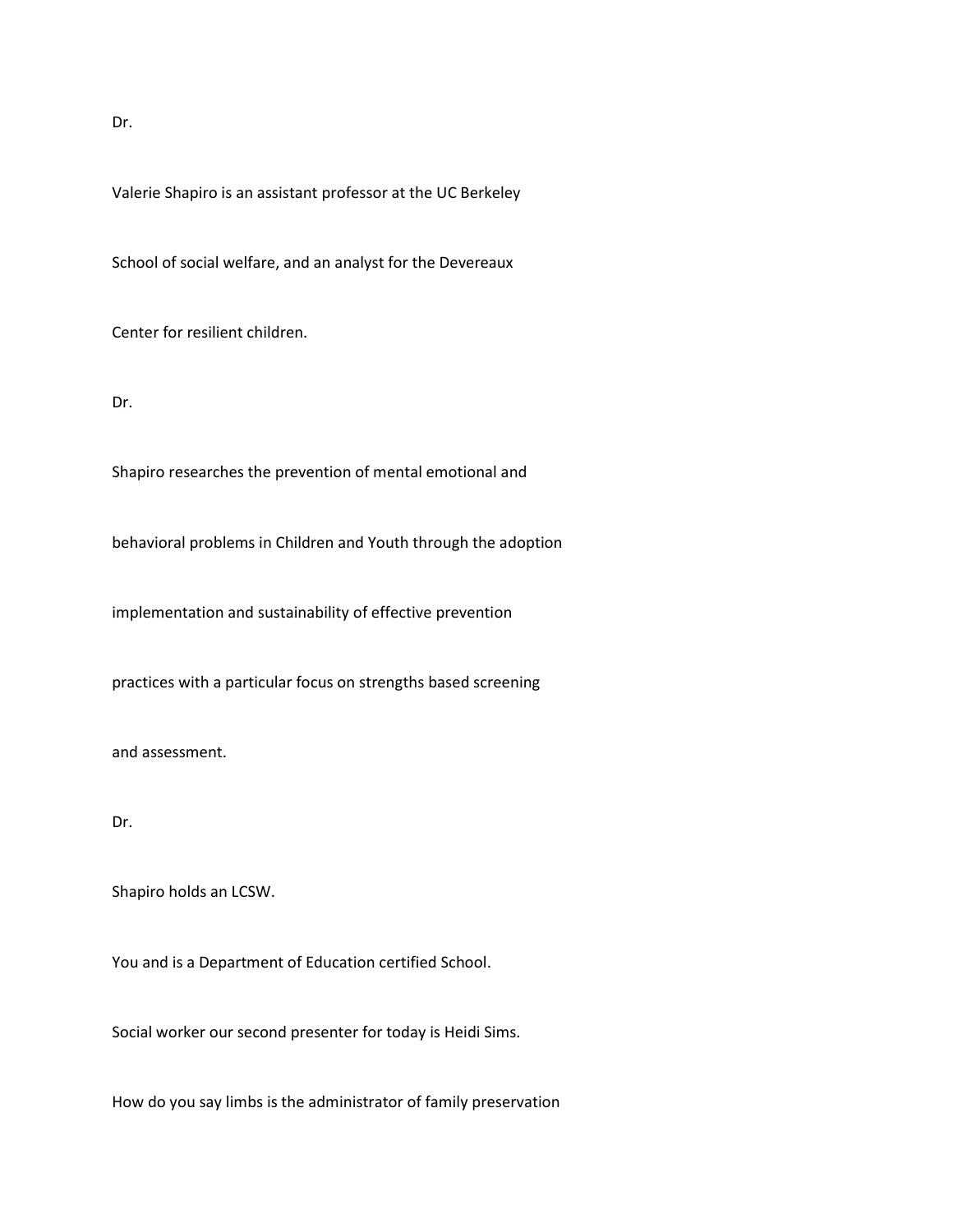department at scan which stands for stop child abuse and

neglect that's in Fort Wayne Indiana her role and her own

Miss Sims oversees, the court mandated services for families

involved in the child welfare system, she trains and managers

staff development and and implementation of the Jones Sherman.

For resilient children with the goal to improve resilience

in children.

Miss Sims has worked in Social Service in the social services

filled with families for over 15 years.

Miss Sims has her master's degree in social work and she's

also a licensed clinical social worker.

So I will turn it over to our two presenters.

Heidi and Valerie Thank you.

This is this is Valerie and I will be starting us off today.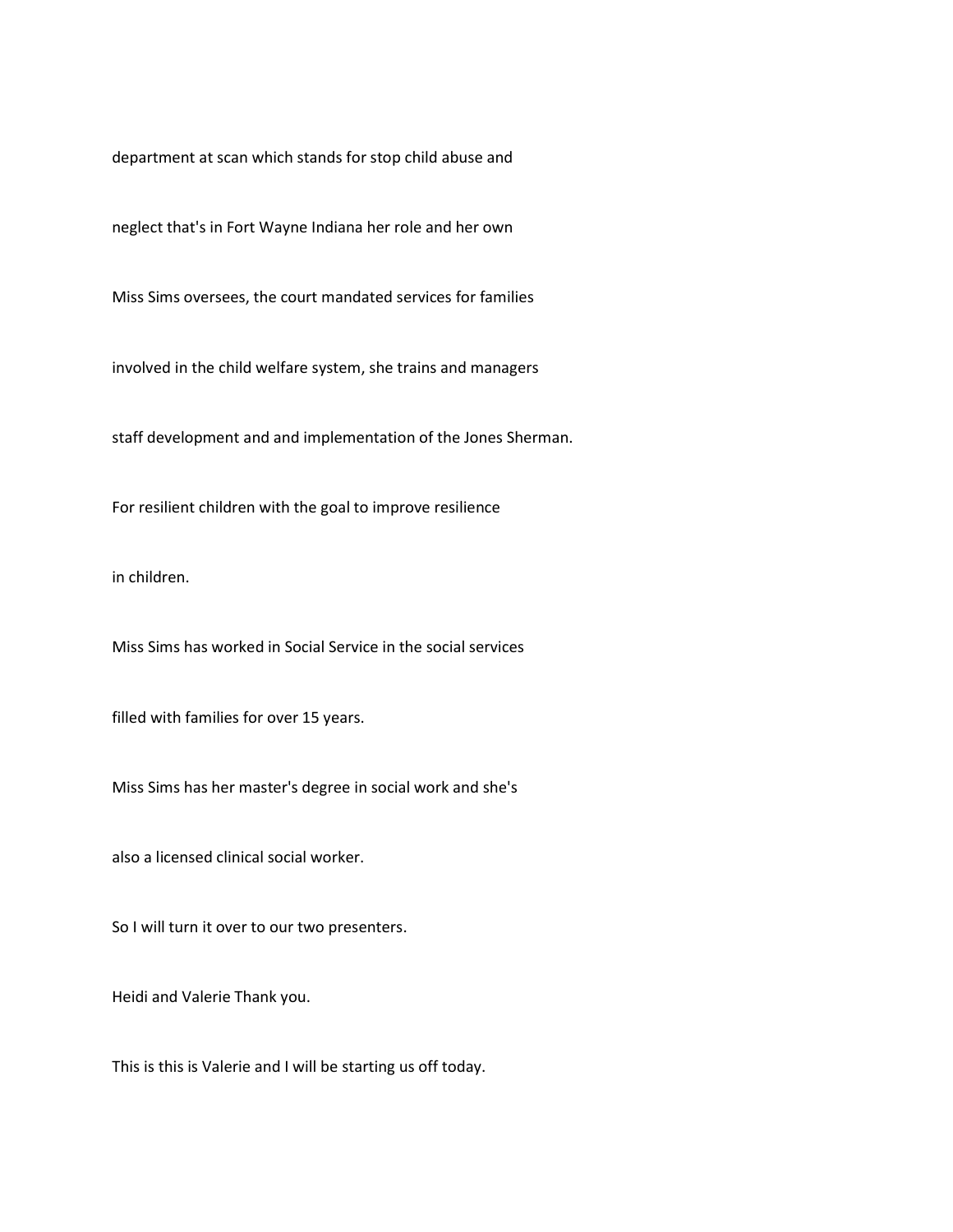I'm going to advance the slide and make sure I'm able to

do so.

The presentation that were we've been invited to give today

is a strength-based approach to supervised visitation in

child welfare, and we're really thrilled to be giving this

presentation to you all together.

I work at Berkeley social welfare and a faculty position

and Heidi Works in an agency setting.

So I think it really exemplifies a partnership between research

and practice that has tried to use the research literature

to inform a practice model and then Put the practice model

in place iteratively updates the practice model as we learn

from our practice experience and then research the outcome.

So it's really been a nice back and forth and we're really

happy to share what we've been doing with you all today and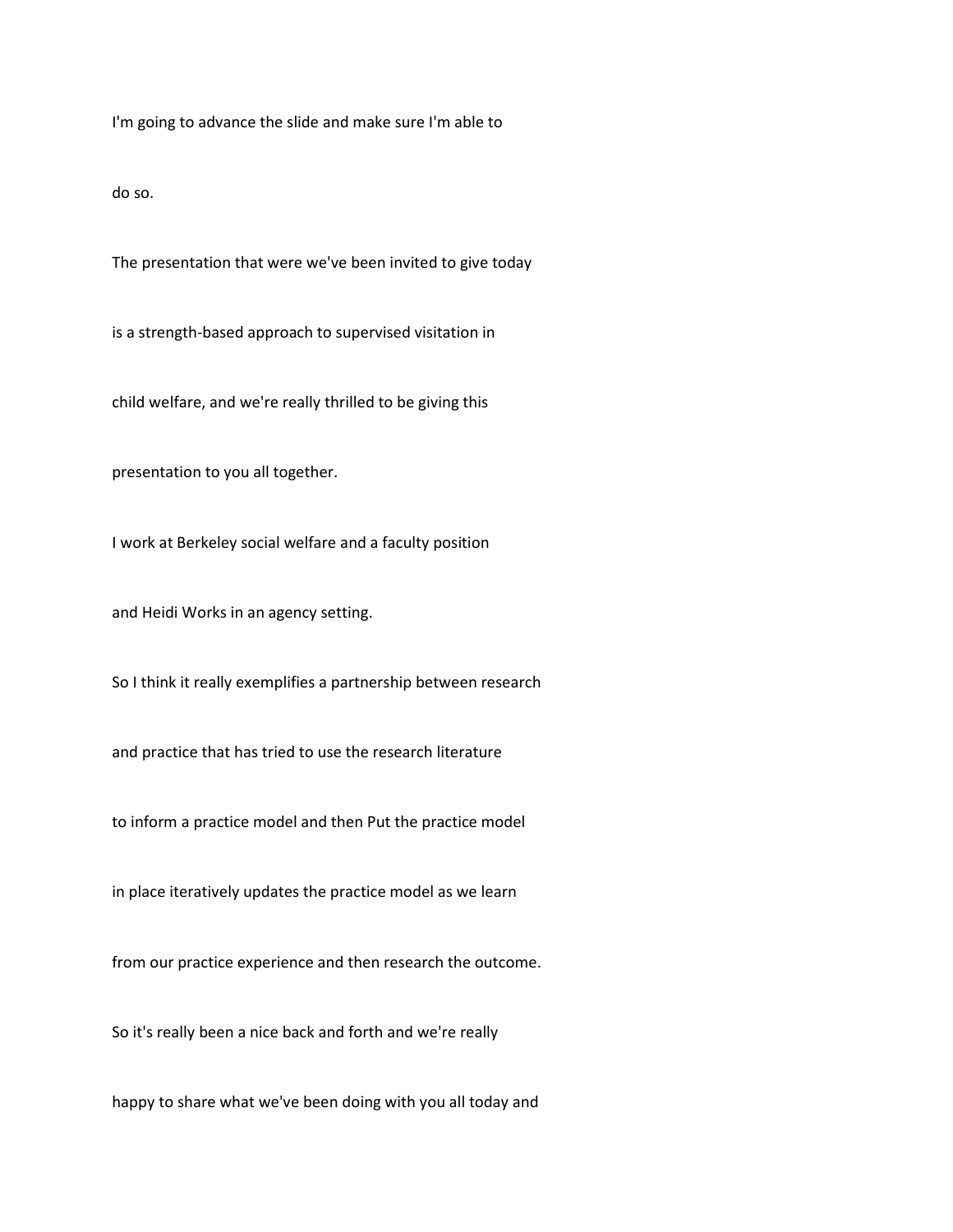will welcome your questions at regular intervals.

You can feel free to use them to put them into the chat at

any time and I will also call the regular intervals to review

that I see that some people are saying they can't hear me.

Well, is it yeah.

He's going to say that Valerie.

Yeah, can you hear me now?

Can we keep talking about we can you okay you all who responded

to see if yeah, okay.

Thank you very much.

I will speak loudly so I was explaining that Heidi and I

have a research to practice partnership that we're excited

to show you the fruits of and it's an ongoing effort.

The work that we're sharing with you today is actually been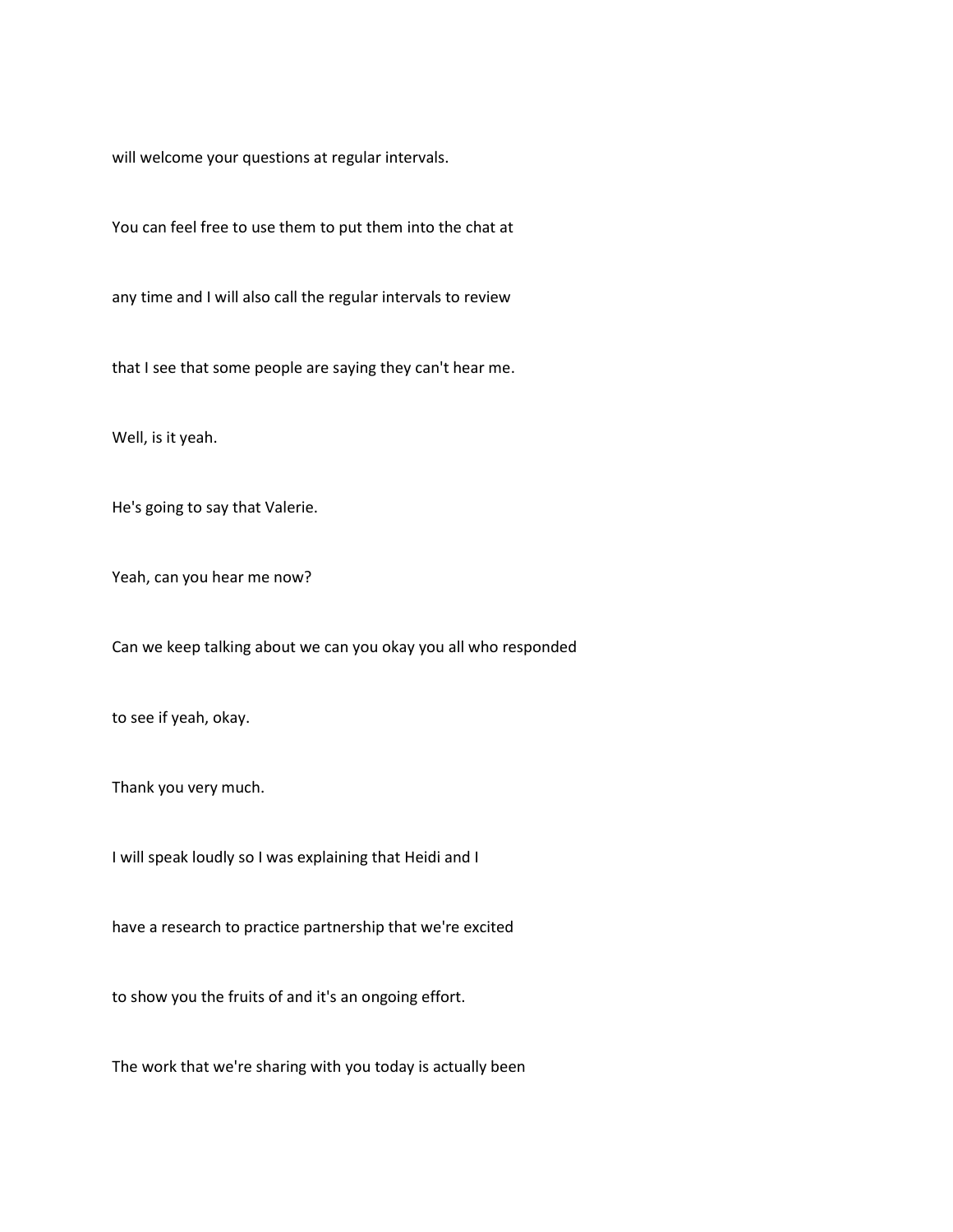published in the Journal of child care and practice in 2014.

This is an article that was led by Gabe Smith who works at

the Devereaux foundation and written by myself Rachel Wagner

Sperry and Paula buff.

It contains much of what we're going to share with you today.

And if you would like a full copy of this article, please

feel free to email us and we'd be very happy to share it

with you in its complete form.

Don't otherwise have access to it.

This article actually describes the gern the Joan Sherman

program for resilient children, which is a strength-based

approach to supervised visitation in child welfare.

The other people that we would like to thank our colleagues

of the Devereaux Center for resilient children who are on

the research side of our partnership and the training and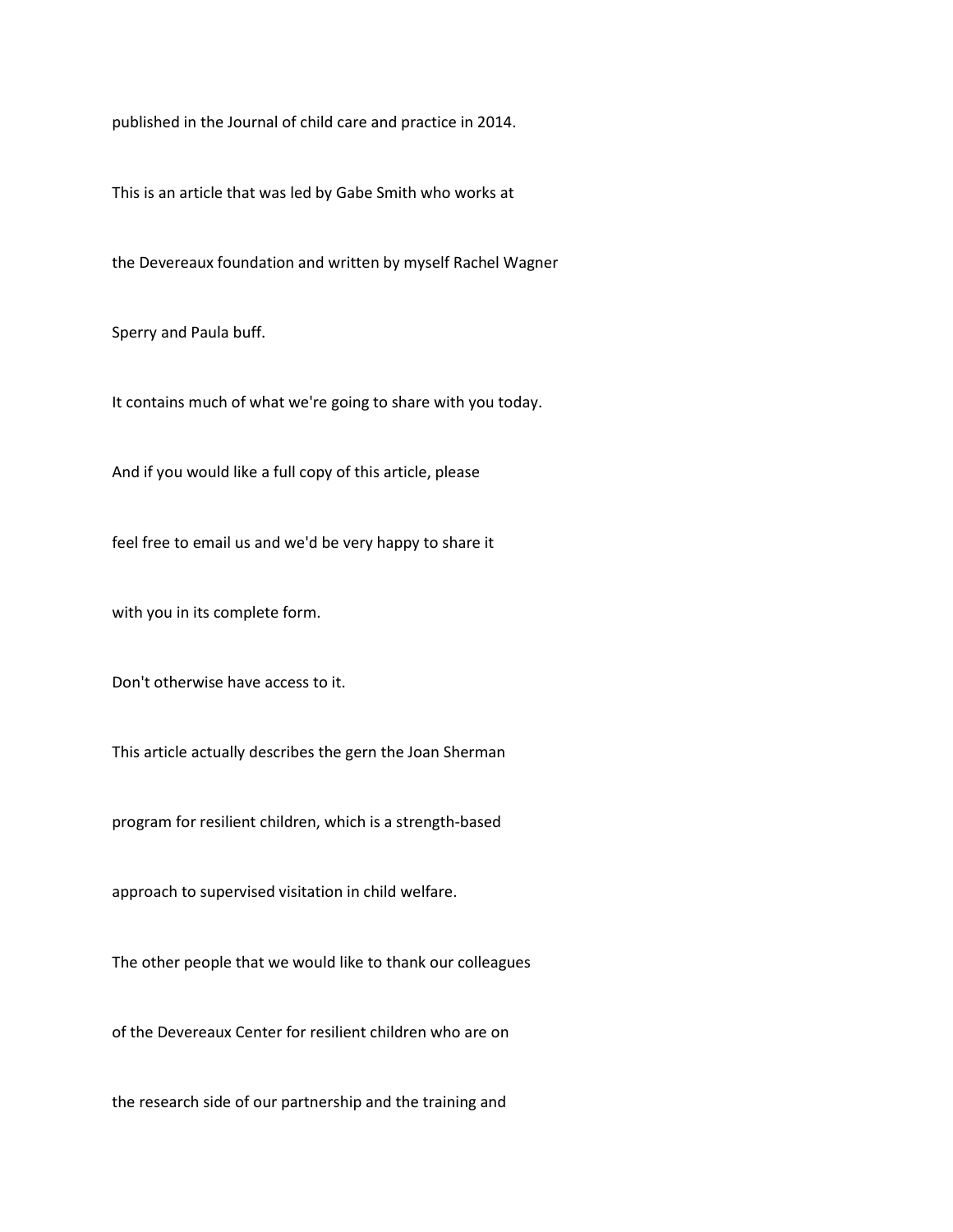technical assistance side as well as our colleagues at stop

child abuse and neglect can who have been administratively

and creatively developing the program and implementing the

program. And then finally, of course the other staff parents

and children that work at are served by the scan ink and

Wayne Indiana and the Ireland Home Based Services in Evansville,

Indiana who have been involved in this project and of course

a huge.

Thank you to Catholic and especially Sivan for helping us

bring this presentation to you.

We'll start of course with the prevalence of this social

problem that many of us are engaged in trying to address

and prevent in that nearly three-and-a-half million allegations

of child abuse involving over six million children are made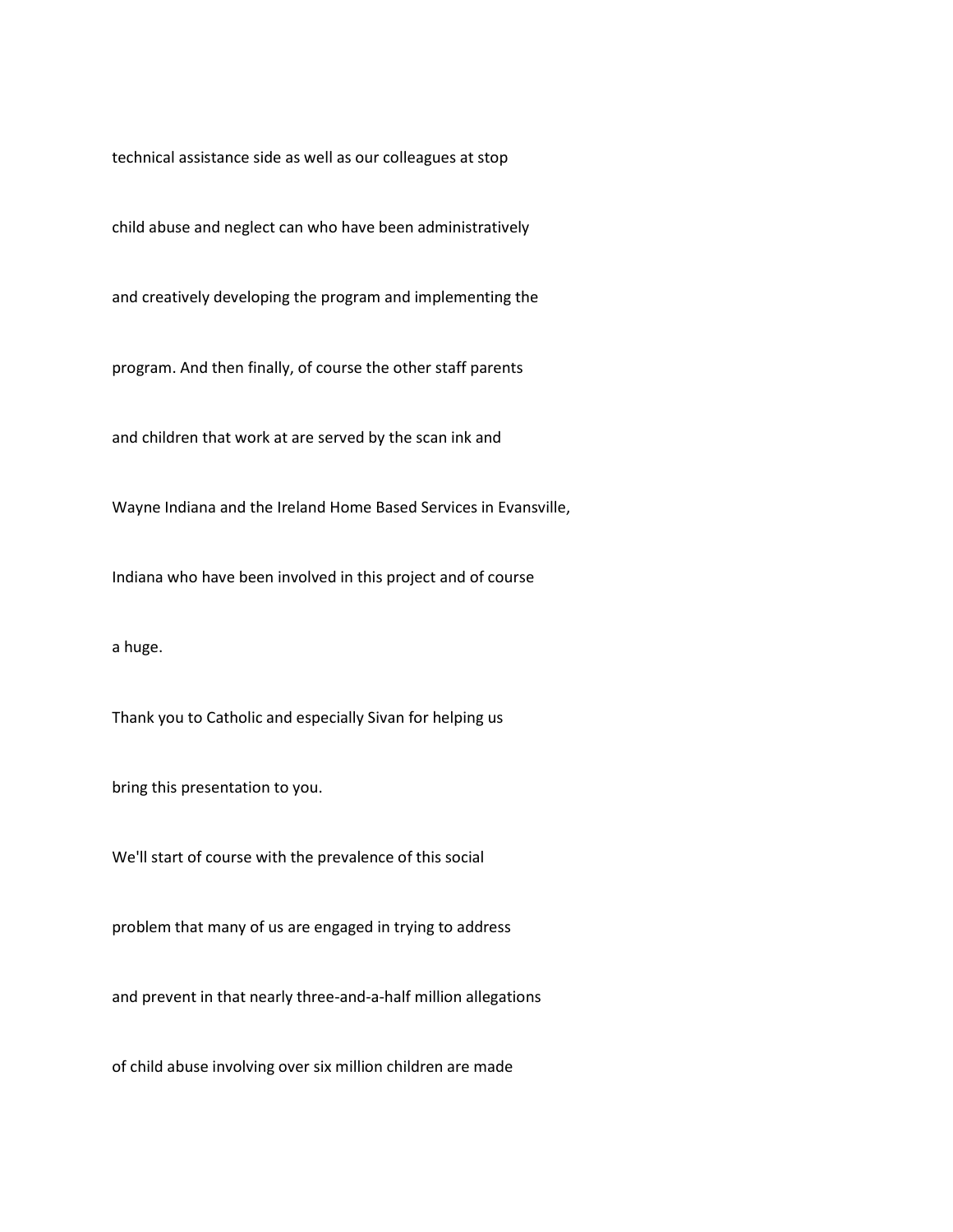in the United States every year on average about four children

per day unfortunately died in this country due to problems

associated with abuse and neglect which is estimated to be

the worst fatality.

Any wealthy Nation you can see throughout this presentation.

I'm giving you some citations for where these statistics

are coming from.

If you would like the full copy of any of the articles that

are presented today or additional information of where they

came from because they can be useful in your work.

Please do feel free to follow up and I can send those along

to you.

This social problem is has many consequences aside from fatality

like the increased likelihood of mental emotional Behavior

problem developmental delays academic difficulties and Criminal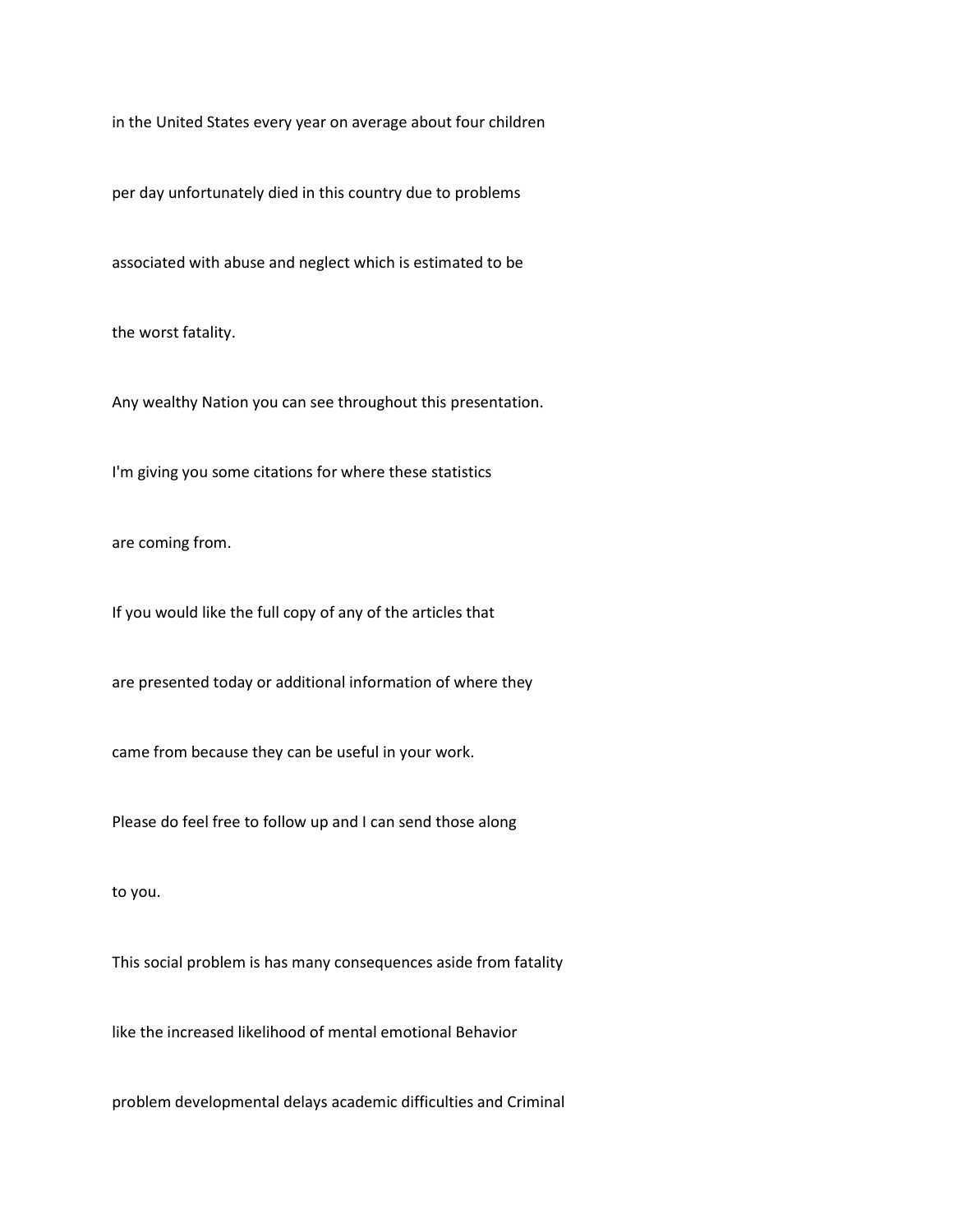Justice System involvement for folks that are involved in

the child welfare system The Economic Consequences that result

from child abuse and neglect cost American taxpayers a hundred

twenty four billion dollars annually, which is a relatively

new statistic, but I think one that in this Error of fiscal

conservative conservation.

We need to pay a lot of attention to now as many of you are

well aware the system that we have now has has two very discreet

but interrelated aims the u.s.

Child protective system was initially designed to manage

Risk by identifying and removing threats to physical and

emotional safety but has been expanded in our lifetimes to

really emphasize family preservation, which has expanded

the entire system to be more about promoting child welfare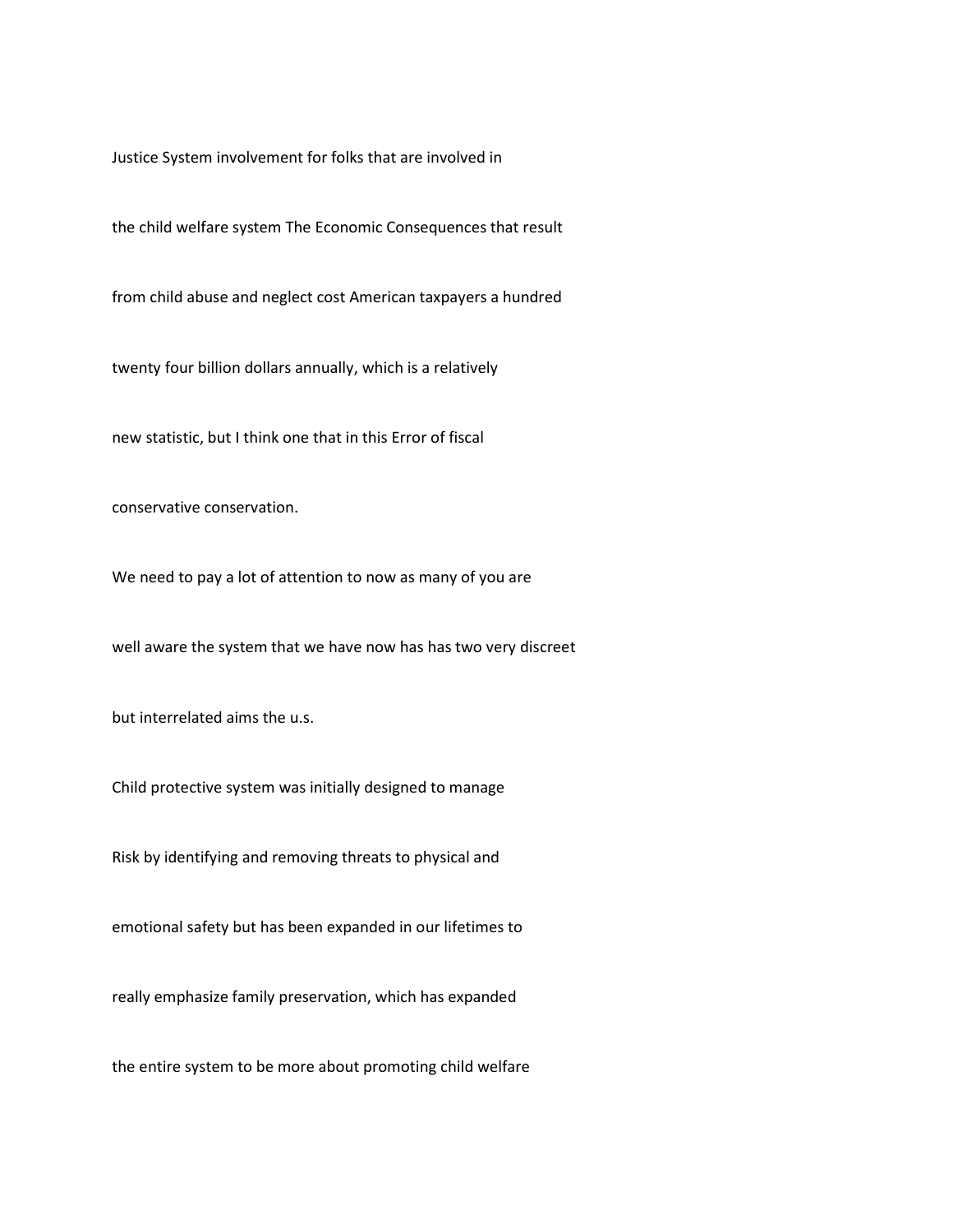at least an additional To just protecting youth from risks.

We actually want to produce positive outcomes at the child

level such as children that are social emotionally well and

thriving but also the family level we want to preserve families

and of course at the community and Society level in terms

of reducing resources both that are expended on the treatment

and that are lost when children and families are not deriving

when I talk about strength Based Services.

As which we will be talking about today.

I tend to use the conceptualization of strength based services

that were provided by wraps Ali the in Sullivan in 2005 that

emphasizes six different attributes of strength Based Services

first and foremost that they are goal-oriented secondly that

they systematically assess strengths third that they view

the environment as an important resource or asset for that.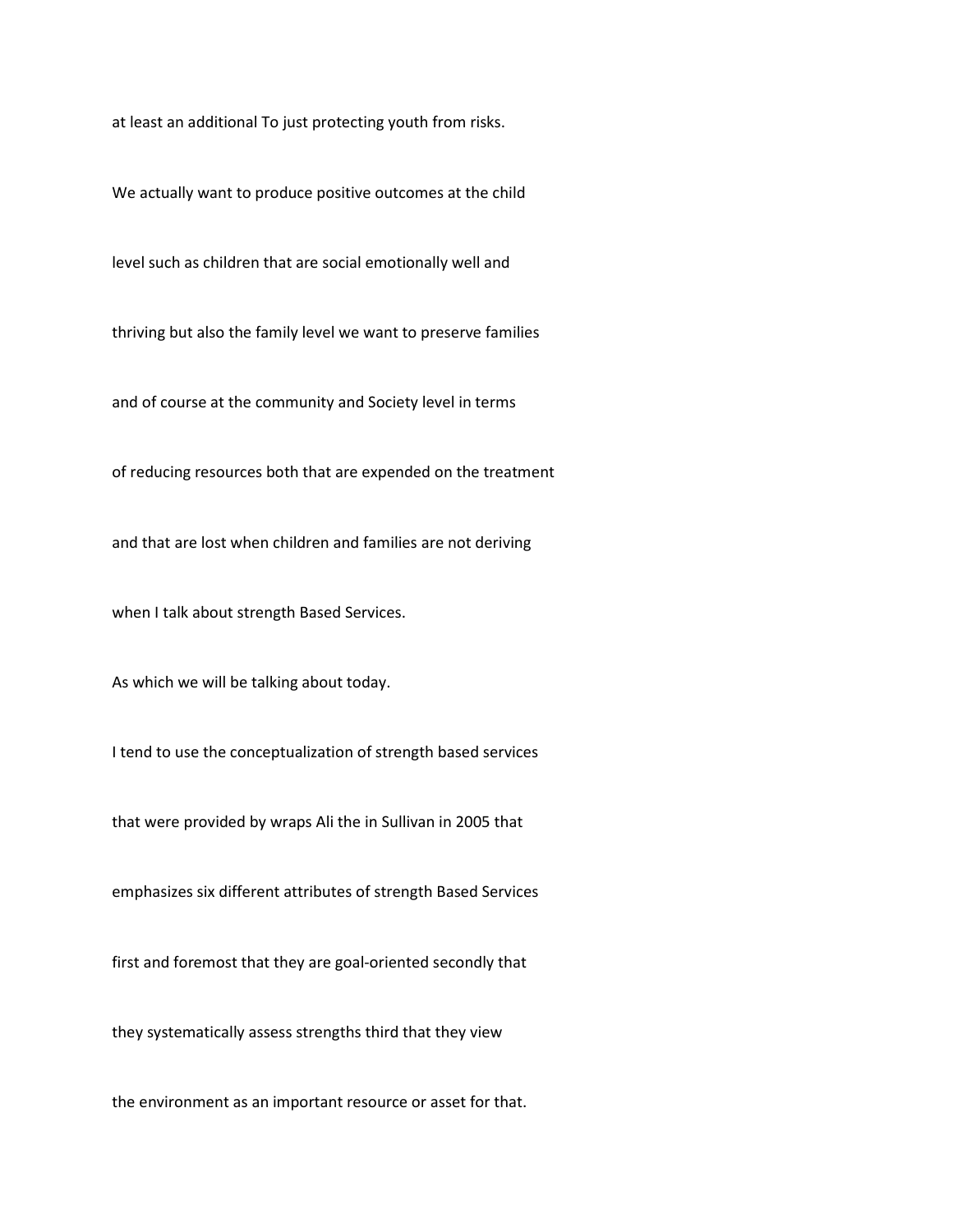They create plans that actually Leverage these family and

environmental strengths fifth that they Foster hope and a

sense of optimism for it for a positive future and fix that

they provide meaningful choices in the provision of services.

I think we could probably also brainstorm some other things

that we think represents strength Based Services to us, but

we have used these this premise these six points to really

make sure these are embedded in our model of strength-based

supervised visitation.

Most of the strength-based approach in Social as we talked

about it in Social Work practice is quite lofty and abstract

and is not boiled down to the actual elements of practice

that we can observe in client and worker interactions or

an agency programs many people that have been trained in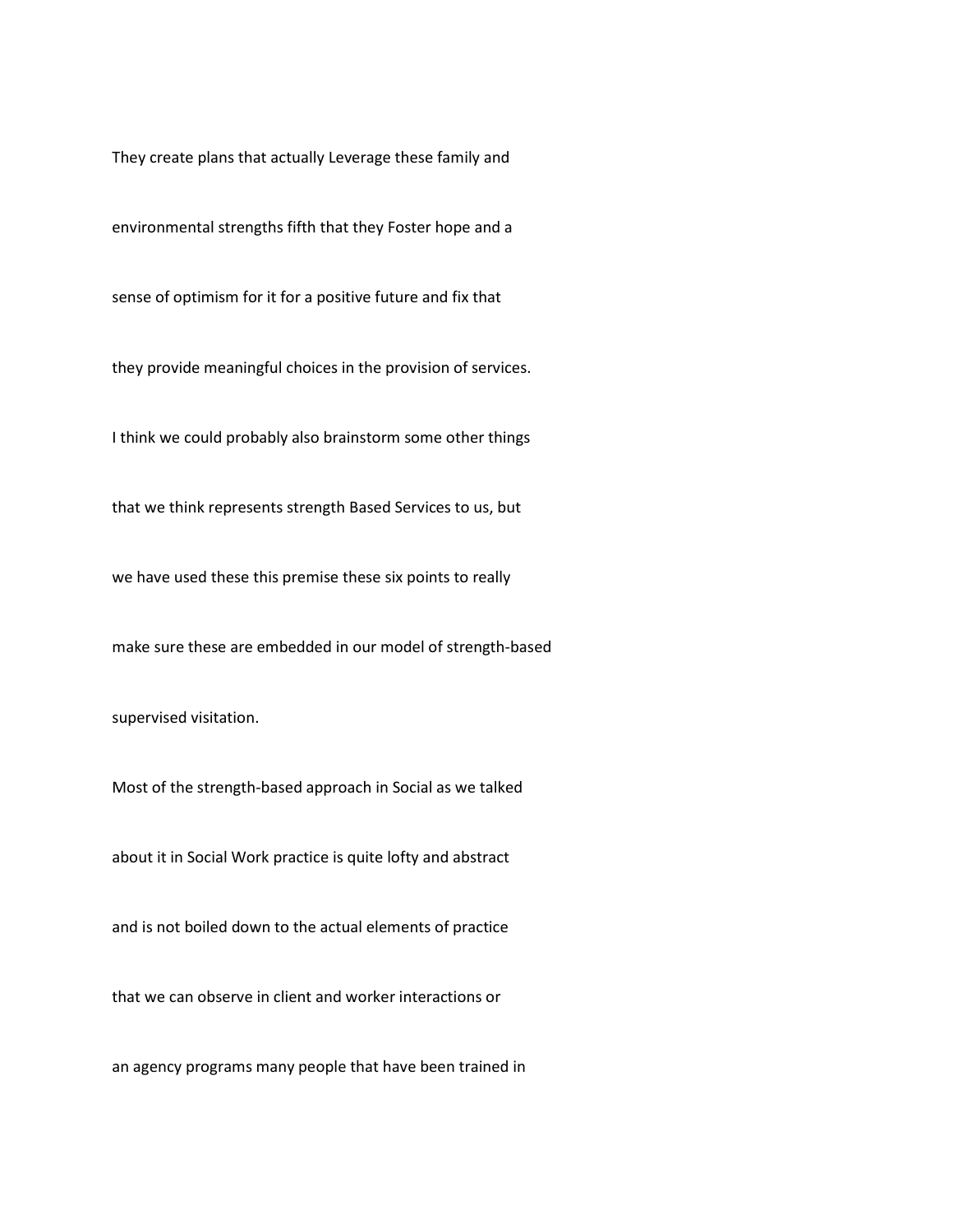Social Work settings or work in Social Service environments

Express attitudes that are favorable towards strength based

approaches. But have a harder time showing the elements of

their work that actually embody those strengths Based Services.

It's been articulated in the literature that the failure

to articulate specific practice models that are strength-based

creates the gap between child welfare workers familiarity

with a concept of strength based practice and the actual

provision of strength Based Services.

So the topic will be talking about today where we've tried

to embrace a strength based practice model is in the domain

of supervised visitation and I say embraced and that might

be selling the work of my colleagues short who have actually

developed from scratch a strength-based approach to supervised

visitation supervised visitation is meant to be a straight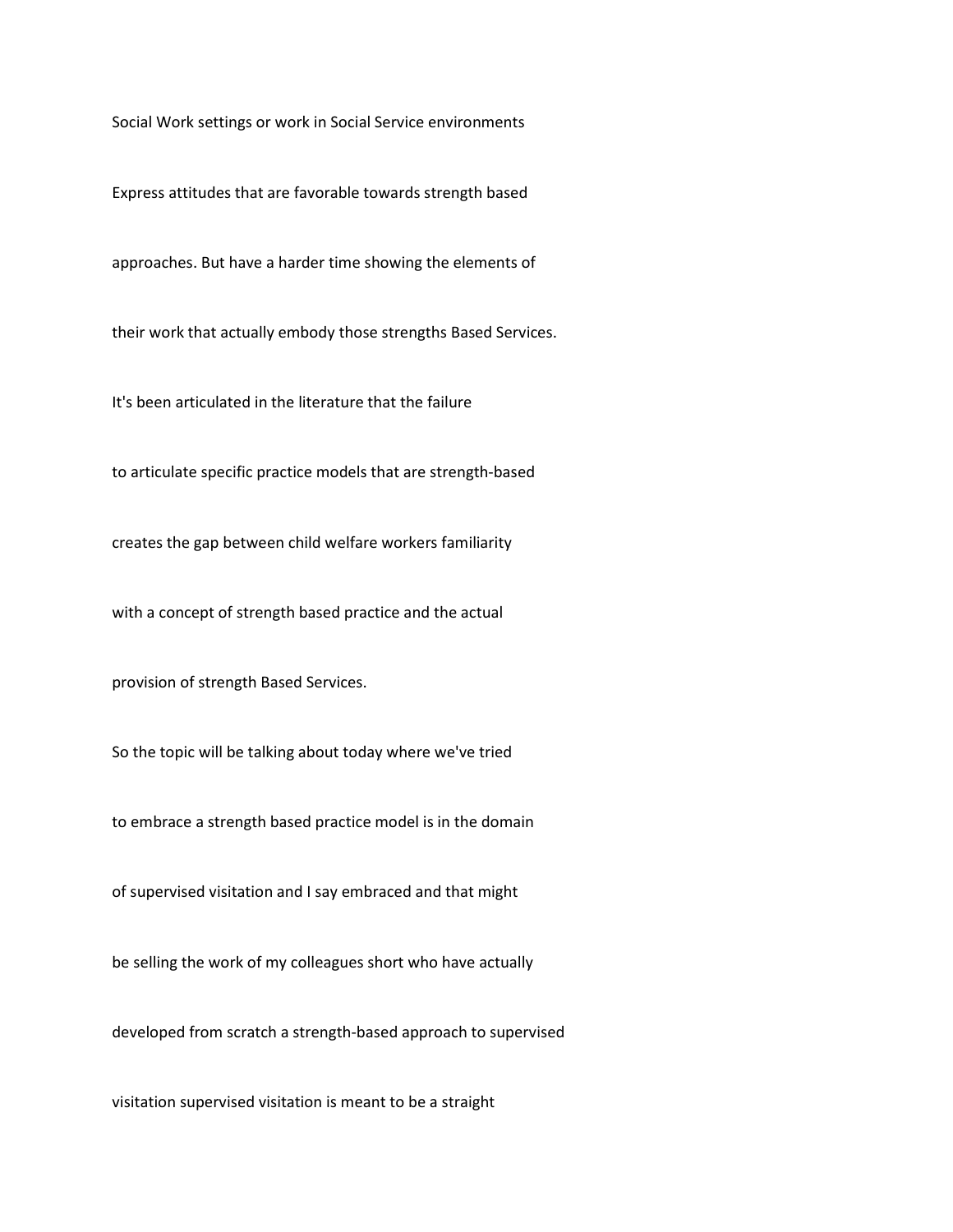a safe environment for parenting time.

If a child has been removed from a parent's care.

Many times it is used as an opportunity to document court-ordered

compliance for visitation and to monitor parent-child interactions.

So that reunification decisions can be informed by those

interactions in in the literature many people have said that

we can do better than this.

It doesn't just have to be minimizing risk and documentation

and a compliance exercise, but it can actually for fill the

larger objectives of our child welfare system that actually

promote reunification and child well-being which would include

maintaining and growing child caregiver relationships and

pursuing and recognizing caregiver skill acquisition in the

context of visitation time.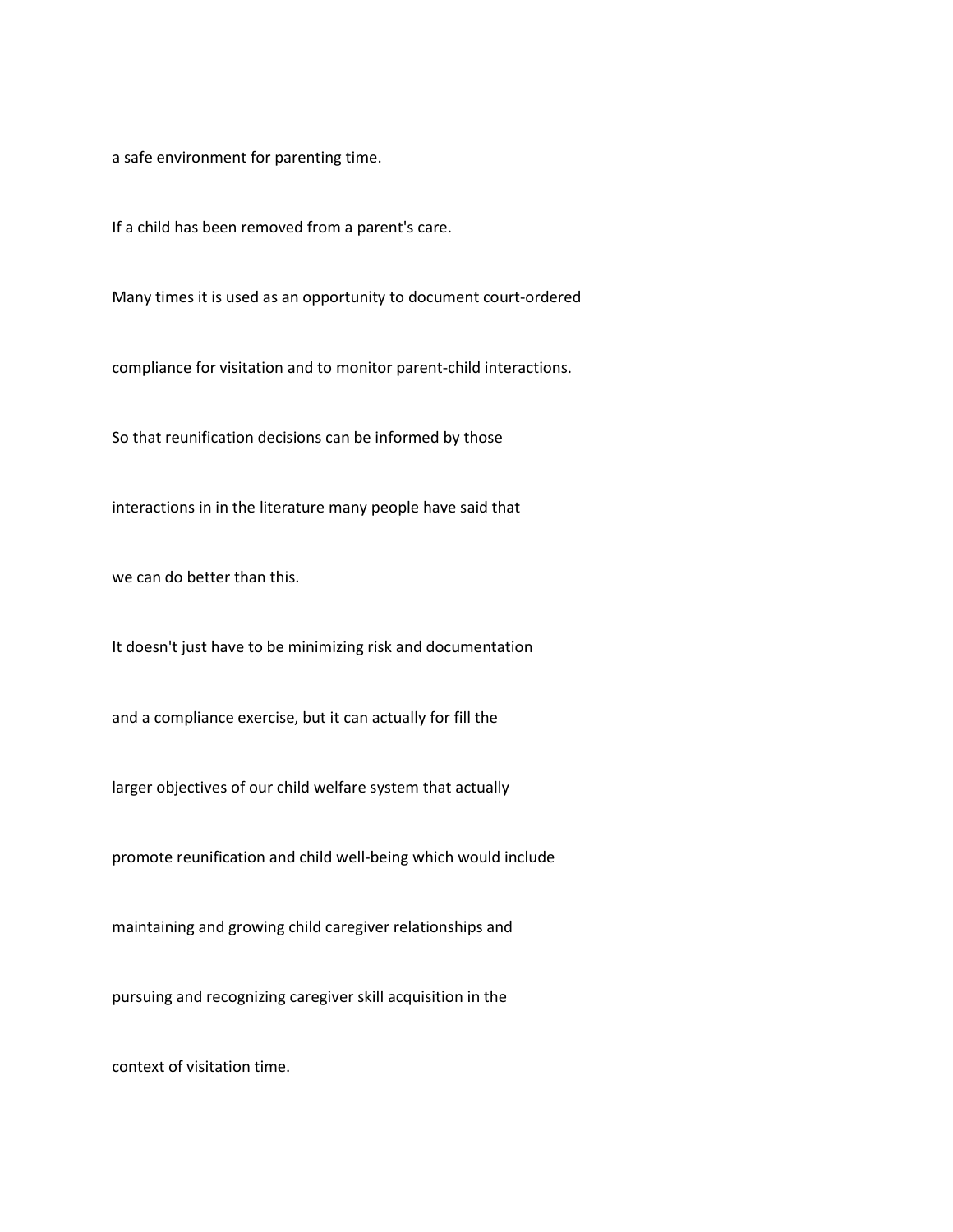And the Research indicates that this would be that this would

be successful the frequency of maternal visitation in the

literature is associated with the success of reunification.

We've also seen in a rare experimental trial because it's

it's obvious how hard it would be to do experimental trial

when you're manipulating, you know, the outcomes of Children

and Families in the service that are provided but in a rare

Mental trial that actually compared business as usual Services

as they're always done to a new model.

We saw that supervised visitation services that first build

strong alliances with families second provide skill training

and third assist family members with concrete needs actually

result is the staging of a reunification more often than

the comparison Services.

That's an older study but it also is very importance in studies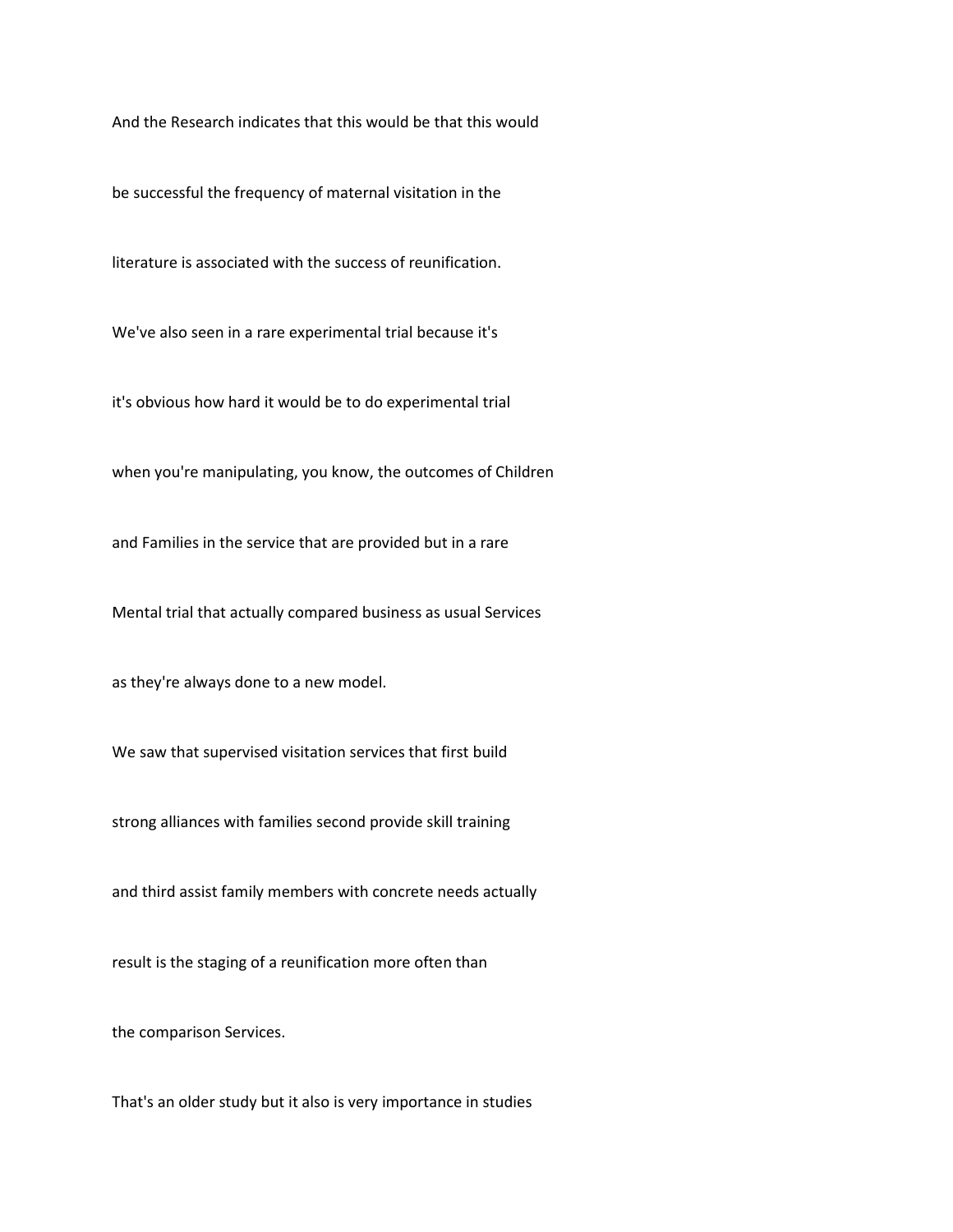like that are pretty rare about supervised visitation.

So we've tried to think about this evidence and build a practice

model. We are challenged by doing additional research because

supervised visitation looks very different all over the country

even within region even with an agency in part because there

isn't a very clear regulatory system that says what supervised

visitation should look like where they are clear.

They are also varied by different jurisdictions who create

those regulations and then once there are not a lot of regulations

many providers are doing the best they can given the challenges

of very small budgets that limit visitation hours limit training

of personnel limit the hiring of adequate Personnel to have

the optimal security and the numbers of families served.

So this is a this is for me.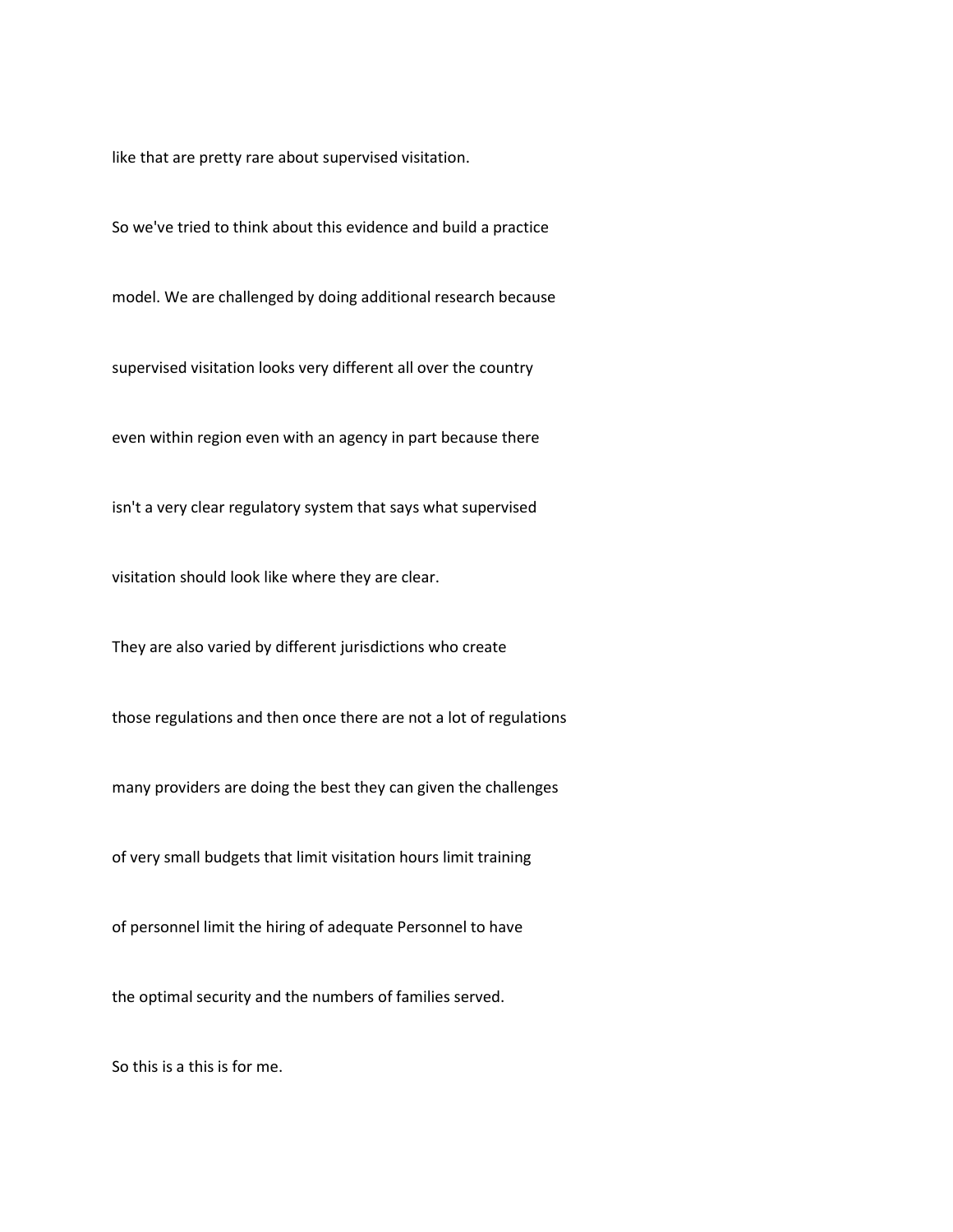This is not a pointing fingers exercise.

This is recognizing that people are doing the best they can

in a very in very Colt circumstances and what this model

strives to do is take the research evidence and the practice

reality and say what can we do to incrementally improve supervised

visitation services to promote child well-being and successful

family reunification.

So at this point I would like to take any questions that

are just to clarify anything.

I've said till this point and if there are none I will go

on and tell you a little bit about this model where it emerged

from what it looks like and how it's been implemented and

what we've learned from it.

Looks like there are any questions at this time and I will

give you another opportunity in a few slides if you come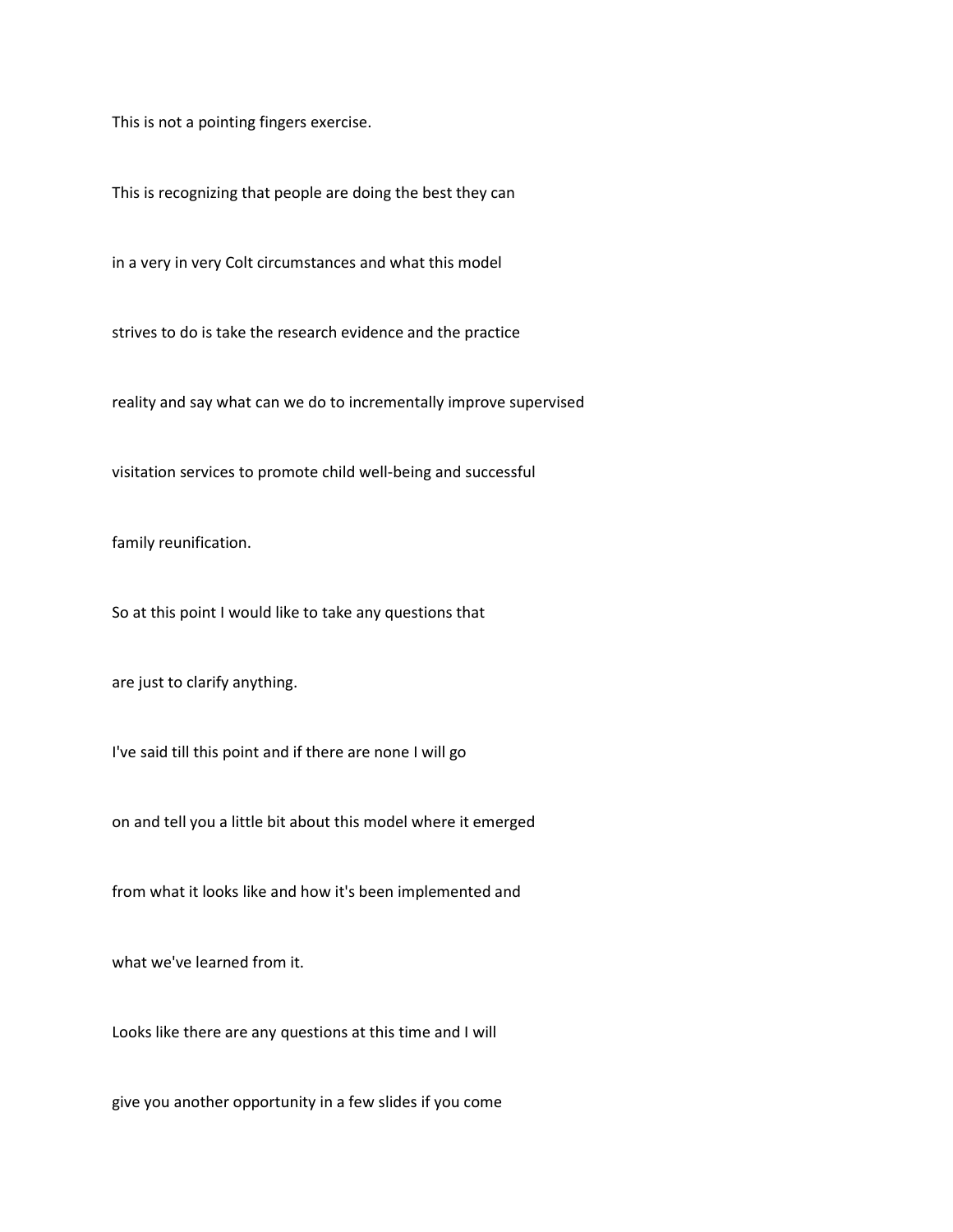up with anything in the meantime, feel free to put it in

the chat so that we can address them.

So the collaboration for the development of this model is

between stop child abuse and neglect scan which as we've

begun to say is a large child welfare agency that serves

13 counties in Northern Indiana who were deciding to incorporate

a resilience building practice into an existing visitation

program. And Heidi is Affiliated directly with this agency

and could answer any questions you have about the nature

of the services that were provided before.

Or have been provided since the Devereaux Center for resilient

children DC.

RC is a unit of the Devereaux Foundation which provides an

array of different types of services all around the country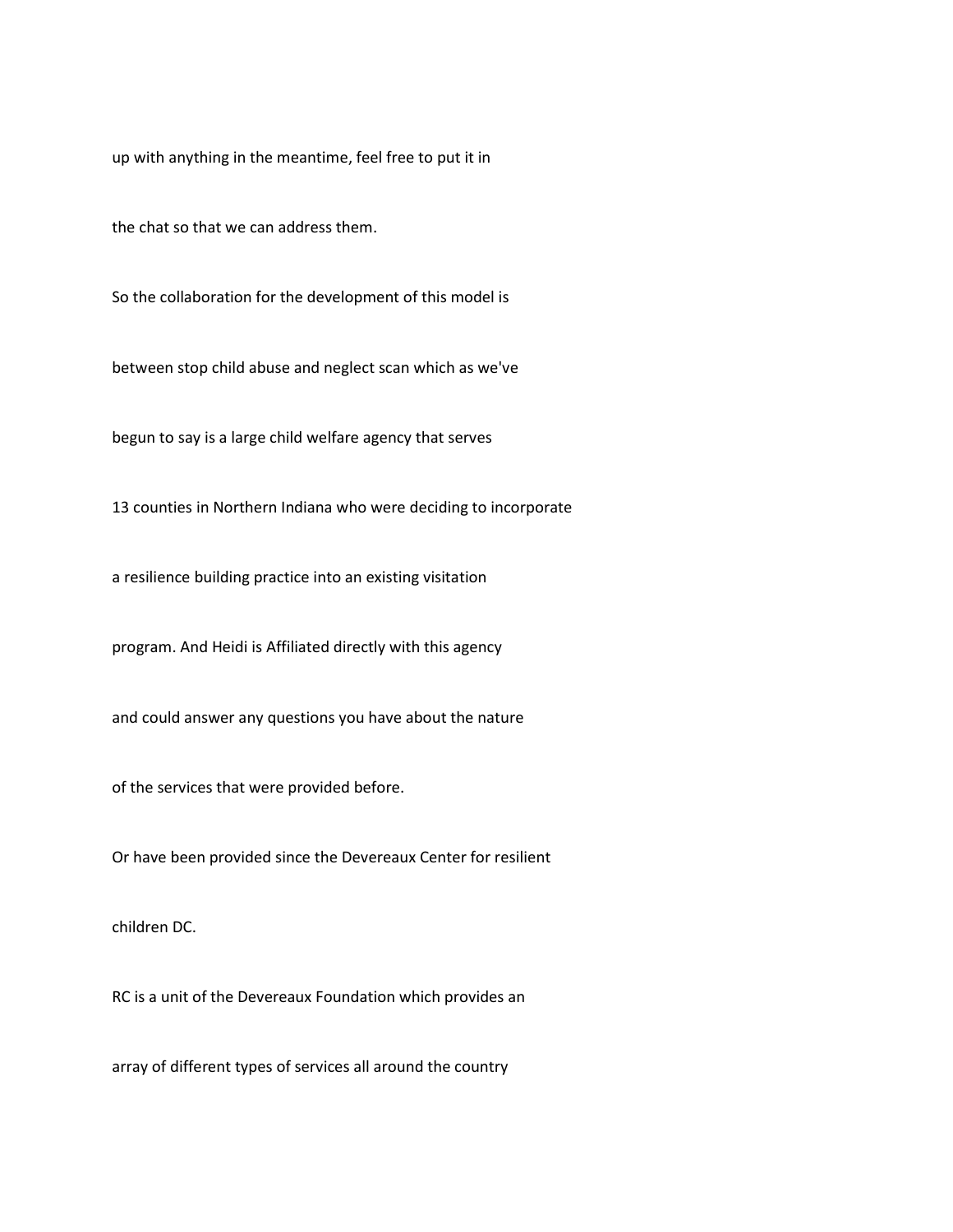the devil Center for resilient children actually developed

as a unit of the Devereaux Foundation to try to work with

children before problems emerged as opposed to children that

were already experiencing significant.

Social emotional problems which other units of the Devereaux

Foundation are there to provide treatment for so this is

a prevention organization that prevention wing of our nonprofit

organization that develops resources and provides training

for the assessment and enhancement of resilience in children

and caregivers.

The first thing that the developer Center for resilient children

did was work in preschool environments to try to make sure

that those were healthy environments for children and that

the caregivers and Course had the skills that they needed

in order to provide the best practices for child development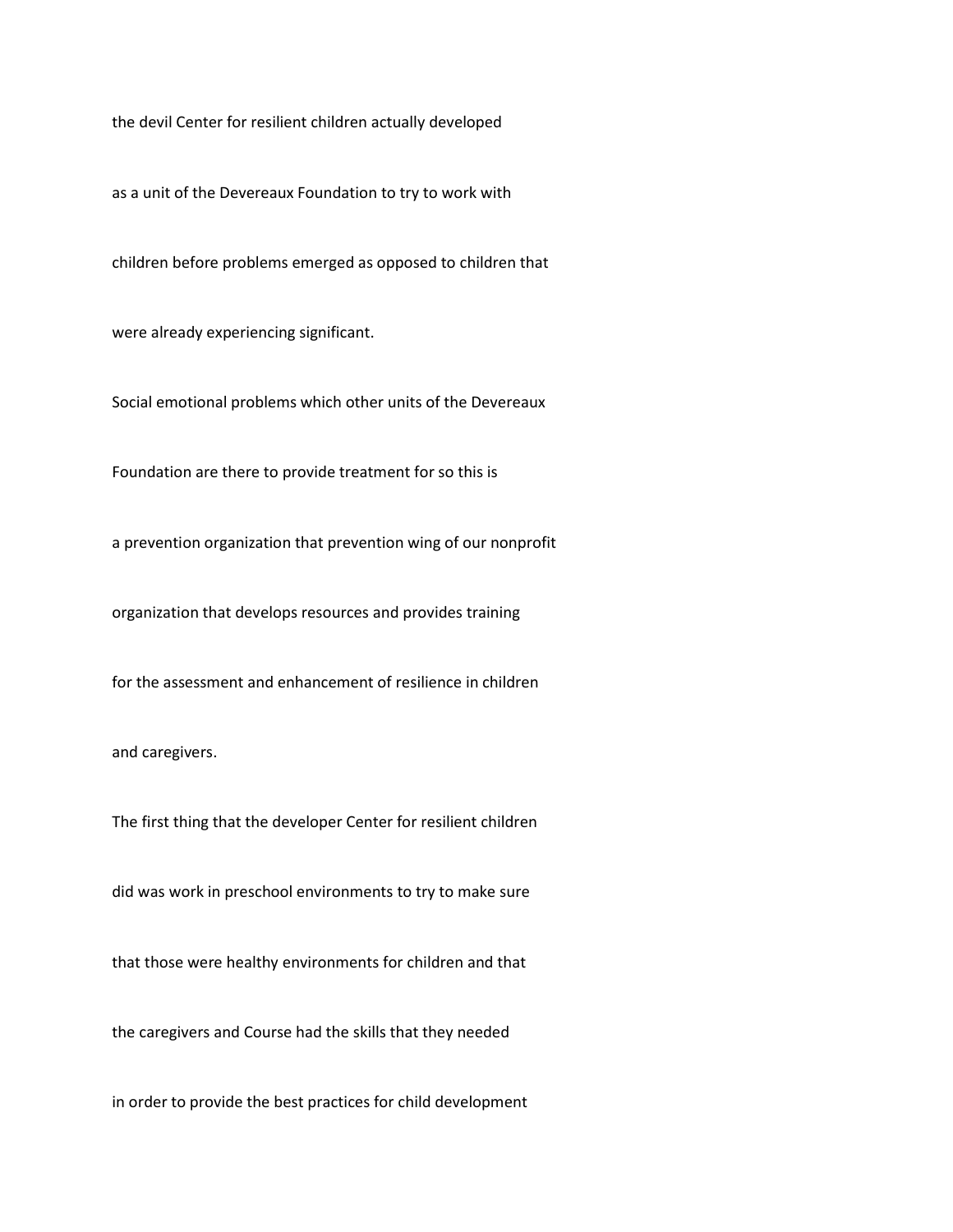in those environments since then the Devereaux Center for

resilient children has also expanded to provide infant and

toddler care as well as into school-age populations where

I primarily do my work in elementary and middle school where

we strive to consult with schools around strength Based Services.

Our partnership with stop child abuse and neglect has been

one of the ways in which we've actually begun to try to help

child welfare agencies work with them and learn from them

to support strength based models in child welfare practice.

The premise of the Devereaux model and what scan had aimed

to do was based on resilience Theory resilience is has become

widely used in popular discourse recently and can mean a

lot of different things.

It can mean the ability to recover from or adjust to Misfortune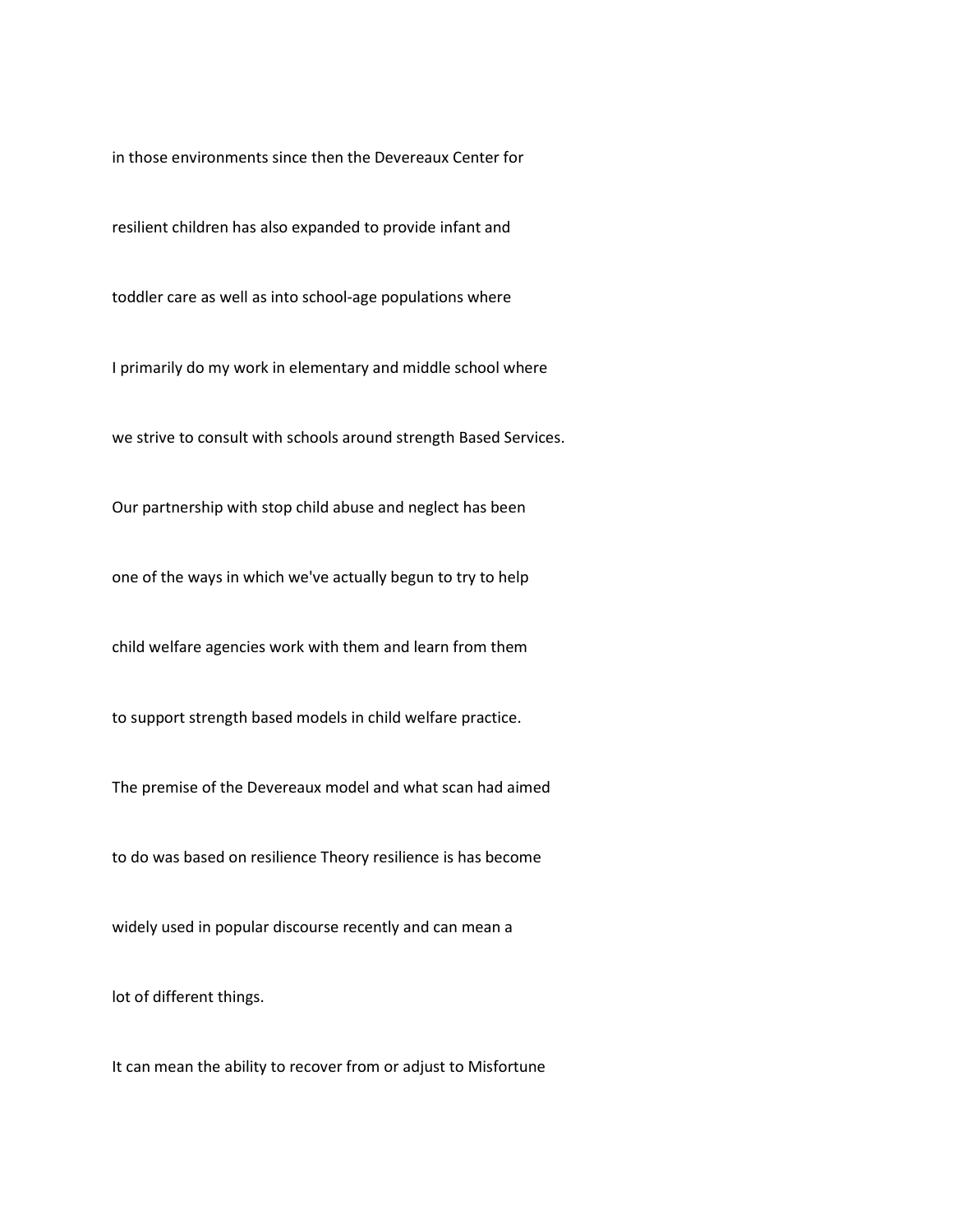or change that the CC the rubber band somebody to bounce

back from from adversity.

Or overcome the odds which means a child has been exposed

to an array of risks which may include traumas or some kind

of impoverishment or lack of resources, whether it be material

resources or caregiving resources, and all of those things

predict that the child won't do as well in school and in

life and a child that is resilient.

If someone that has overcome the statistical odds and had

better than expected outcomes in the context of these adversities.

So this is sort of of the working conceptualization of resilience

that will be using through this presentation and strength

Based Services.

Are intended to actually build resilience and if we think

of it as a scale where a child risk factors may be on one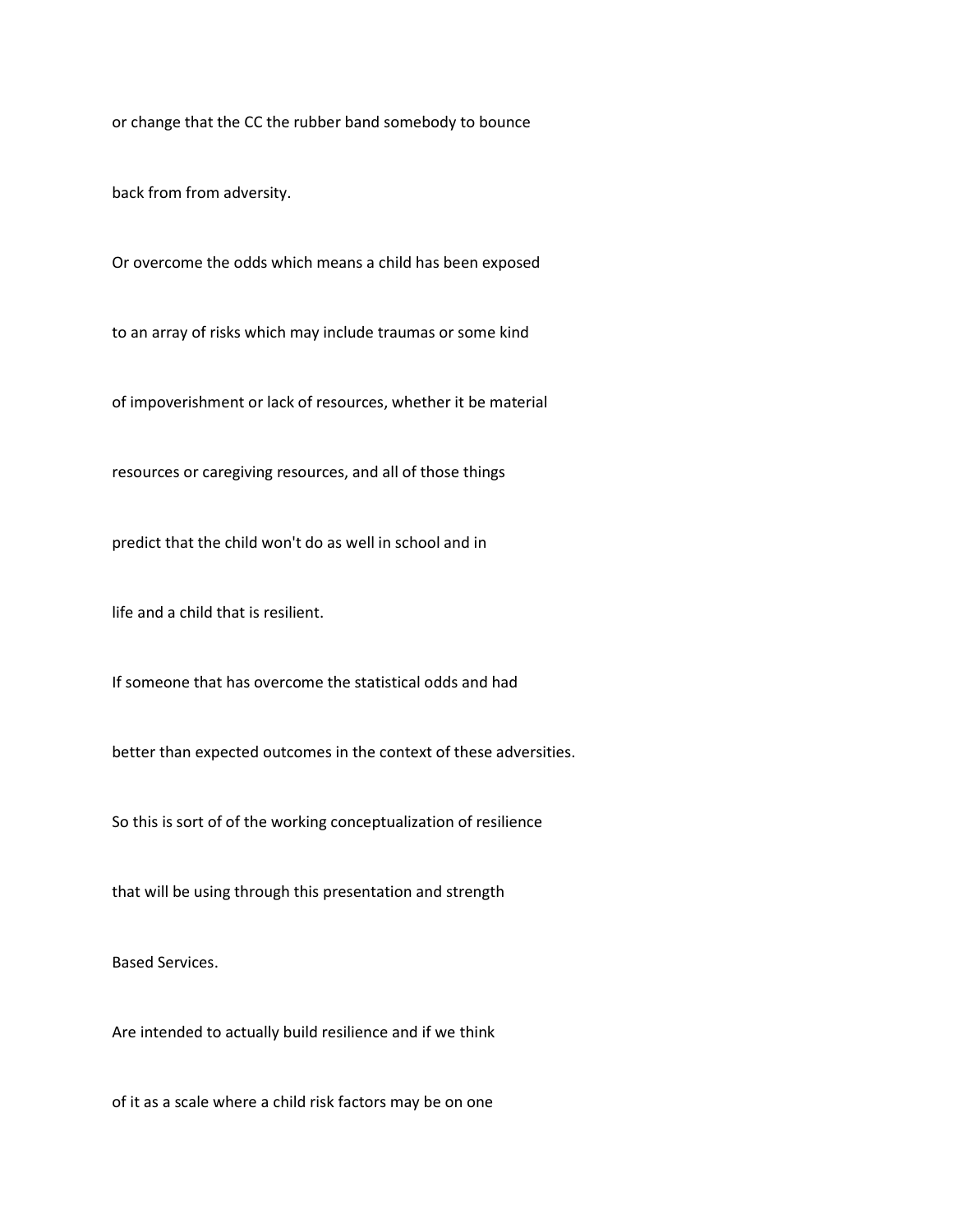side and protective factors are on the other we want to keep

this scale in Balance so that the child the family and the

community has enough protective factors to off balance the

risk factors and we know that some children and families

and communities have more of these risk factors to overcome

than others.

Obviously from a social justice perspective.

We'd like to eliminate the risk factors.

But while the risk factors do exist.

We also hope to augment protective factors to moderate the

income of that risk, you can see at the bottom of this graphic

that should the risk factors outweigh, the protective factors.

The child is going to be very vulnerable on the other hand

if we can get enough protective factors in place.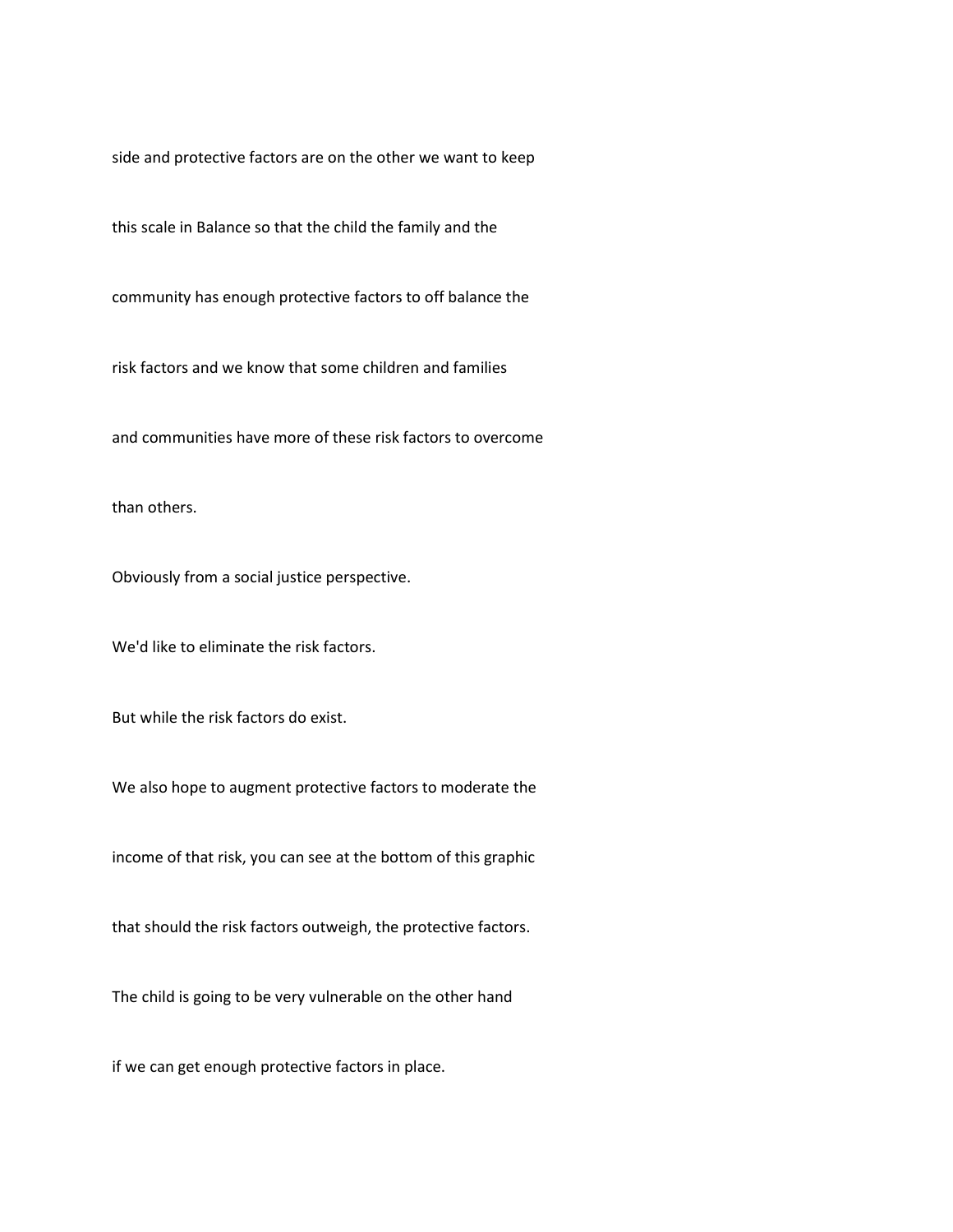And to moderate the impact of risk the child's going to be

considered resilient and we don't mean to imply that resilience

is a fixed final State resilience can be very fluid and changing

just as risk factors can change and protective factors can

change at any given time.

We're Lillian's can also be across different domains where

a where a child can be resilient in some ways and not others.

So this is a complex definition that we've kind of simplified

to capture on two slides today.

But we wanted to make sure that everybody had a basic understanding

of the objective of these services.

So by incorporating a resilience focused approach can hope

to give children in their service has the tools to function

better than otherwise might be expected given their Advanced

slice life circumstances at a very minimum those adverse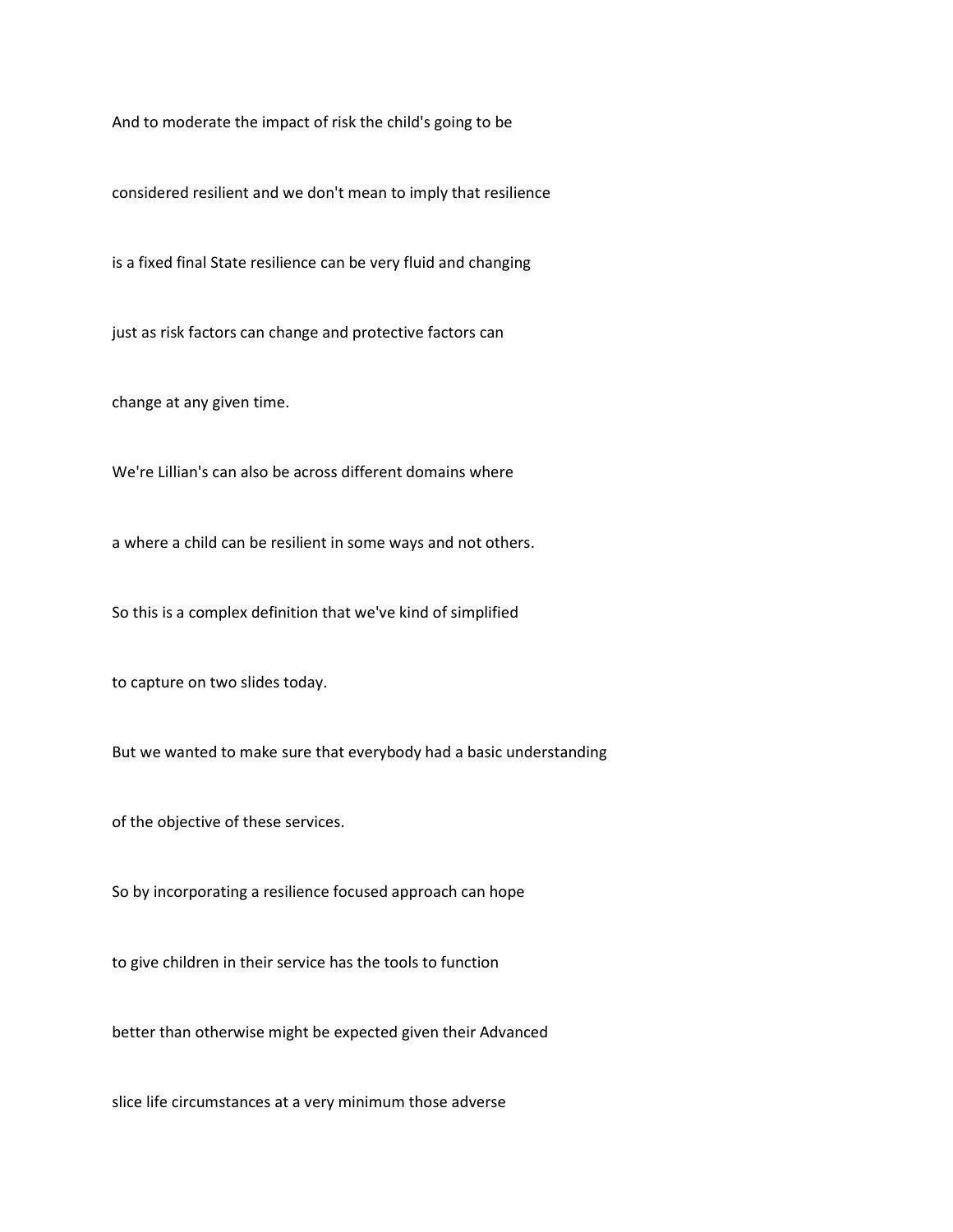life circumstances that have them arrive to receive supervised

visitation services.

But as we know there may be many more things going on in

their lives and so our objective is to augment Detective

factors in the kids and increase caregiver skills, which

is also a protective Factor as much as we can so that they

can handle whatever risk comes their way.

So the into the development of this model first involved

Devereaux and that DCR see the Devereaux Center for resilient

children and scan getting to know each other and getting

to know what they could lend to this partnership it began

with 15 hours of Staff training to help the Child Welfare

staff understand Devereaux strength-based approach and their

resources. Most of their approach in their resources can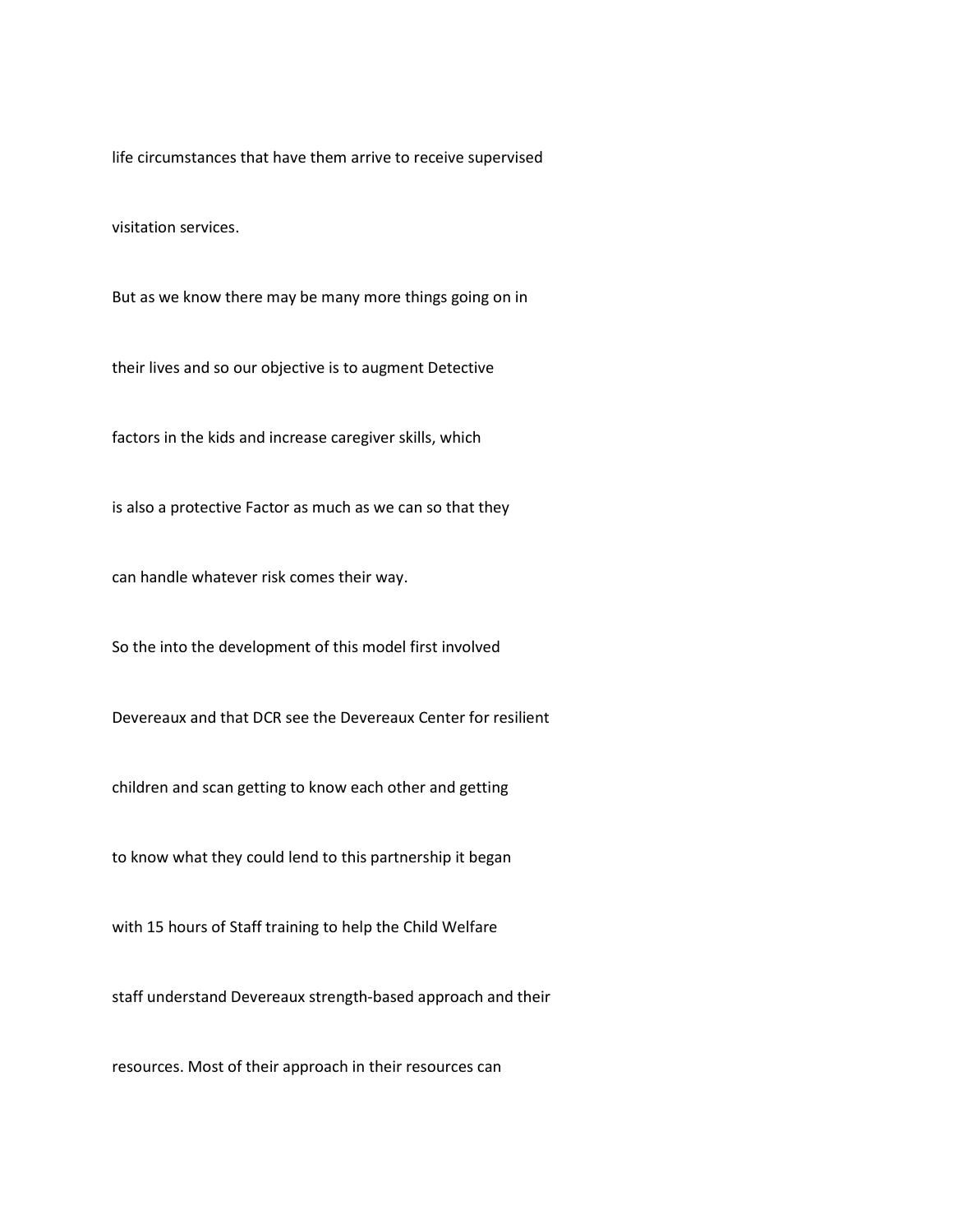be embodied in strength based assessment tools and strength

based intervention strategies the assessment tools.

Some of them are listed here the Deka for infant toddlers

the Deka for preschoolers and the Dessa those respectively

stand for the Devereaux Early Childhood assessment and the

Devereaux student strengths assessment are examples of the

assessment tools that Devereaux uses and they also have strategy

guides that are for example for now and forever as a strategy

guide for parents for how to develop the social emotional

competence or the resilience of the children in their care

and there's also strategies guides for staff to use in their

settings where they care for children traditionally the Devereux

Center for resilient children developed these staff resources

for classroom environments and through our partnership with

scan we have now, Now expanded resources to be in child welfare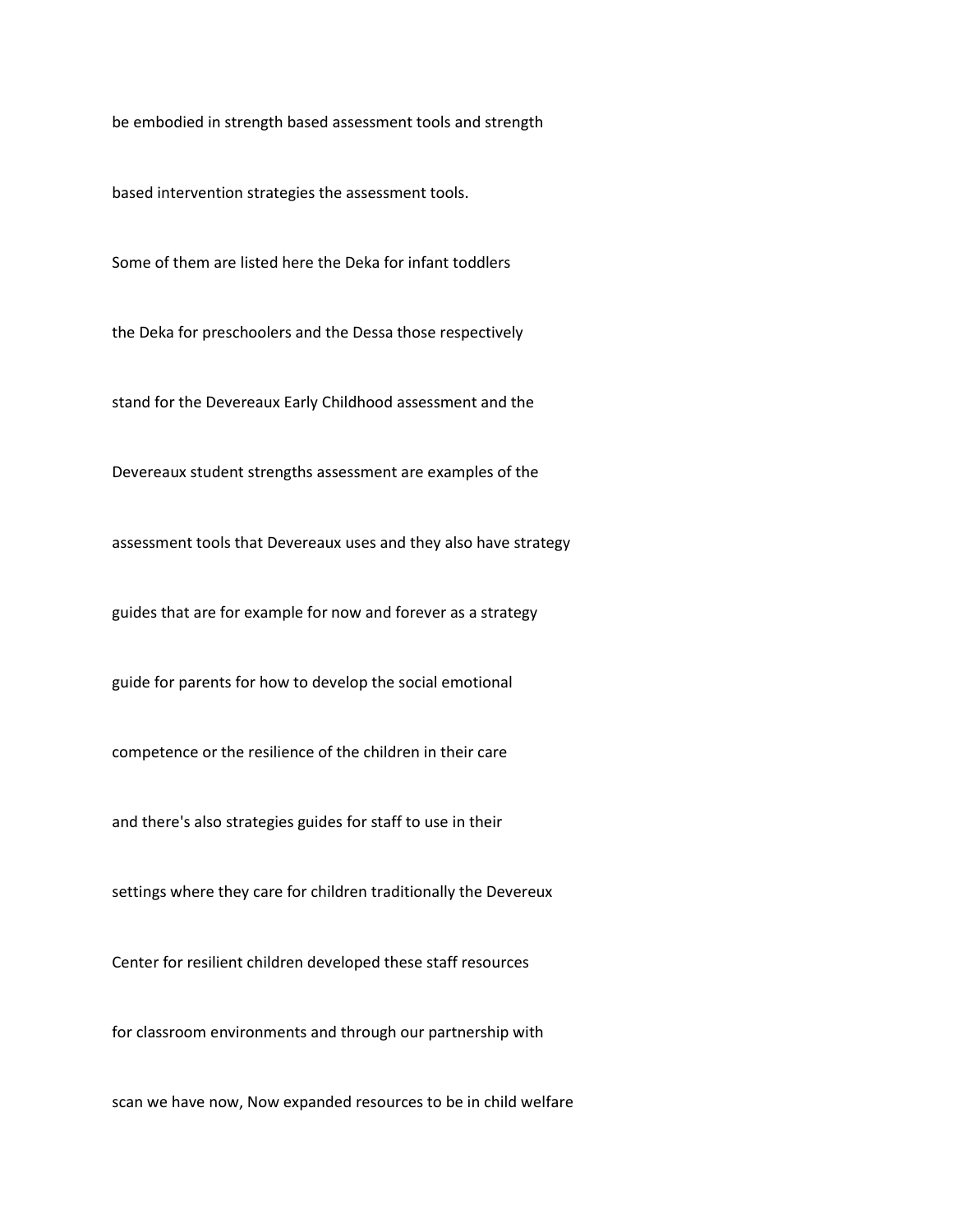settings specifically the supervised visitation setting what

scan did with these in these seeing these initial resources

was first draft a book of potential activities intervention

that parents could that could be used with parents to help

them recognize and promote resilience in their children.

We had three focus groups to help think about what it would

mean to adopt some of Devereaux had already been doing into

a supervised visitation context so scan workers and administrators

collaborated very closely with Devereaux resource developer's

trainers and technical assistance providers to to help create

the initial model for the Joan Sherman program.

Okay, so I'll take any other clarification questions at this

time. And then I'm going to actually pass the presenter function

to Heidi who's going to introduce the gern show Sherman program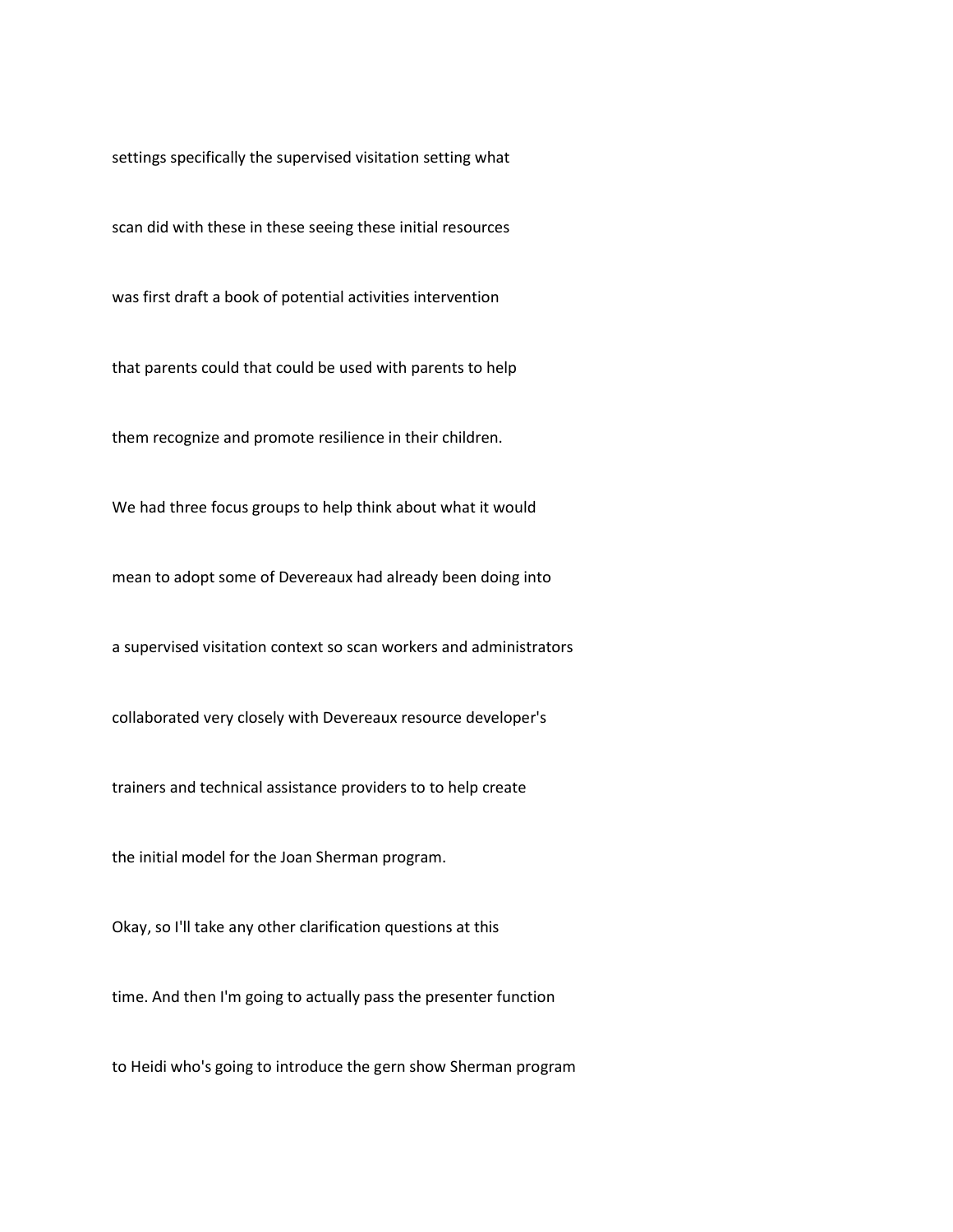for resilient children to you as the strength based model

for supervised visitation.

So Valerie, there was one question that came up.

How do you instill hope non-judgmental non-judgmental assessment

and intervention for social workers?

Systemically?

Yeah.

That's a that's a really great question and I teach Foundation

practice for a Berkeley social welfare.

So that's one of the things that I struggle with is how to

teach social workers how to think in a from a strengths-based

perspective and I think usually at the beginning of our careers,

that's even an easier task than a you know, after we've been

in the field for a while and we see the realities of both

the problems that are experienced by individuals and also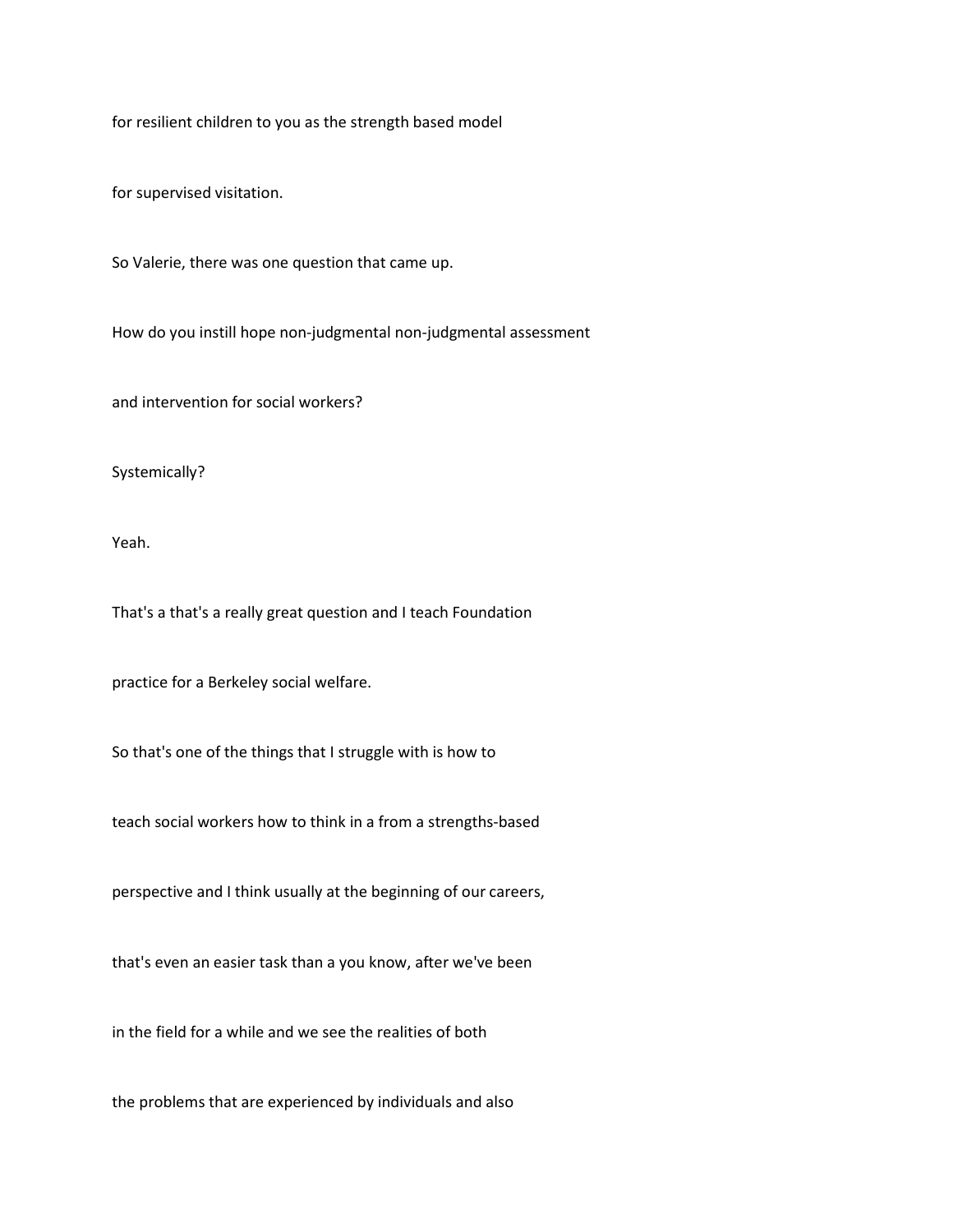sometimes the inadequacy of the resources that we have to

address those problems that were that we're learning about

and becoming deeper involved with of course some of those

problems we might have our own life experience with which

we can draw on which I think is part of Understanding the

strengths is that these these problems can be very typical

and they can be overcome.

So a lot of what I do to help social workers think about

this problem is is to start with a premise of respect for

the individuals that encounter problem and think about you

might be familiar with some of the motivational interviewing

techniques that use some of the strengths-based premises

to talk about how By the time somebody shows up to a social

worker relationship.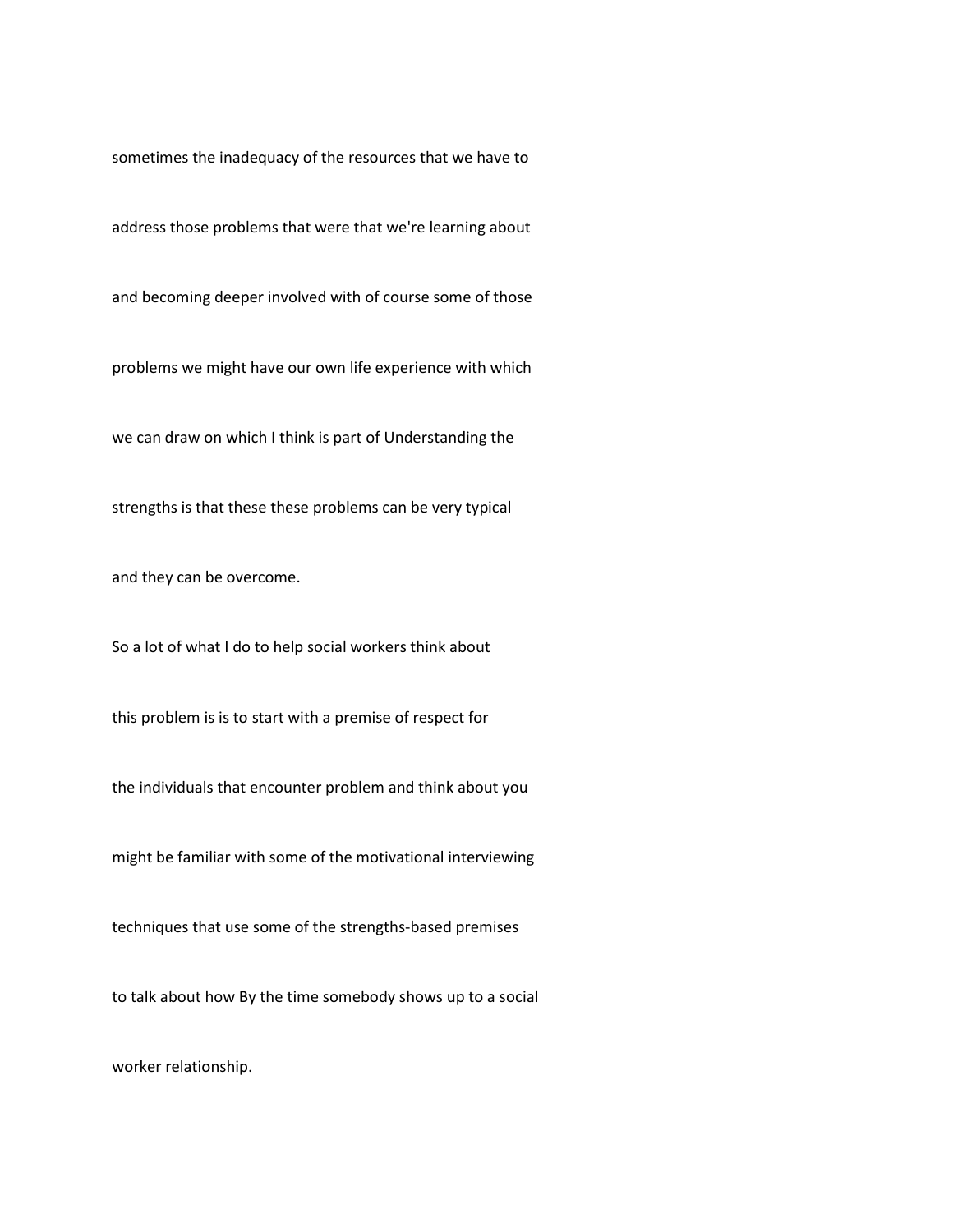They have obviously been coping in some way somehow with

their circumstances.

So while we intend to help one of the strengths based approaches

we can use is to ask people, you know, honor the struggle,

but ask people what have they been doing so far to cope and

I think starting an interview with some of those techniques

that are put forth also, Solution-focused treatments if that's

a good resource has been very helpful in helping social workers

honor that there is there is a struggle but there has been

some coping in place.

And so those very things are strength-based the other thing

when we began a Devereaux to develop these resources back

in the mid-90s.

We noticed that social workers caregivers teachers.

It was very easy for them.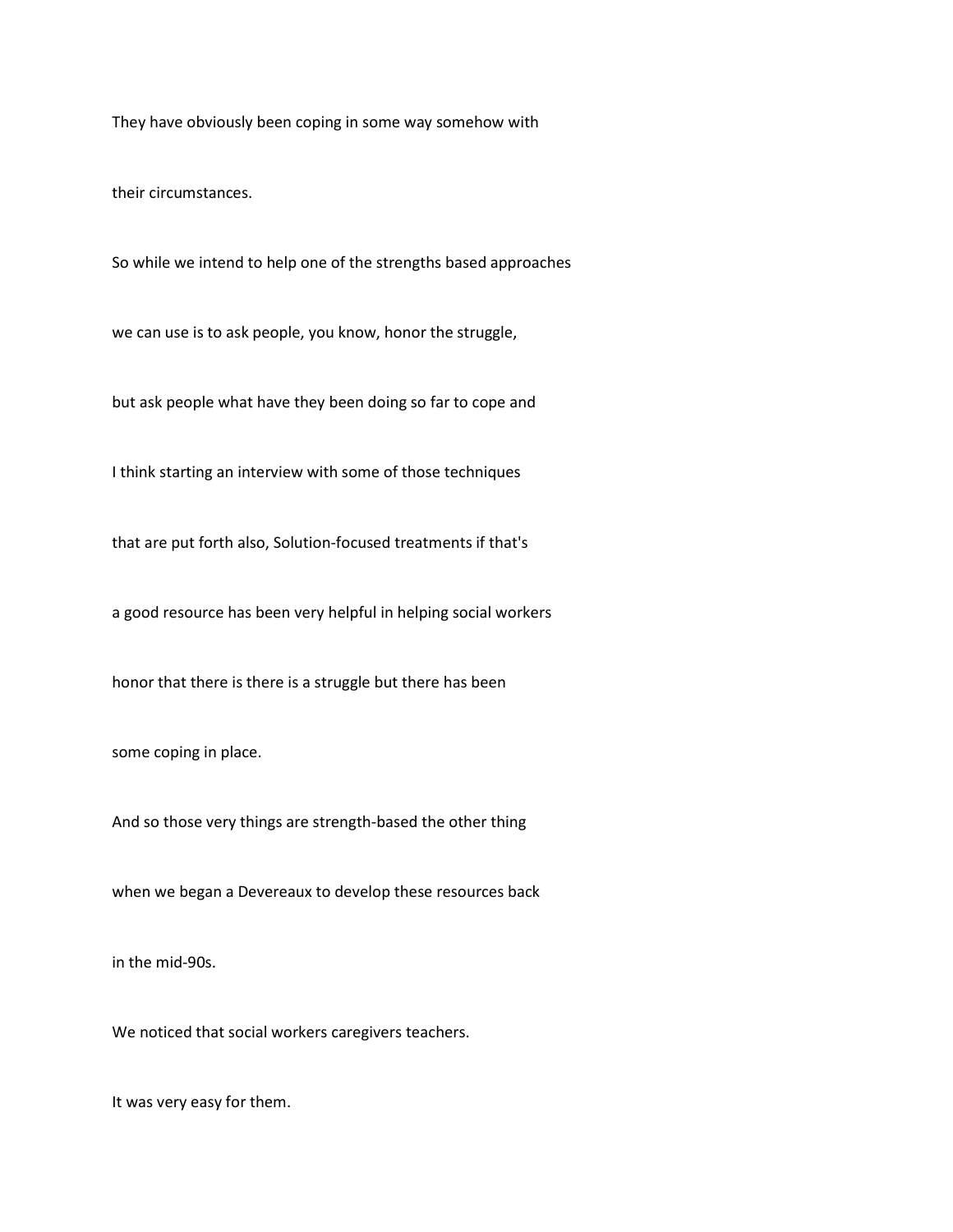Um to identify risk factors, it was much harder to identify

the strengths within a community within a family and within

a child that was real when we sat around a table and and

worked with caregivers and providers.

So what we've done by embedding a structured strength based

assessment into our systems is to try to try to help that

process along not just in engaging Families in a more strength-based

way but actually helping guide the assessment so that providers

know what strengths are actually related to positive outcomes

and they have a list where they can look look for those strengths

and they can compare it to a national norm and say is this

really a strength for this person or is this a typical mount

to the positive quality or is there actually a strength that

could be developed?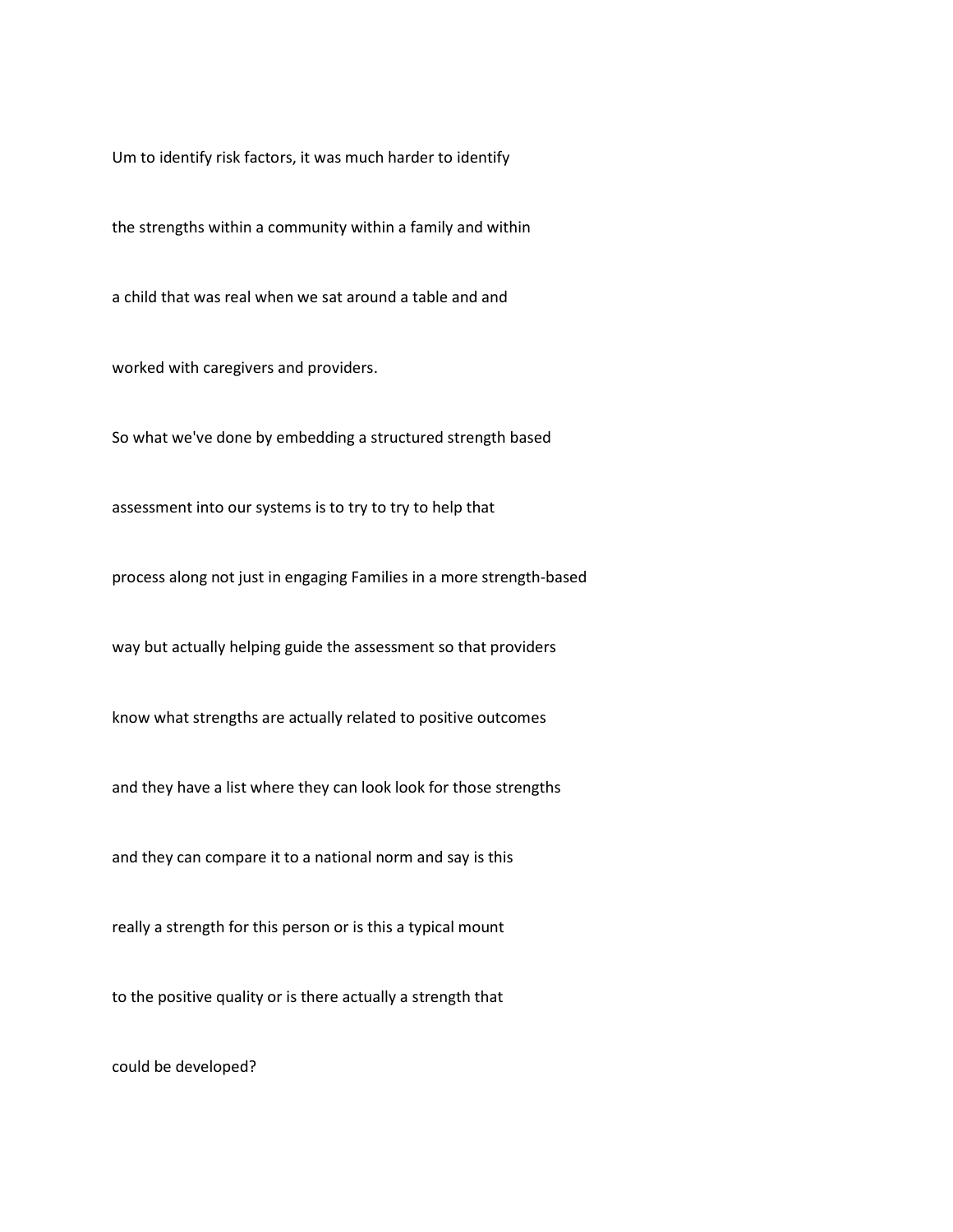Opt but is currently missing and so by treating strength

based assessment as deeply as we just treat the risk assessment.

I think it helps to strength to Center the strains in our

assessment process and then the third component after engagement

and assessment I think is to really help workers connect

the strength to the service plan as part of the Contracting

to actually leverage the strength.

So it's not that they were just documented and stuck in a

file somewhere.

But to think how can I use that person's strength to actually

help them to achieve their current goals.

So those are the things I'd offer right now and if you'd

like further clarification on that as we proceed and see

how we use it in in this particular model, we'd be happy

to have some further conversation about that.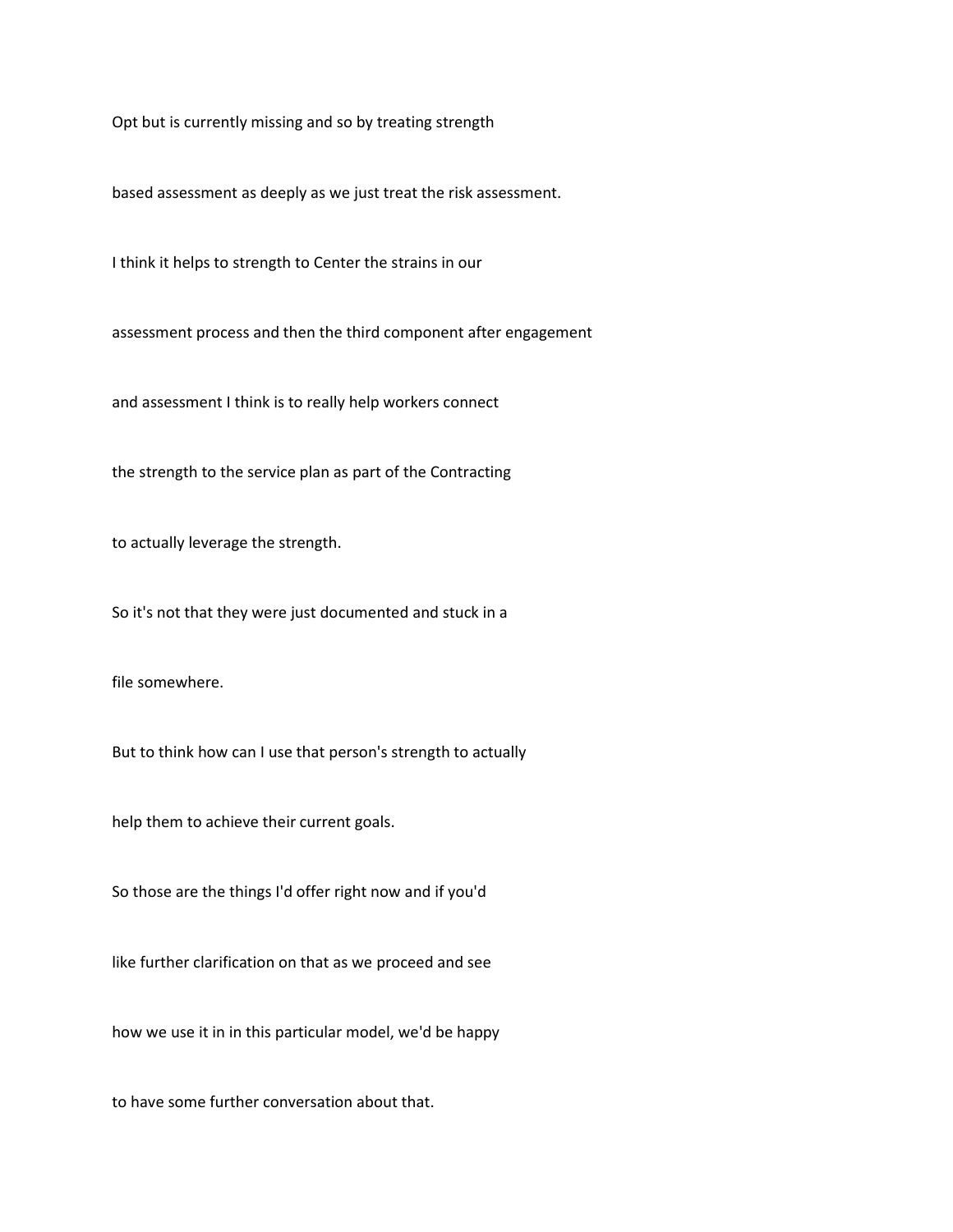Thank you Valerie.

There's two more questions and I've been I think we need

to move on after that.

There's a question about demographics.

What are the demographics in terms of race and class of your

research population?

And then the second question from a different person is about

safety organized practice is safety organized practice incorporated

into any of these practices because it seems like it would

work well with the motivational interviewing techniques you

described So the the Devereaux resources were standardized

on a national sample that exactly mirrored US Census population

at the time they were developed which has not changed very

much actually.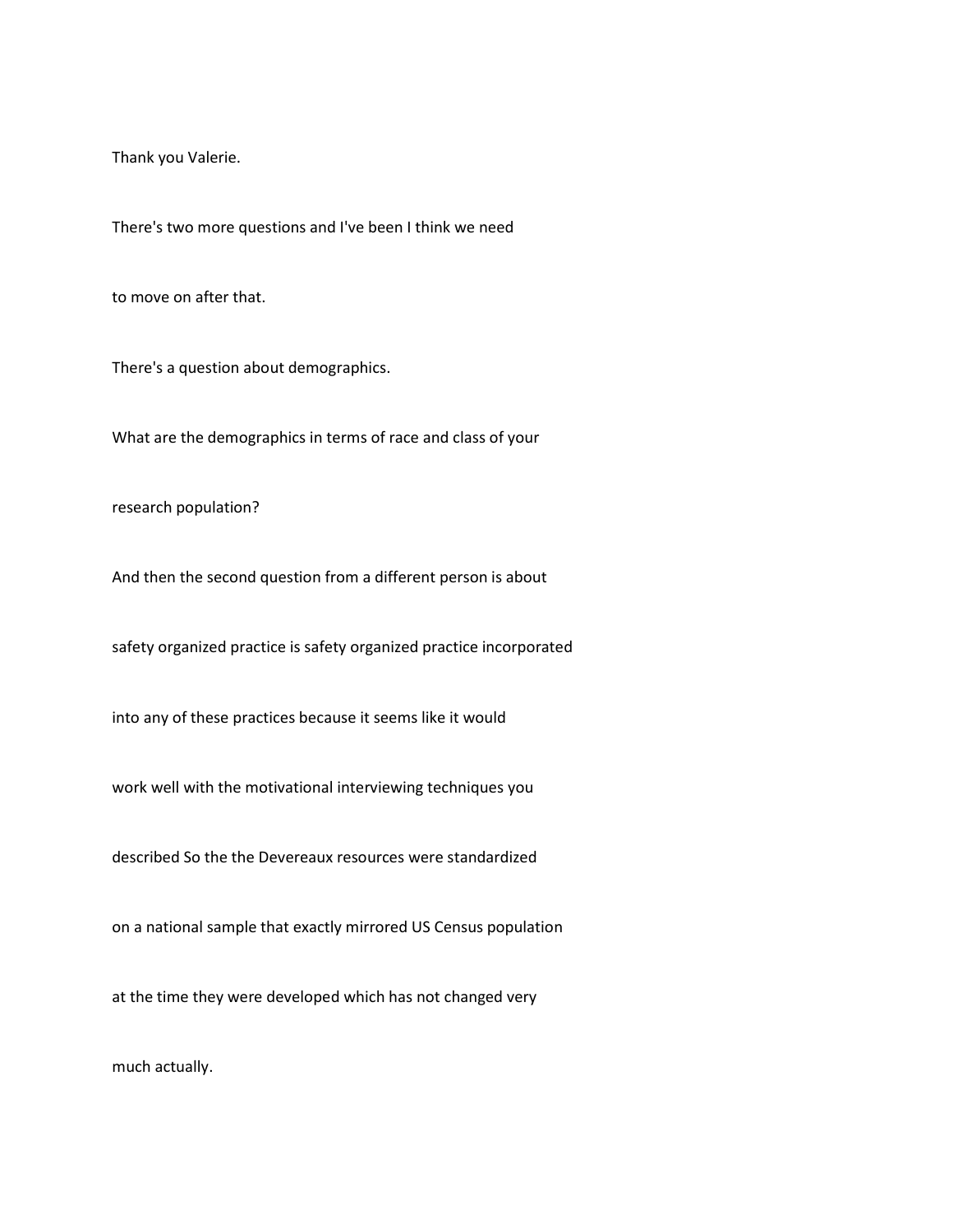So we looked at you know, what was the demographic breakdown

for the DECA?

For example of two to five year olds in this country?

And then for the the older students, you know from 5 to 14,

and we we got a representative sample from each group.

So that turns out to be to mirror the US Census terms of

people that I identify as white as Asian / Pacific Islander

as Latino and as African-American and as Native American,

we at this point have not dug much deeper down into the great

diversity of each of those five senses categories.

About 25% of the people the children are sampled live in

poverty actually and in the last one, we actually had to

increase that to 30 because of the increase of child poverty

in this country that you all are probably familiar with the

gender breakdown was the treated in the same way mirroring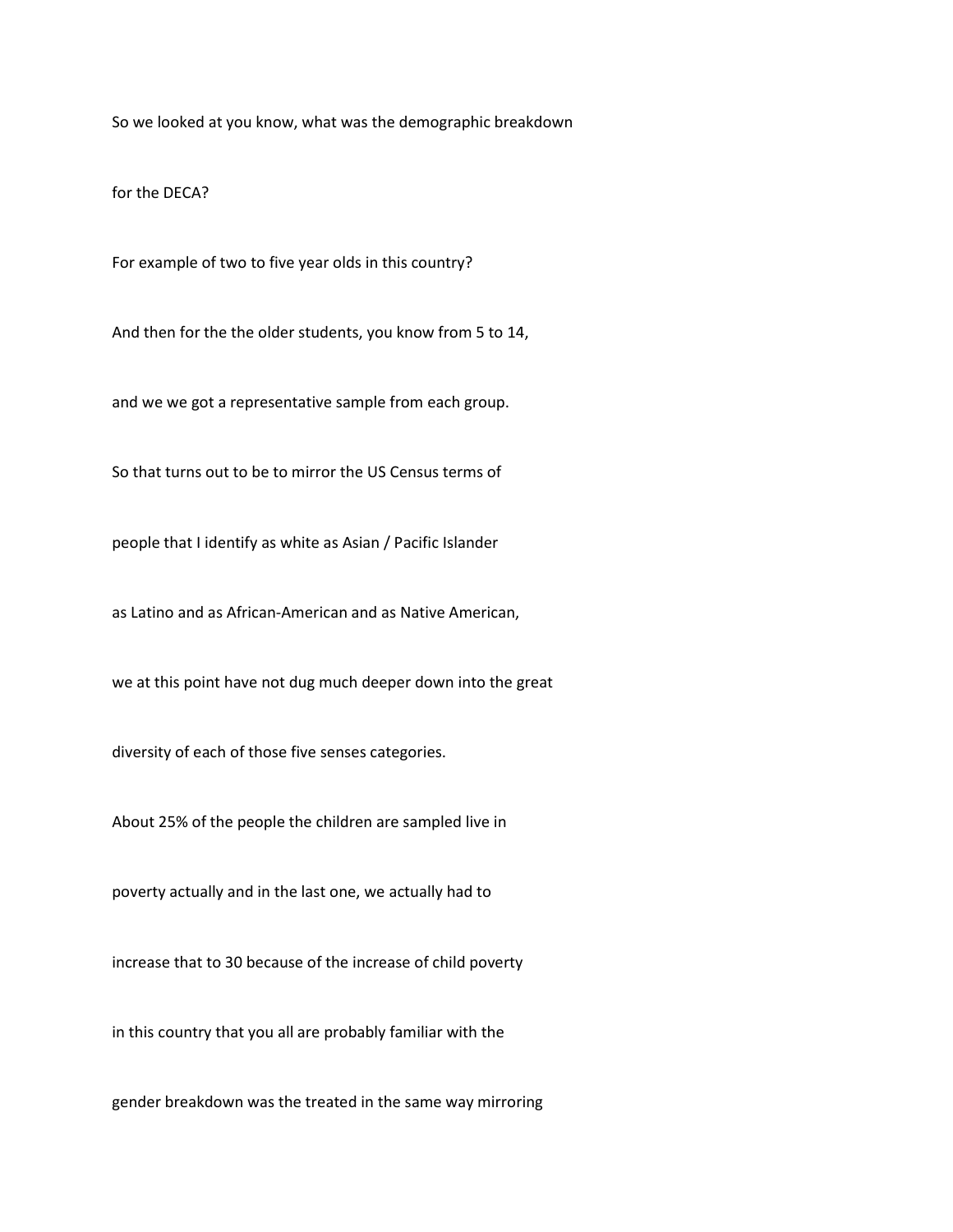the population and all of the forms are available in both

English and Spanish and the Spanish form was tested for equivalency.

I can also follow up on specific questions about specific

demographics if anyone has any questions about that if we

have time in this presentation, or if we have or by email

follow-up and I'm going to take that last comment as something

interesting for us to think about in terms of the integration

of safety organized practice into our practices, but I want

to make sure we save enough time to get to the model as it

is right now.

So perhaps we can return to that or think about it off.

mine Great.

Thank you.

Okay, so Heidi's going to take the reins I am thank you.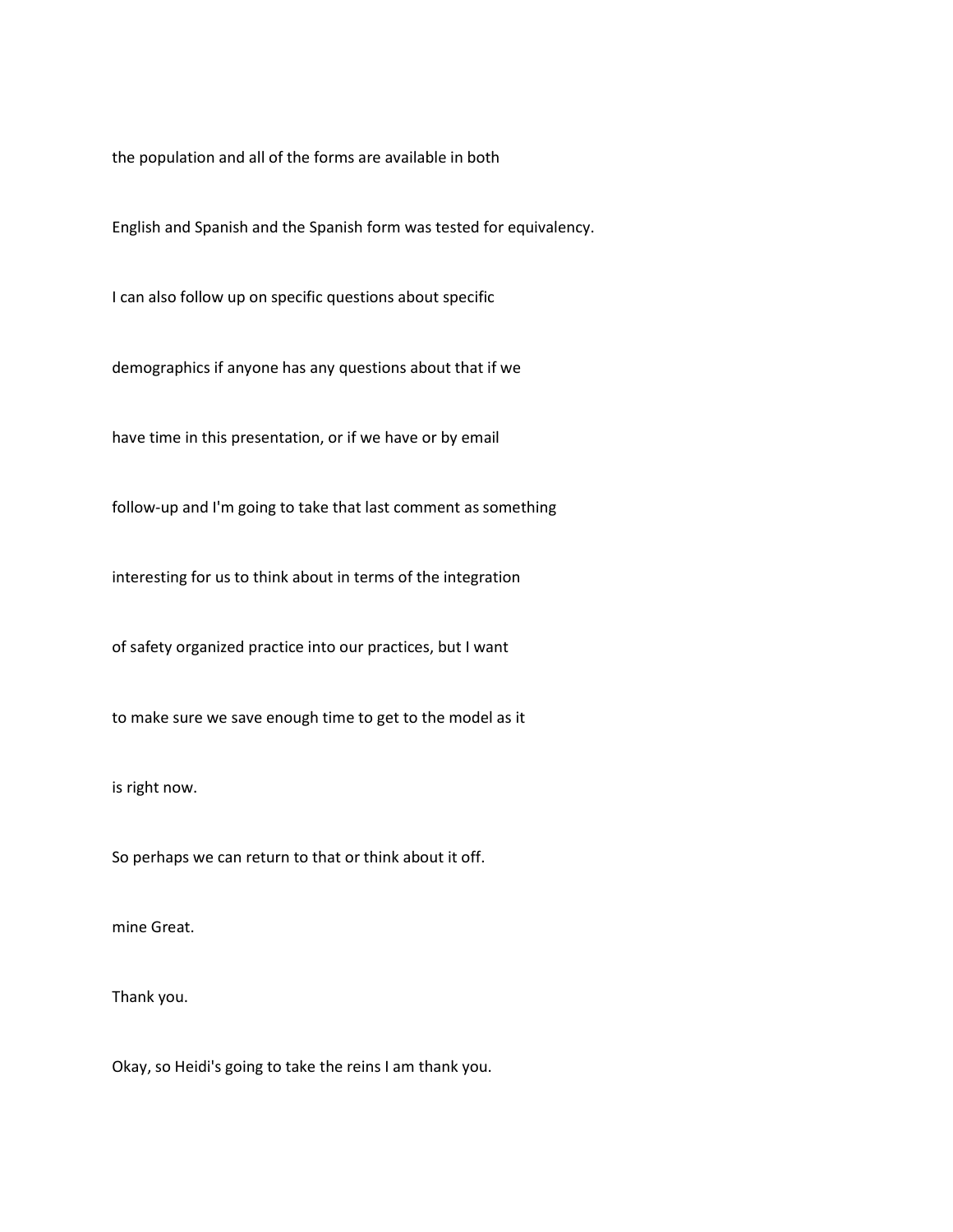I am excited to share the John Sherman program for resilient

children program model with you and it's an exciting program.

It's one that I definitely who live and breathe every day

and with our staff as well.

They're they're they're in it.

They're doing the model.

So I'm very excited to share this with you and look forward

to any questions you might have again.

We have some place markers and So again continue the chat

as needed as well.

So before we start with the model, I want to just kind of

go over the theory of change of our belief of the model and

you'll see on the bottom left there while our goal is building

child resilience, and we need to have improved parenting

and supportive coaching for that.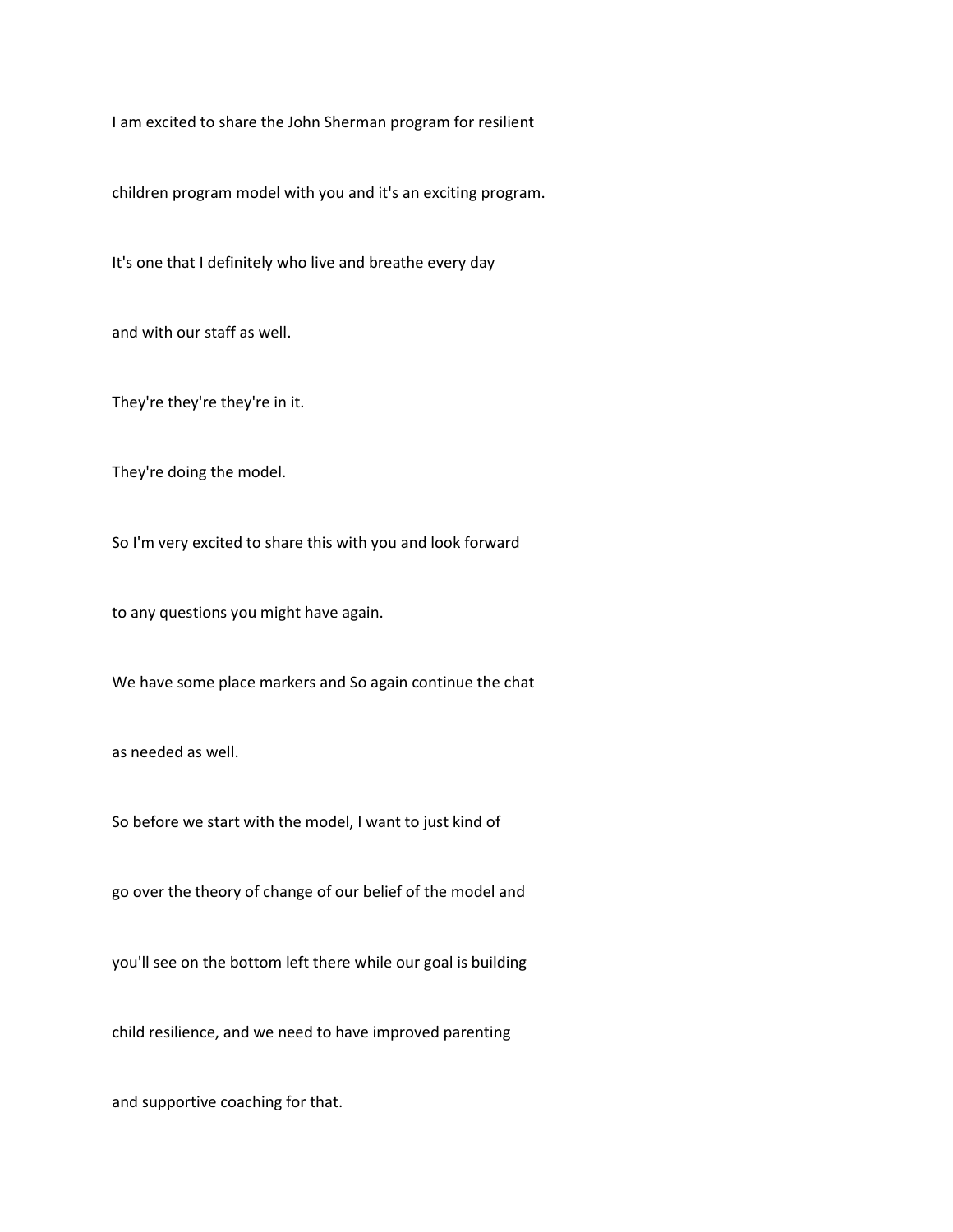We believe that this model actually starts with the coach.

We very much believe that support of coach will impact directly

impact parenting which will then directly each child resilience.

And again that that's a it does very strong undercurrent

of the program and our theory of change that I think going

into the program it helps to set that framework that it's

very much a coaching model in addition even as recently as

the past couple months we changed our staffs titles to family

coaches because it better reflect it and represent it what

really they were doing.

So just an update of the of the of the model and I will talk

about it near the And as well, this this article in this

presentation is geared on the John Sherman program 2.0 version

of programming and we currently in the last six weeks have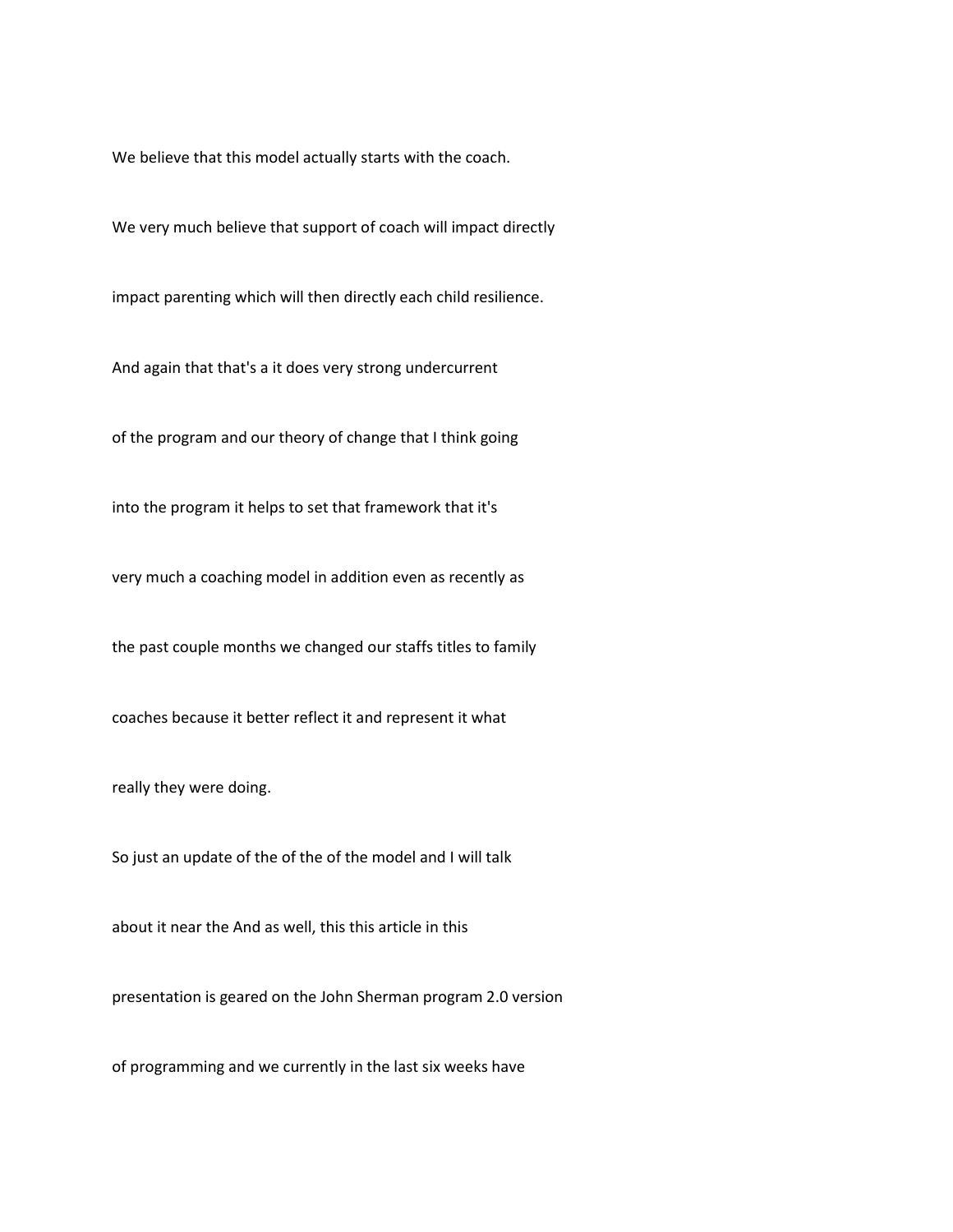rolled out 3.0.

We're in the your three of a five-year research project.

And so I will share some all the information on these slides

is about John Sherman 2.0 and at the end I will have a brief

slide just to talk about a quick overview of some of the

changes we made from 2.0 to 3.0.

So I'm anxious to share that with with you as well as the

project continues to evolve where we'll spend our time today

is talking about the elements of the Jean Sherman milk program

for resilient children model.

And again Valerie had already pointed out earlier on in the

presentation but our services these are goal-oriented.

They are strength-based.

We systematically assess this program.

We offer chili we offer choices and the role of the coach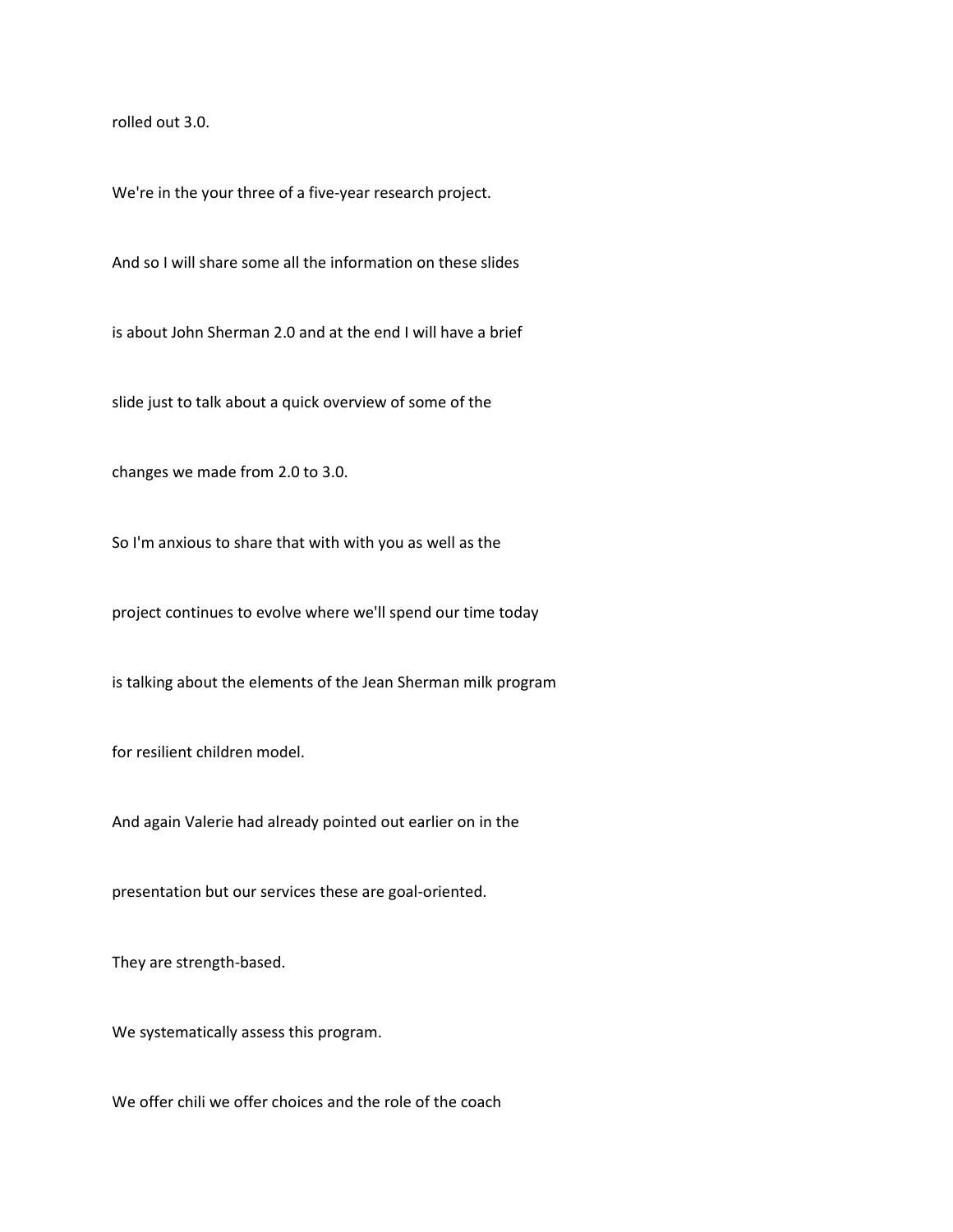is very much an active role and we'll talk about that later

in the presentation.

Because there's definitely been a culture shift from moving

from what we call a lifeguard to a swim instructor.

So no longer are we just sitting back and documenting and

turning and documentation?

We should be coaching alongside the parent and so our first

one is our first element that will discuss is the visitation

environment. And for this so initially so what what ended

up happening as we create it in this this program was developed

visitation rooms about 10 feet by Twenty or Twenty ten feet

by 12 feet had furnished with spare office furniture portable

television very much again, kind of when you think about

the Lifeguard to a swim instructor and the Lifeguard approach.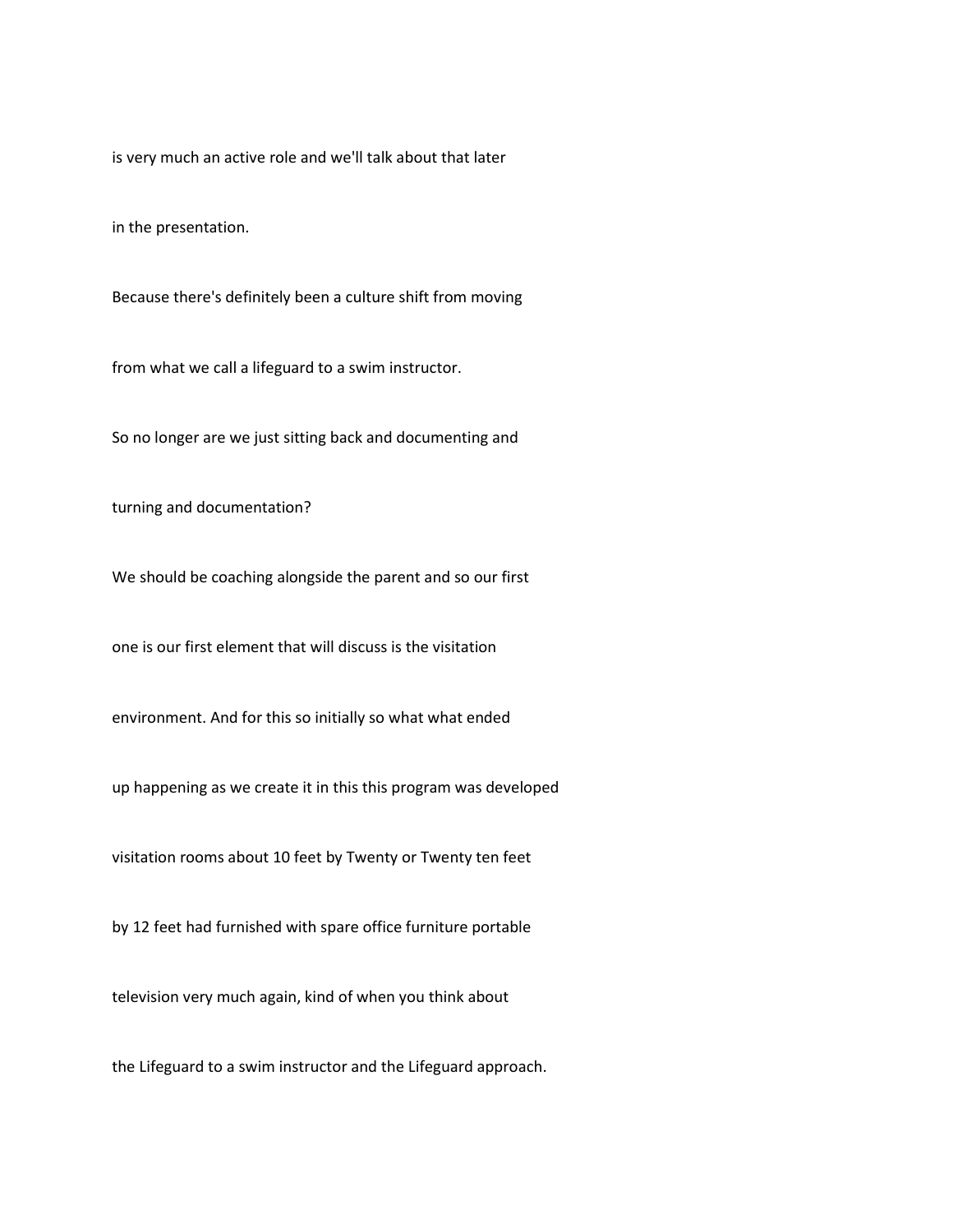The families would come in.

It was very common to be watching tv's and I also know for

families that sometimes as kind of their own kind of background

noise. In the environment, so I won't say that we don't still

have TVs but are it's very much a very much looks different

because before they would grab a TV and watch a movie instead

now, we're doing visits and we're doing activities and so

we'll talk a little bit about that and toys could be retrieved

from a lock Central cabinet and I thought there's several

quotes throughout this presentation that I really feel like

bring it alive and though I like the quote of workers the

rooms aren't War more welcoming.

And that the families hate them because I think that proves

the need for okay, what do we need to do to change that because

that's not that's not what we want to look at when we enhance.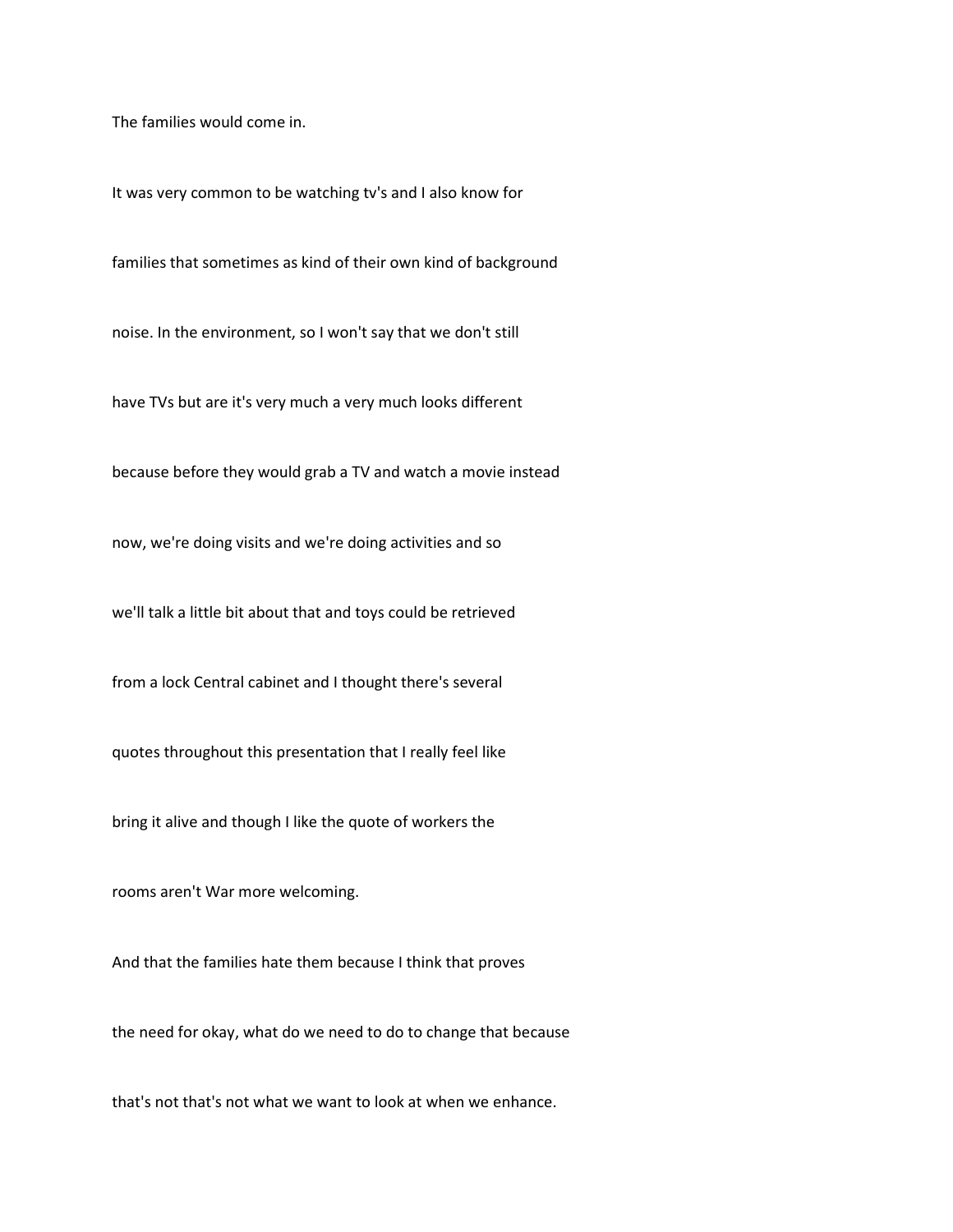So we're looking at enhancing the visit environment and so

we looked at research and again the same information as Valerie

pointed out that the sources are cited on these as well.

But visitation environment for the research needs to be comfortable

needs to be positive and needs to feel like home and have

appropriate. Appropriate activities and spaces that are organized

and structured and we do that based on that we needed to

make some improvements and so with DC RC Consultants, they

came to visit us here at scan.

And again, we're in Fort Wayne Indiana and they created a

checklist of how do we need to enhance the environment and

we realize that money is there's always there's no money

tree. Unfortunately for us just like for a lot of nonprofits

but looking at and kind of prioritizing How can we enhance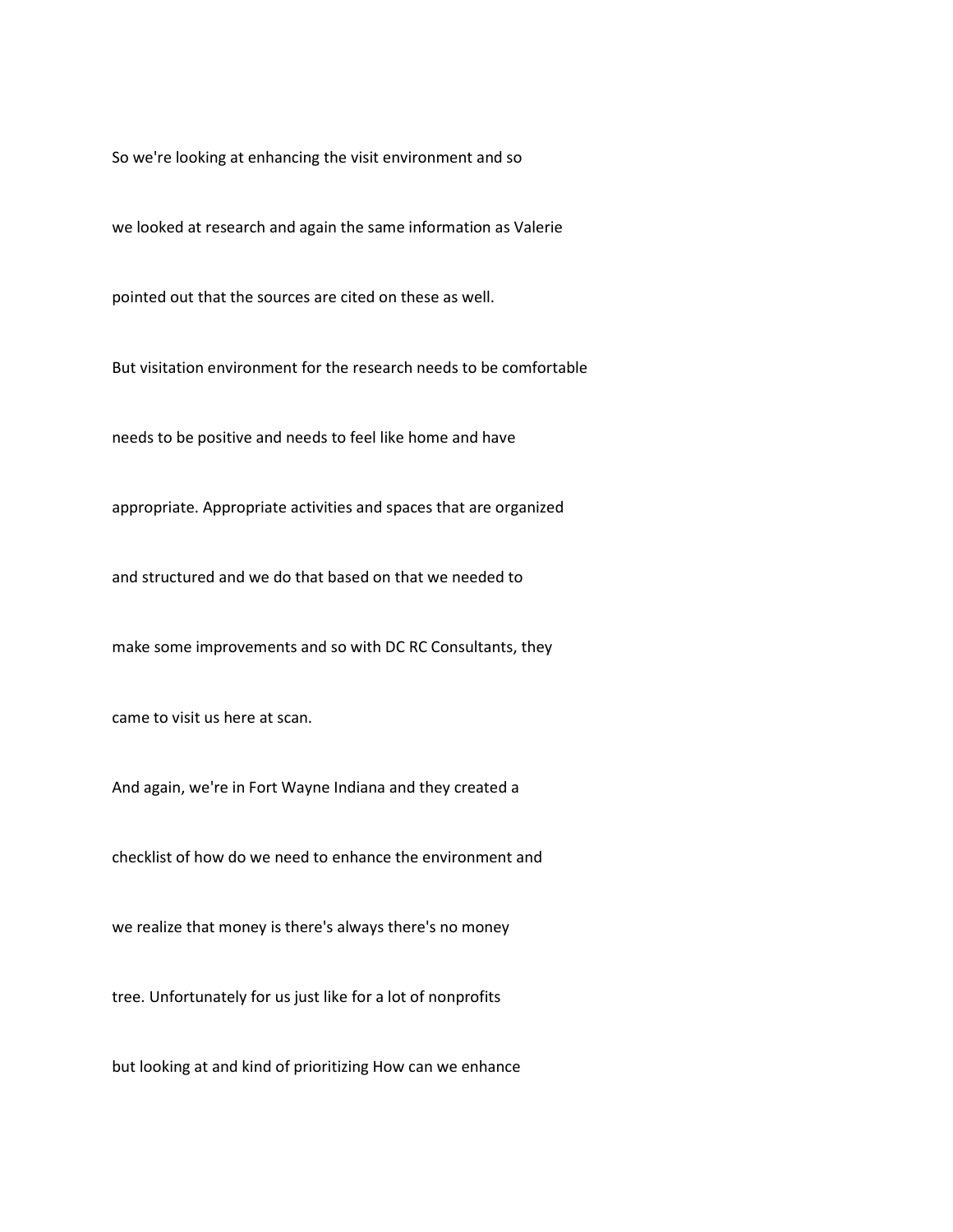the rooms and looking to modify the rooms helping the families

to feel more comfortable and serving the in and again feeling

having family still dignified when they come into the office.

And so there was fresh paint living room furniture adjusting

of the lighting some decorations some area rugs and clean

laminate floors.

We used to have carpeting unfortunately just as how's it

if it's been that way a long time and we were able to have

clean laminate floors put down, which it Very helpful also

fresh blankets for floor times and low shelf stock with toys

and materials and I wanted to share this next slide with

you. So this is a quick picture of one of the modifications

to a visit room because as you can see the Shelf, we have

a shelving unit in all of our visitation rooms and each activity

in each box is marked and then right above that which you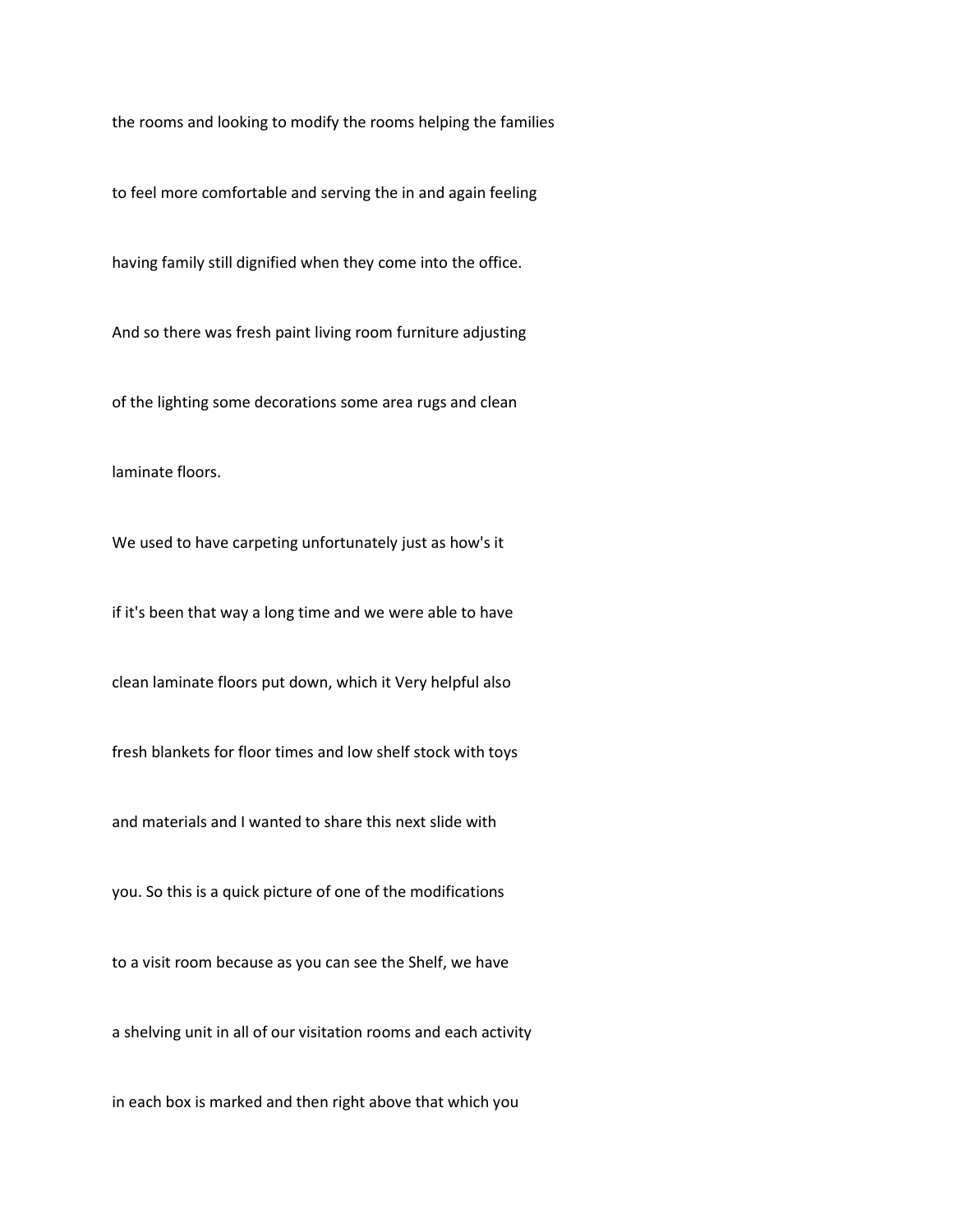can't see in this picture right above that is a sign that

helps me.

Please, you know, please you know, leave the room how you

found it and encouraging picking up and we have a picture

so that way if they come into the room and for some reason

or they've had an extended visit for several hours and they

don't remember where do things go and what goes where so

there's also a picture above it that prompts that here's

kind of the how the Shelf should be set back up.

So that's been really helpful and that was a very very much

needed enhancement to our visitation environment and going

back to that first quote of we're Don't like them and it

doesn't feel warm.

Here's here's what staff have said since we've update it.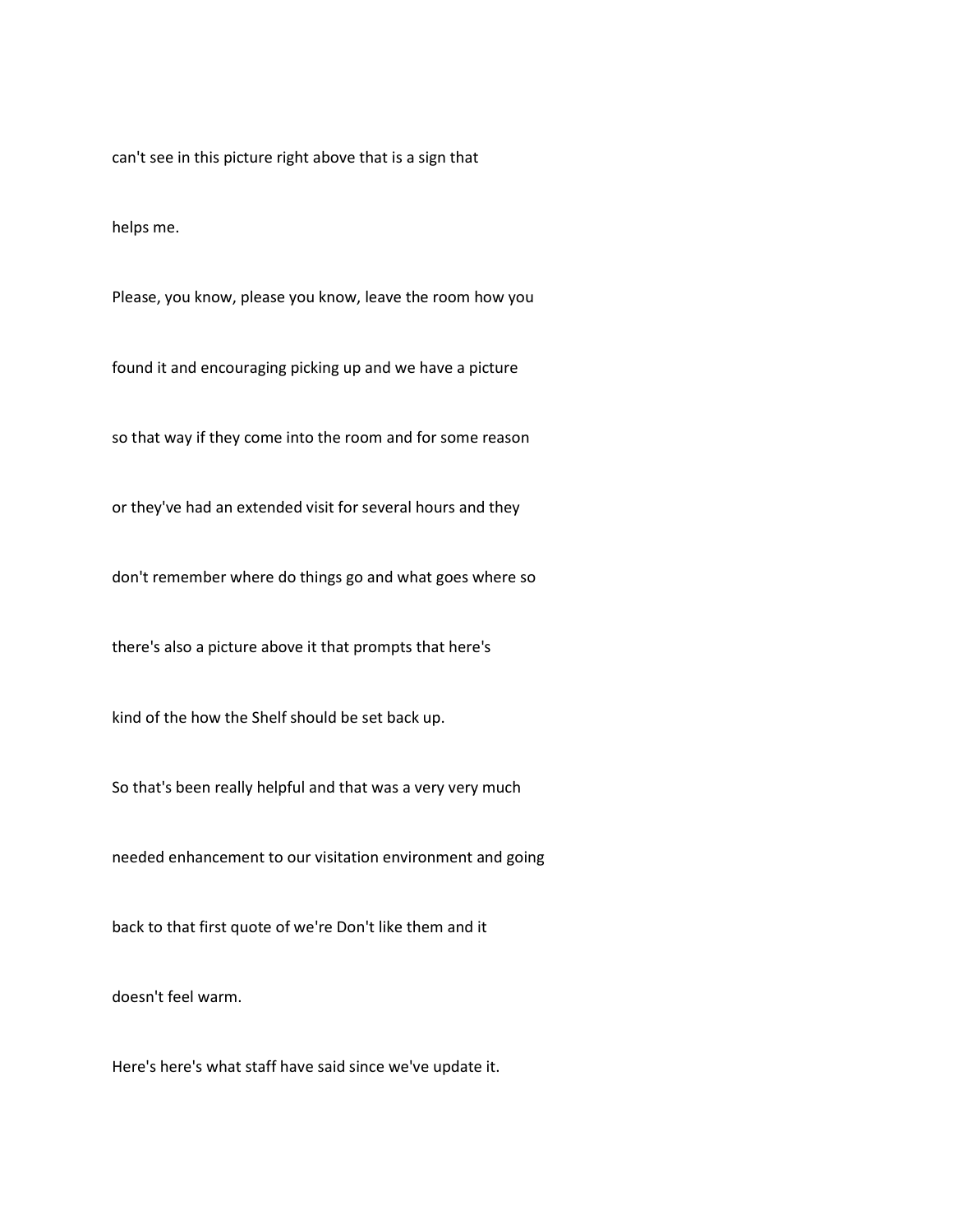I believe that having the tools that parents need to engage

with their child readily present and available makes it easier

for the interaction to take place.

Which mirrors what we want in the John Sherman program for

resilient children program.

That's exactly what we want.

We want to have tools and in activities that are accessible

another worker the change in activities in each room has

greatly enhanced engagement.

A judgment between the parent and the child and that's a

huge focus of what we're offering.

Yes.

We're court-ordered at our agency to provide visitation,

but they have a whole list of things that our agency is responsible

to make sure that we're meeting included a visit planning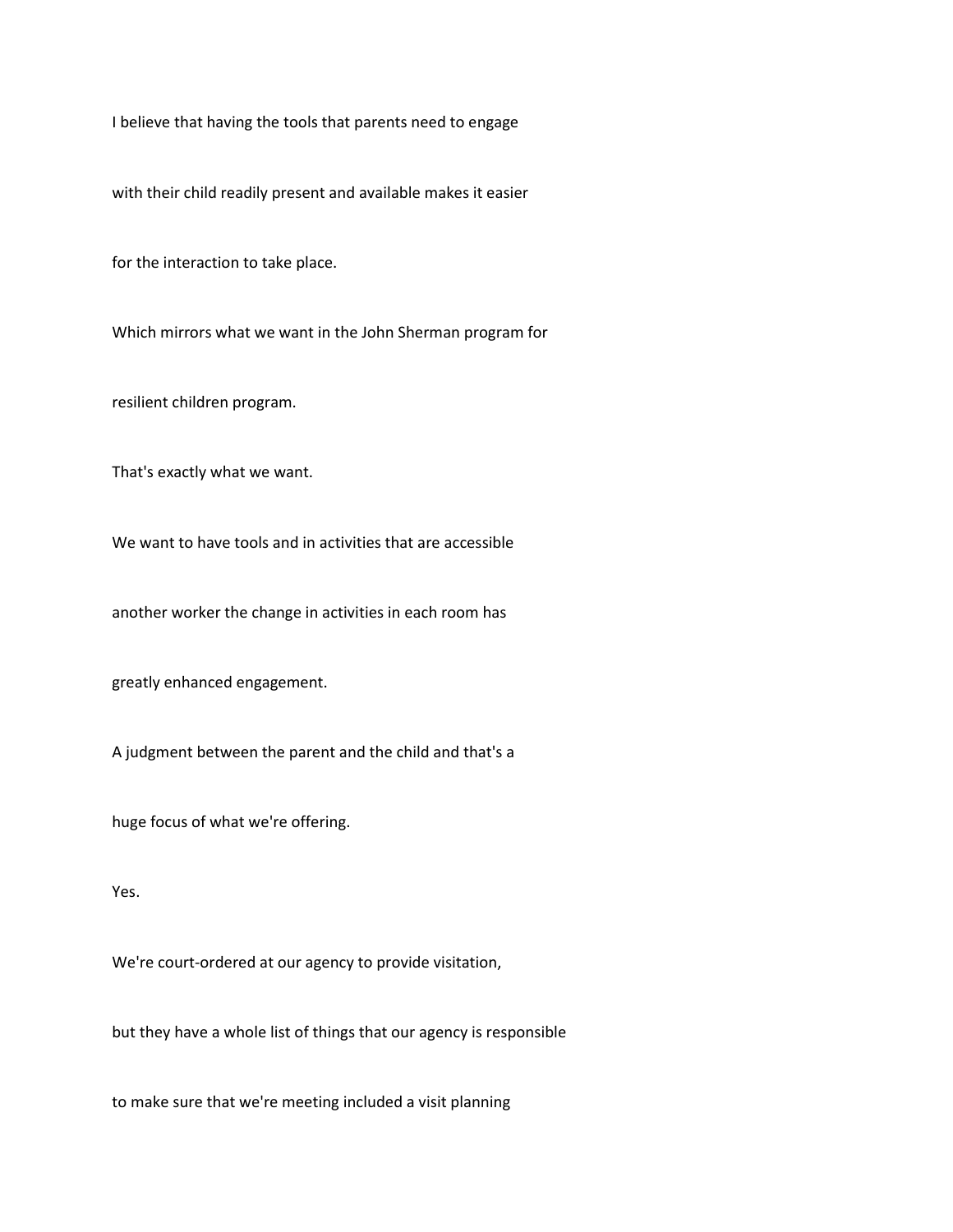and parent promoting positive parent-child interaction with

that being said this has been able to so as we enhanced our

environment. We were a better able to meet and serve our

families and one one just kind of quick Fighting that I think

is helpful because there's always again the issue of of okay,

how do I find funding because I realize usually funding sources

at least for us are they are more interested in the client

service, but the environment is also helpful as well.

So seeing if there's a site referenced as well as getting

local businesses communities, and we've had that as well

here locally and that's been extremely helpful.

So again kind of just that overview as we're as we're taking

kind of a pretty broad brush to the John Sherman program,

so The first thing we've just covered was enhancing the visit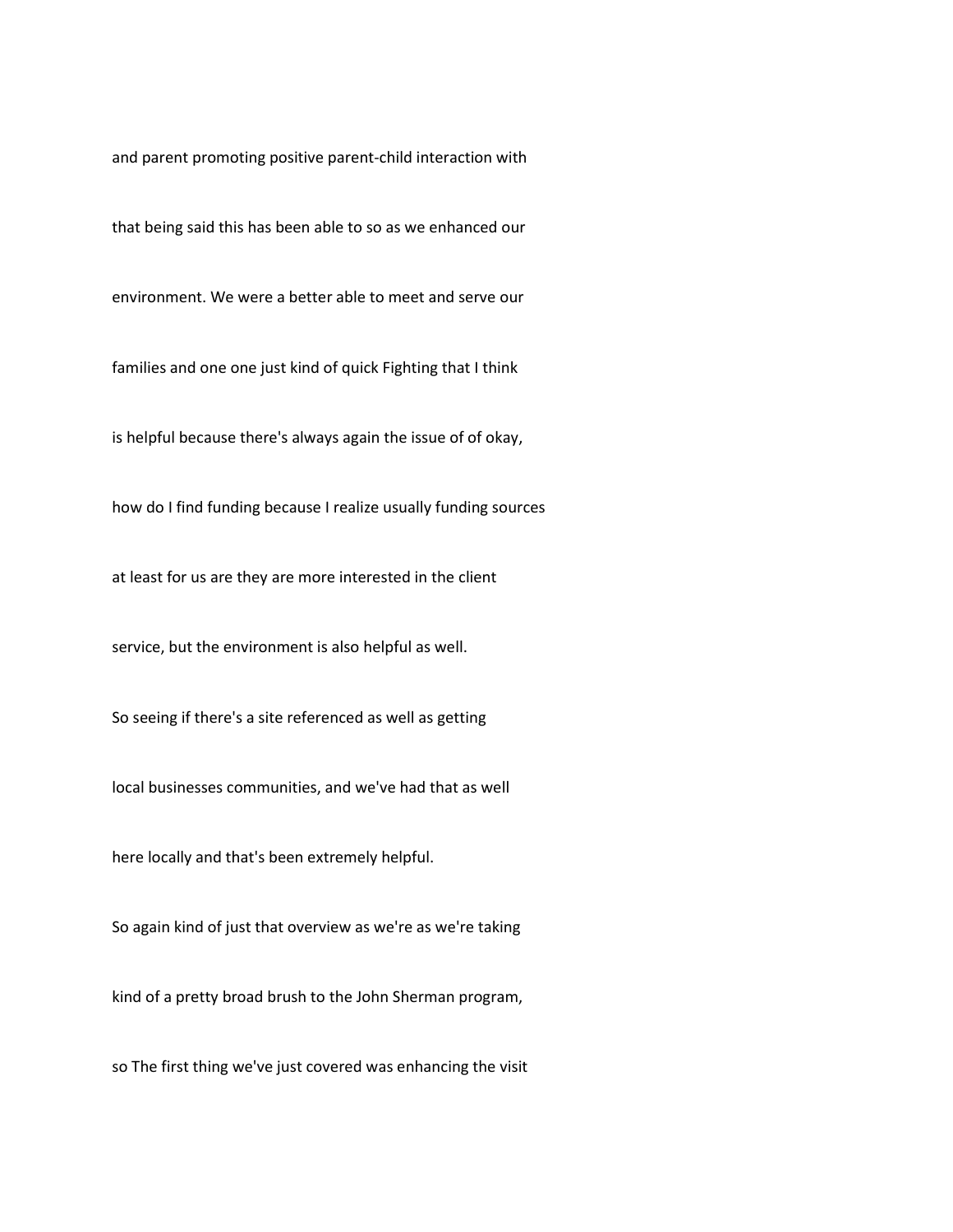environment in addition.

We also knew that we need it to have a strength based assessment.

So this is there.

I'm going to walk you through the assessments that we use

to assess the protective factors of our children that come

in for a research program, and if you're familiar with them,

and if you're not just a quick overview.

But we have families fill out strength based assessments

and I'll talk about that here briefly.

But what they do is when they come in for an intake we have

them we have families for so for depending on the age of

the child or children the parent fills out one tool per child.

And so we have the DECA infant and it's aged.

It's for children aged 4 weeks through 17 months.

It looks at two scales to protective Factor skills initiative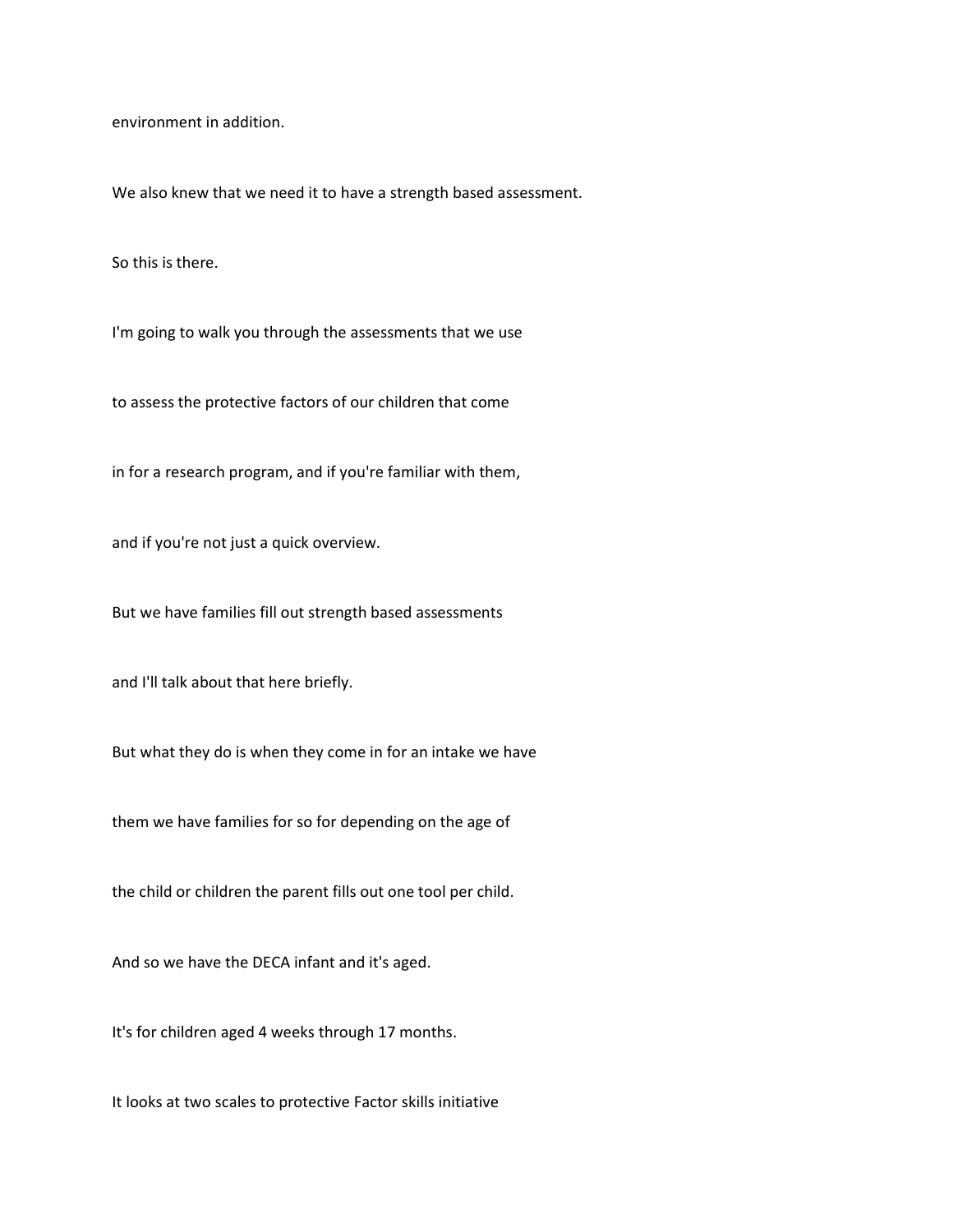and attachment.

Nation ship and then as also provides as well as summary

score the total protective factors and there's 33 questions

that are in covered on the decade.

I the deck of T, which is for toddlers is for children ate

through 35.

I'm sorry 18 through 35 months and it measures three scales.

It also measures the initiative and attachment relationship,

but it also adds in the protective factor of self-regulation

and it also provides a total protection.

Active Factor summary score and it's from 36 questions.

And then we have the DECA P for preschoolers.

It's for children Age 2 through 5 and it looks at the three

protective factors of initiative attachment relationship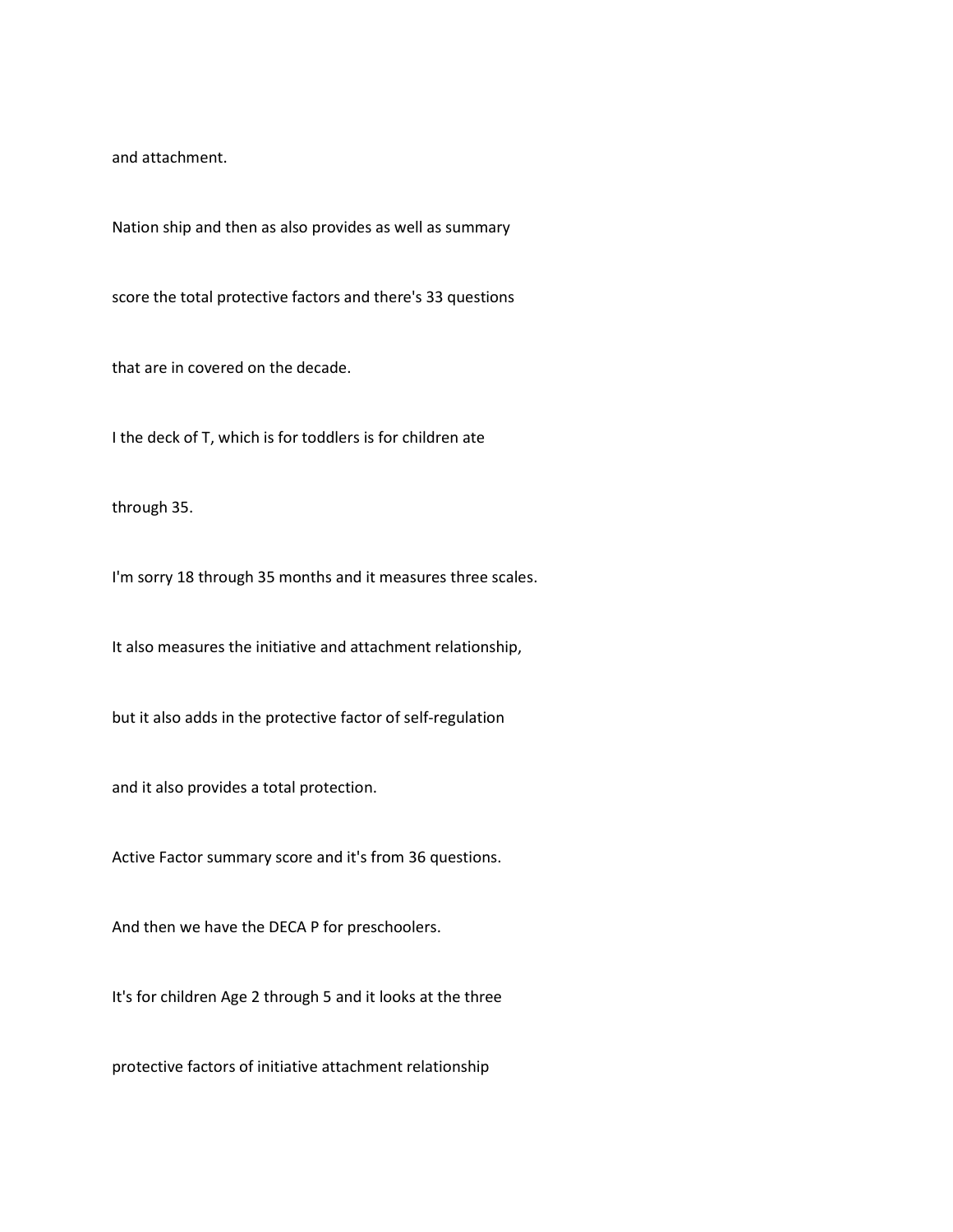and self-control and it also has a behavioral concerns screener,

but for our purposes, we do not address the behavioral concerns

screener because we feel our program is adopted.

We feel like we are working on the protective factors and

as we build those the Girl concerns hopefully will come down.

So again with families we're looking at the protective factors

and then we also have the Desa which is for children aged

5 to 14.

And again, it's eight scales of self-awareness social awareness

self management relationship skills personal responsibility

decision-making goal-directed Behavior an optimistic thinking

and it is a little bit longer.

And because again, it has different questions, so it's 72

items. And so again, we have families when they come in they

complete a tool for each child at intake and then also at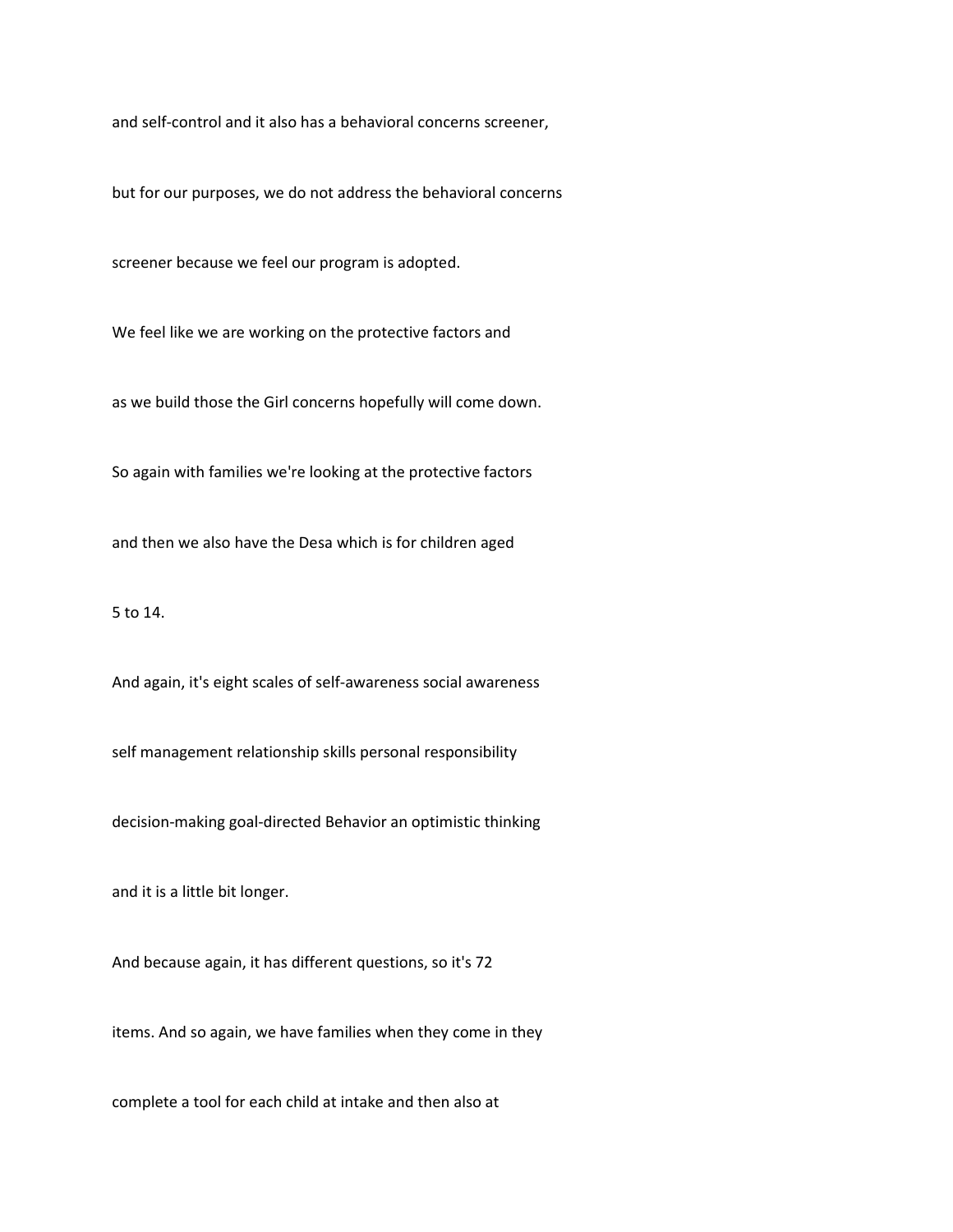regular set intervals which we measure out every 10 visits.

And I just realized we had a slide that didn't we were giving

you a preview of the DECA P2.

So if anyone is interested, if you have not seen we can definitely

make sure to get you some information on the picture of what

the deck is in decibels look like but that's our that's our

tool that we use and kind of the why and the how of what

we do and again the research has shown that it's a series

of studies.

Demonstrate at these scales of excellent reliability and

validity for identifying protective factors, which goes hand-in-hand

really well with Arjun Sherman program because we are looking

to build protective factors and children that we serve and

we want to try to minimize those risks on the one side and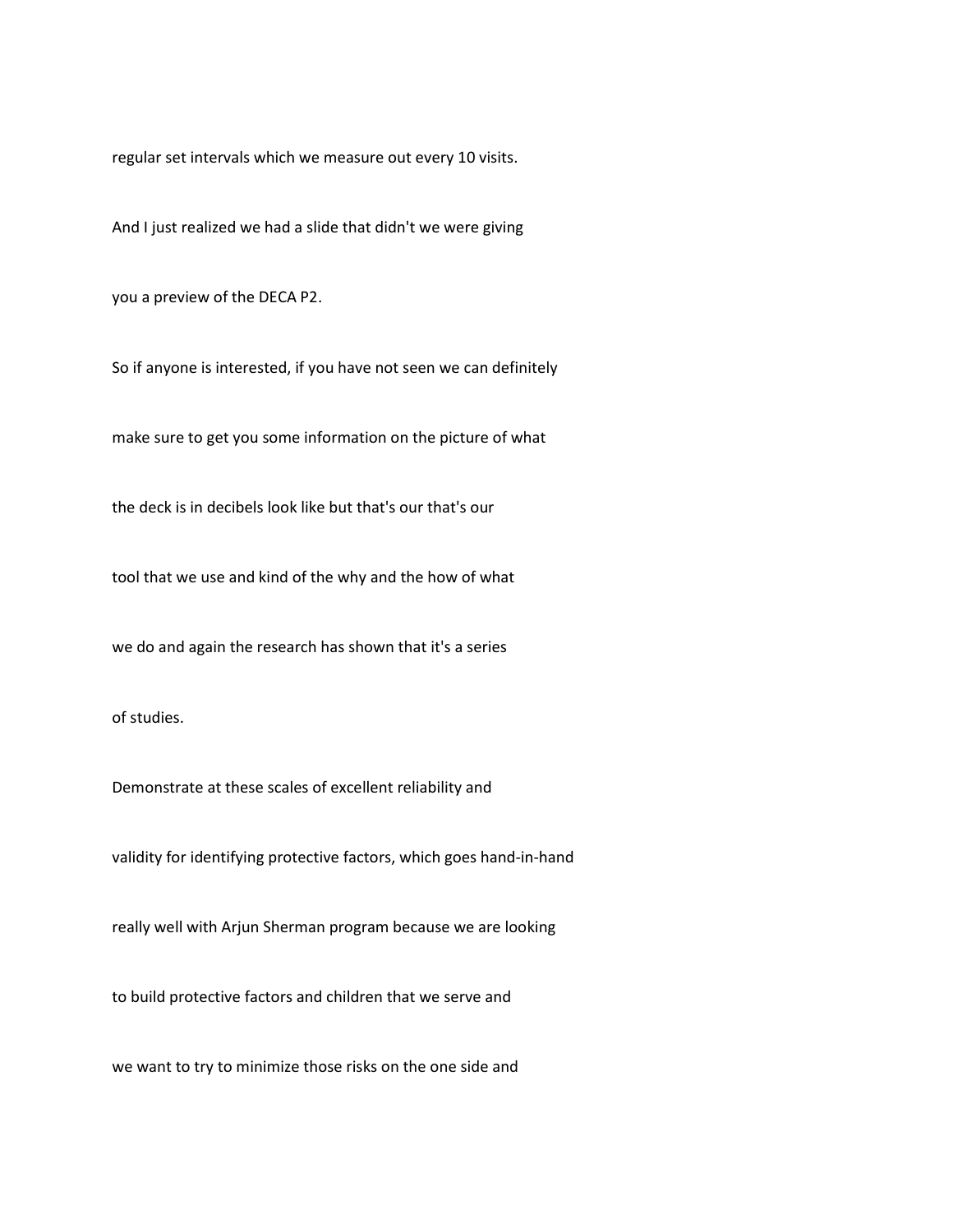increase the protective factors on the other.

So again, as I already stated that families come in and they

complete the parent completes the initial at intake they

complete one and then it every ten visits and then we look

at those and we'll talk a little bit more about those here

coming up and resiliency meanings of how do we how do we

use this information?

Because if we're having families do it then we use that information

because our goal is we're hoping to see that increase in

that positive impact and increase in per children's protective

factors. So we've covered two two of the six elements so

far. We've just briefly covered the visitation environment

and then we've also talked briefly about the Based assessments

and again we use the DECA and Des assessments for our families.

And I want to chat about our third element, which is our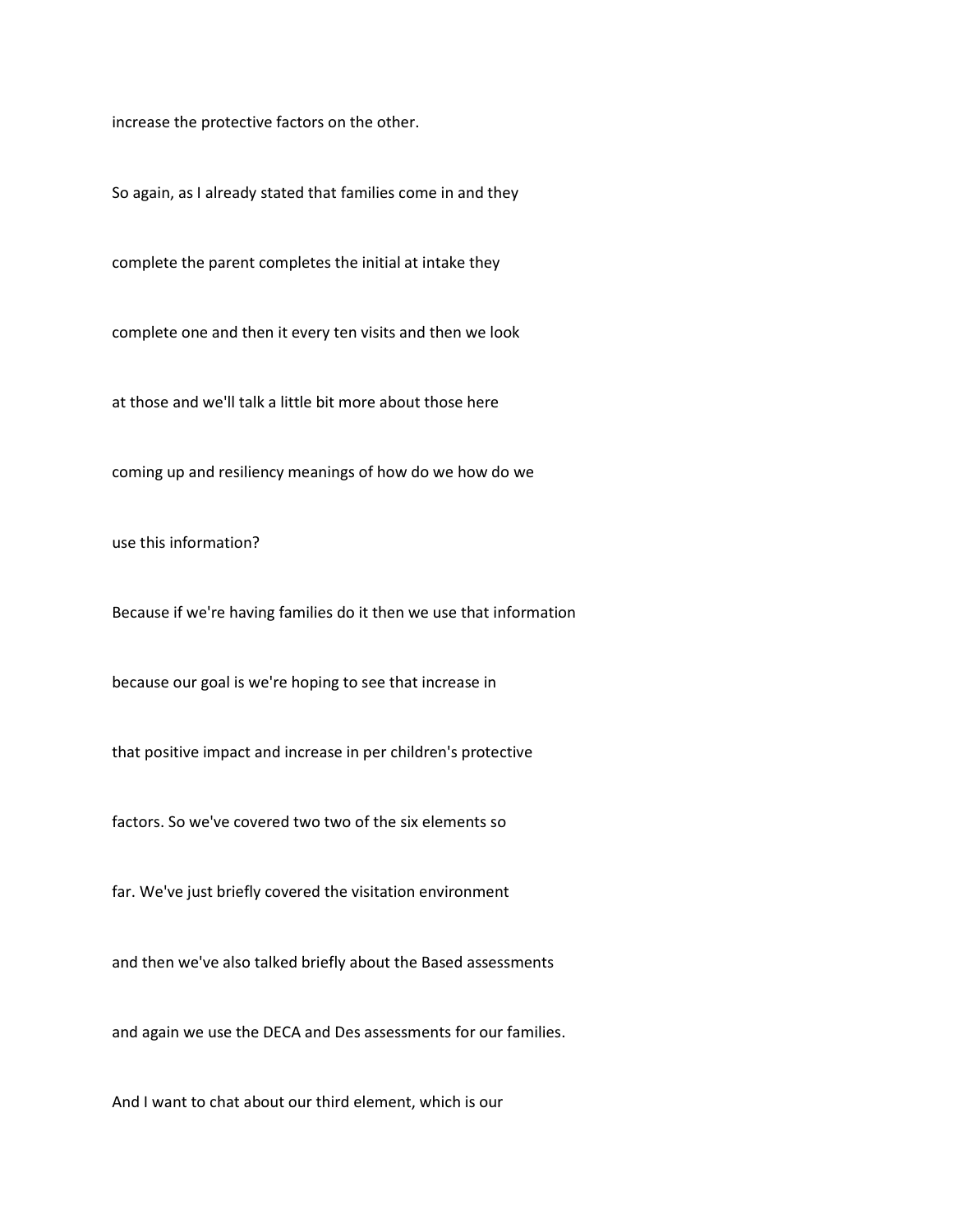which is our resilience meetings.

Our goal is that our families have a resilience meeting by

the fourth visit and when we talk about near the end of the

presentation, this is one of the pieces that we have since

changed and Sherman 3.0 and we'll talk about that at the

end. But the purpose of the meeting is we want to develop

an alliance between the parent and the worker we want to

build that relationship we want.

Identify the child's strengths and it also that that relationship

and that engagement is a huge piece.

We understand that our families are coming in for services

with various different circumstances around it and possibly

it just a lots of different stressors going on.

So we want to work to build that relationship because our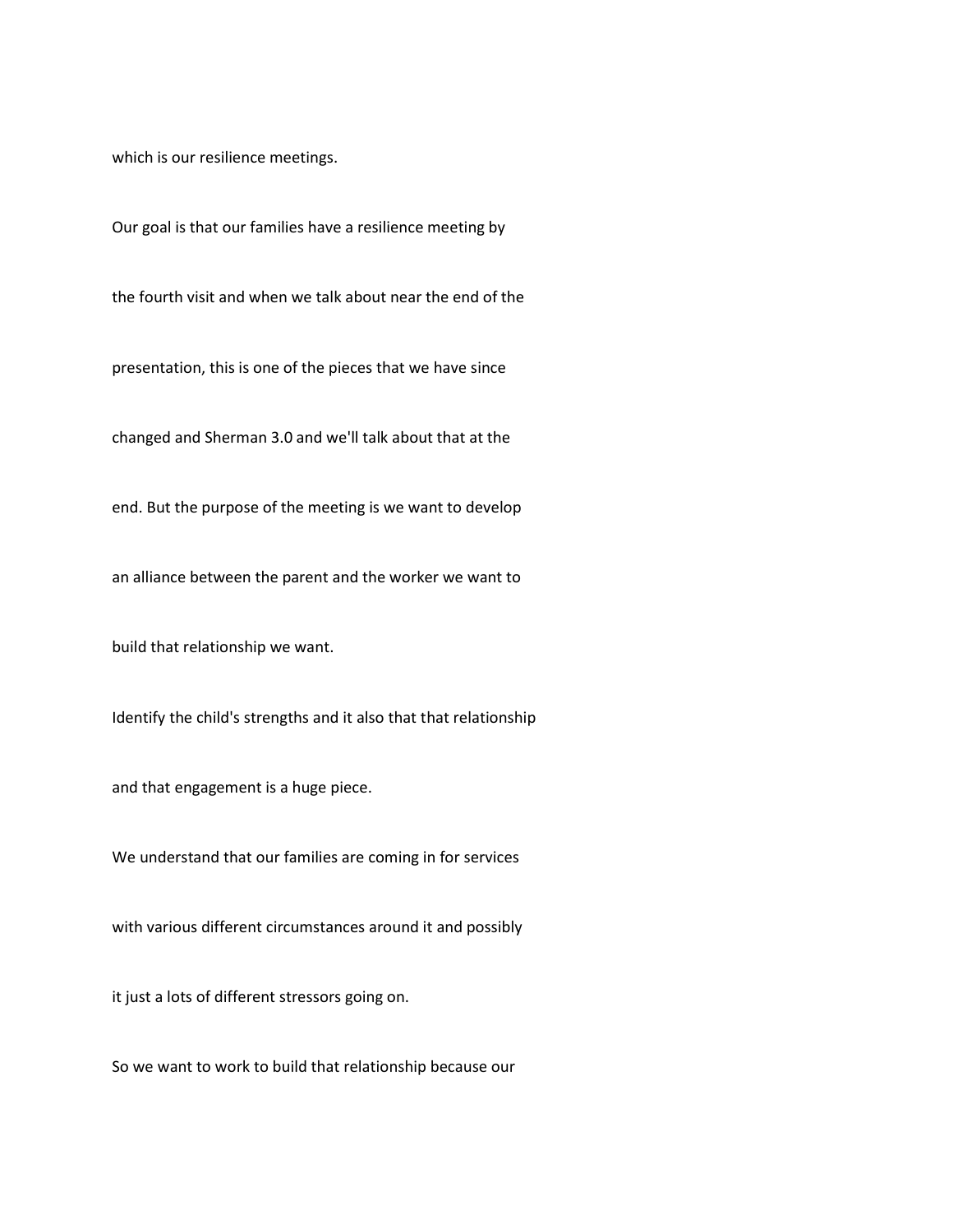goal is the visitation is as positive experience as possible.

We want to set some visitation goals and also select some

initial resilience activities for the family.

Ali and kind of walk them through that process and lay out

how the visits will look There we go.

I apologize.

My slide was slowing coming up.

The resilience meetings.

The literature shows that the coaching of parents should

begin before visitation starts, which again mean you'll see

this word coaching a lot.

This is very much a coaching model take time for parents

and workers to build relationship and some Rapport and agencies

need to have a formalized process that requires workers to

seek family input and that's really important that the family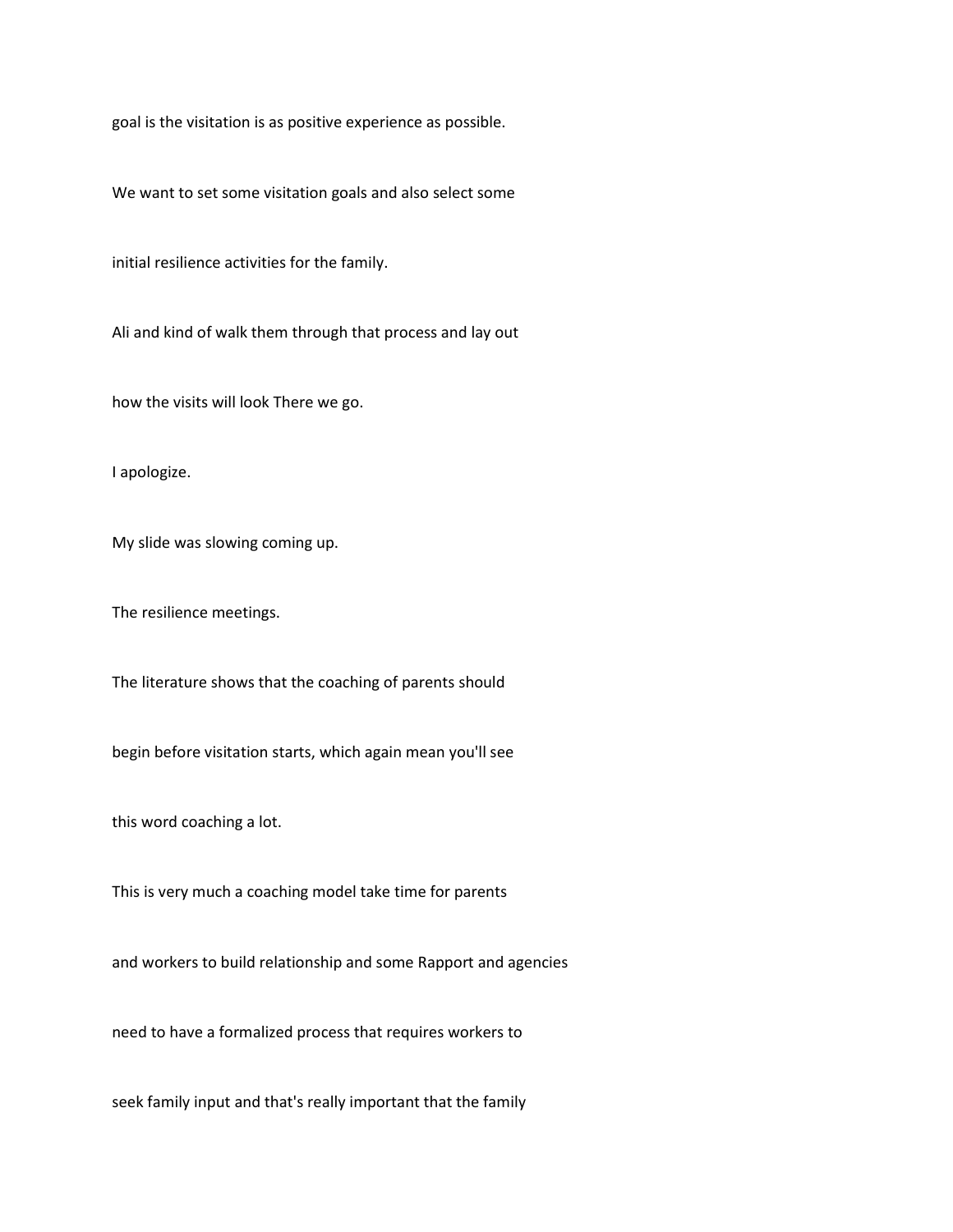feels Powered that they can make choices and also while collaboratively

developing visitation goals in plans and so our resilience

meetings are how we how we meet all of that information and

how the and meet the what the literature says is best practice.

So how we put it into practice is we try to have a resilience

meeting by the fourth visit.

If not, if they if they couldn't have won by the fourth visit

than they would have it during the visit and that was also

one of our challenges as well which is why we've made an

adjustment as we've continued to modify this model and continue

to make modifications to it.

But the workers facilitate introductions, they provide an

overview because I also again as families need clear expectations.

Important that we help them understand how their visits will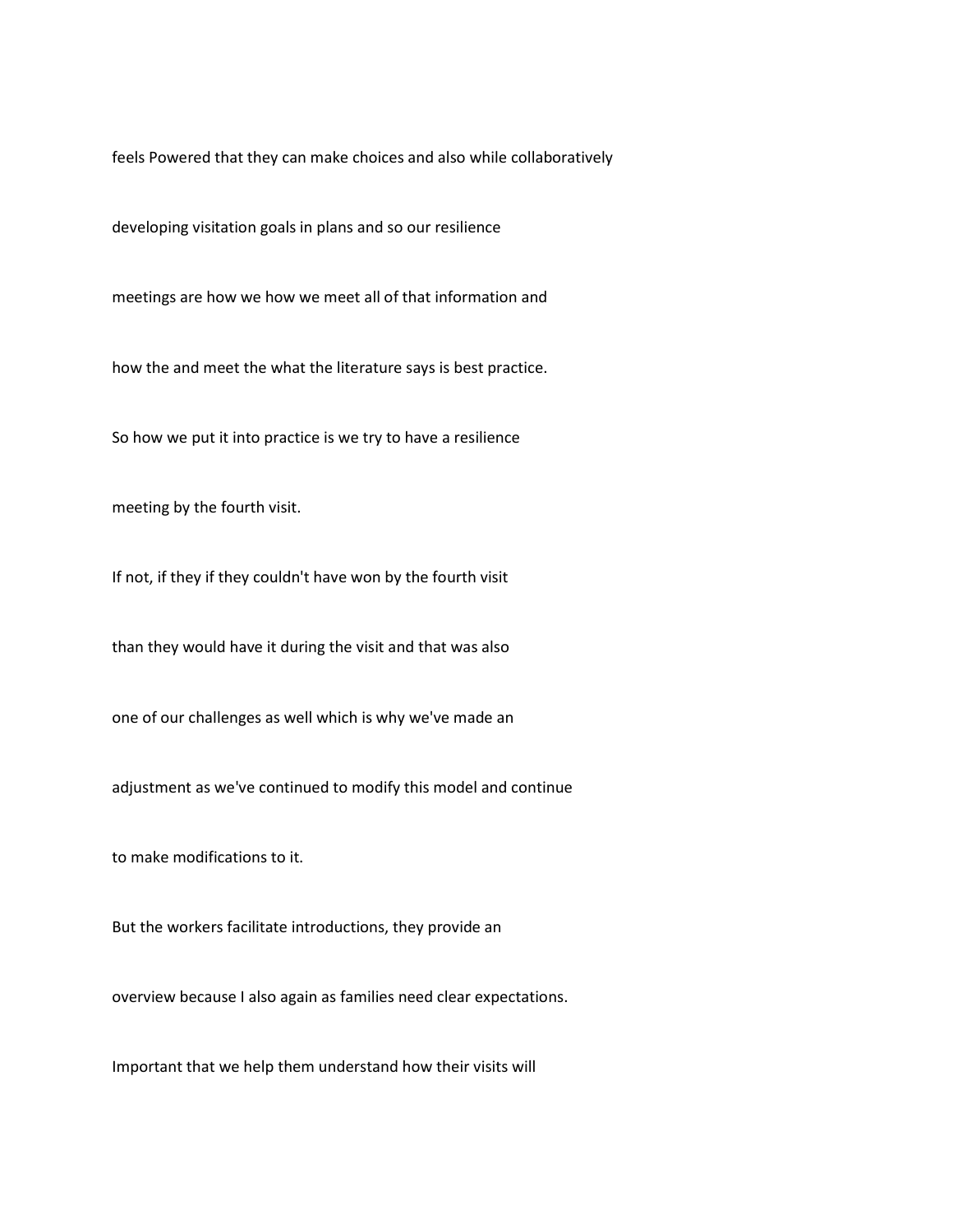go what we expect and what they need from us as well.

And we also talked about the visit routine which is really

important which will actually spend some time on next because

it is an important piece of the model when it comes to talking

about the importance of consistency in visits, but it also

so we provide an overview of the model in these meetings.

We talked about a visit routine.

We also reveal review the child's assessment.

mint results and then we start selection of the child the

child parent and coaching supports and so it very much sets

the sets the goals and meets that research of literature

says this is best practices in this is how we meet it and

workers worked are also trained on how to do the resilience

meetings and they also had a script if you will of ways to

kind of walk through that by no means it was one of those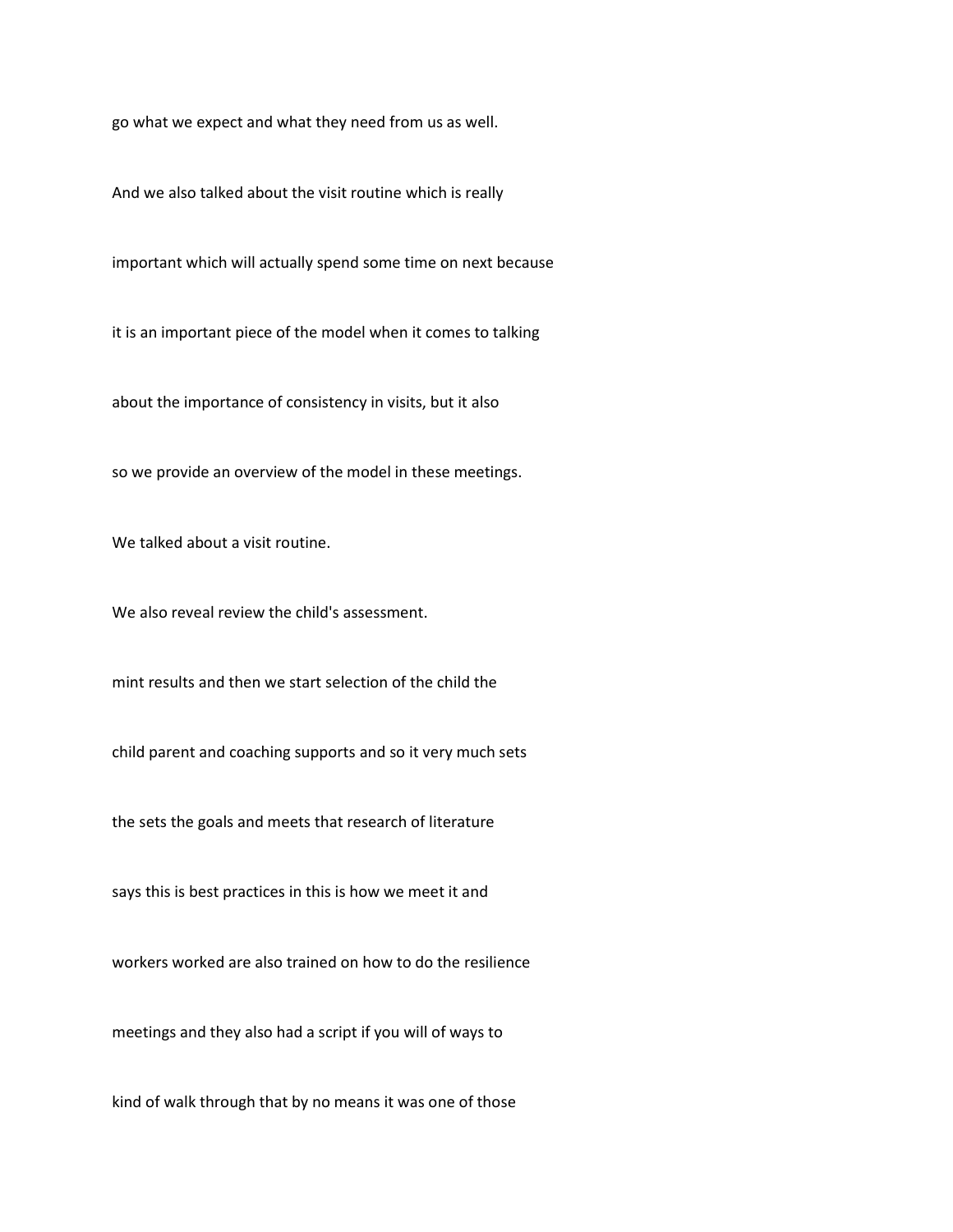tools and that was Create it.

And so we had a resilience coaching workbook and and staff

could walk through it.

But once they saw one and or walk through it, they would

modify it and make it their own because part of it is that

relationship in meetings in those meetings and in those visits

with families and one of my favorite quotes is you can plan

a monologue but you can't plan a dialogue and it very much

fits with resilience meetings as well.

As far as I can tell you exactly what to do and how to say

it, but I can give you some really good guidelines for that.

While we're in the resilience meeting we create a resilience

plan together in this is where there's three different pieces

of it goals are set for the child for the parent and the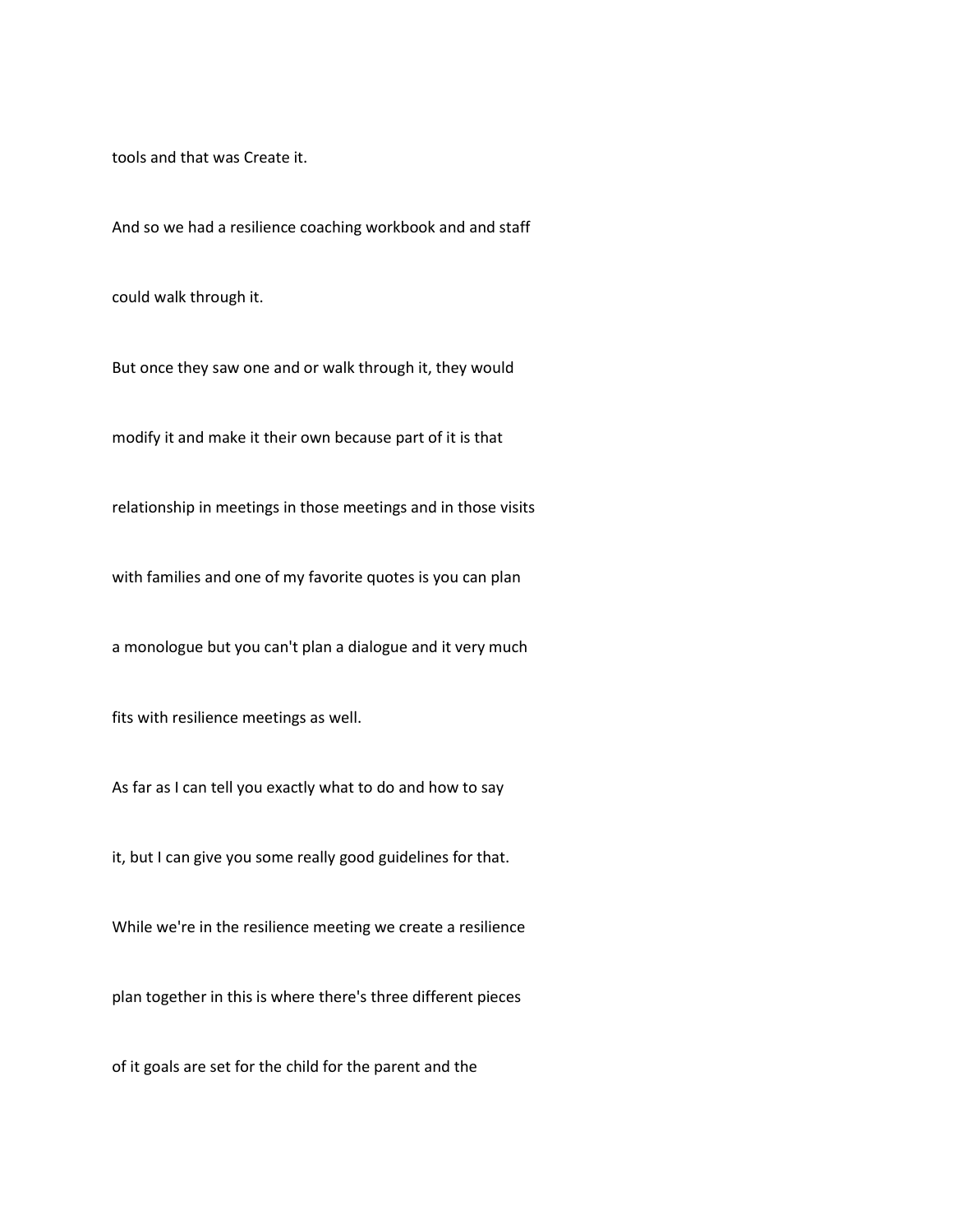worker so the child goals one to two goals are selected and

it's based on the assessment and older children are typically

encouraged to be involved because they know what their strengths

are. And if not we can talk with them.

You know, what do you think you do really well at so and

we've also concluded some typical goals in Food building

trust and connection maybe being more Curious and interested

and so it gives you a couple examples of some child goals.

So for the resilience meeting we have that resilience plan.

So every child gets a goal in addition.

The parents get it to pick is what their goals are.

So, what would we ask them?

What would you like your parenting strategy to be?

What do you feel like would be helpful and we also can give

them some guidance and feedback from visits and things we've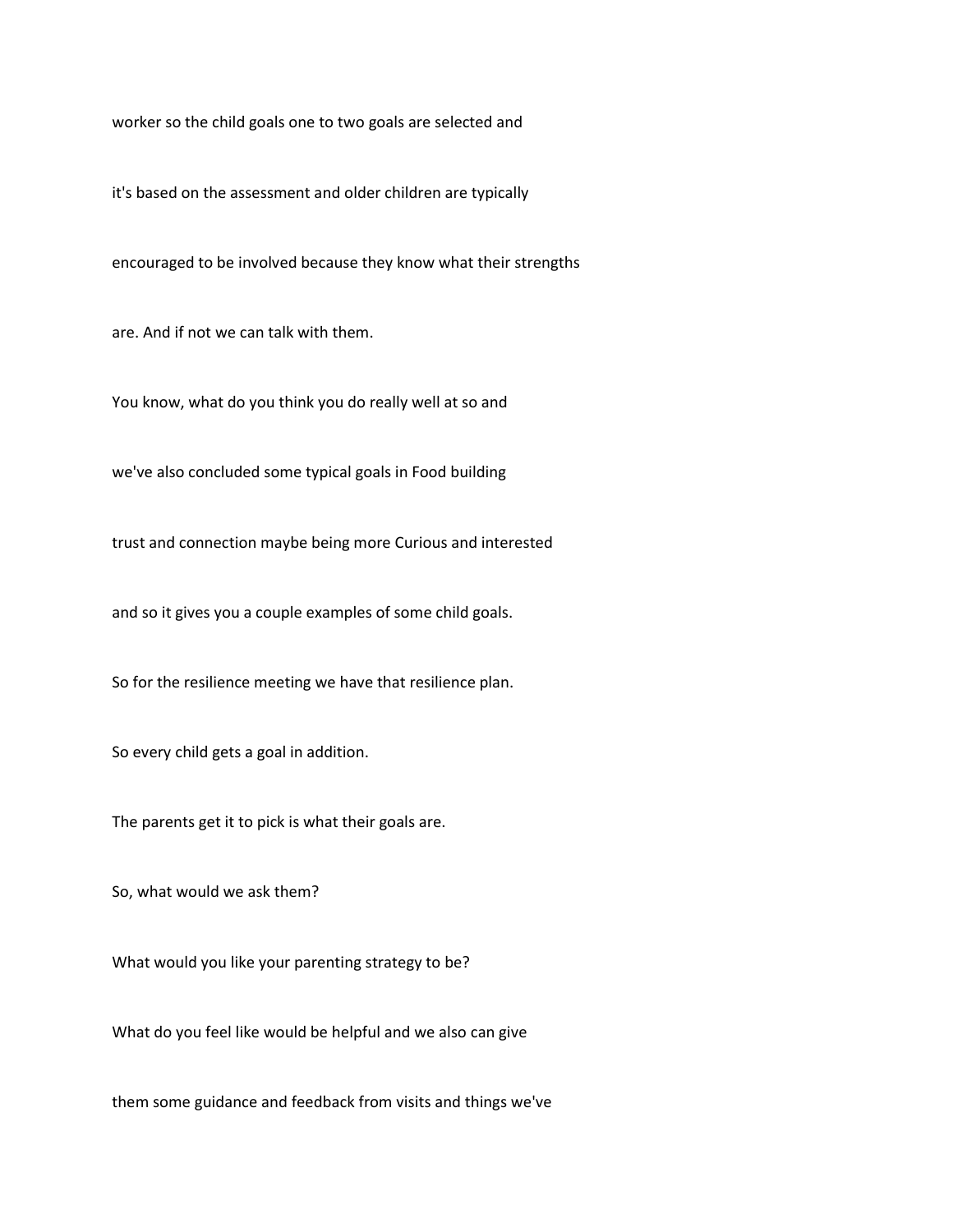seen. But again, it's intended to build that support for

the child goal.

And so typically it could be I want to work on naming feelings

or staying calm or providing appropriate affection.

And but again the parent picks that the parent picks the

child goal the parent picks their goal and then also my job

if I'm in the visit with the staff or with the family is

I asked them.

What would be helpful for me as your coach?

What would be helpful?

So then there's also a list as well to pick from where they

pick one or two methods of what what would be helpful.

So if I'm your coach what can I do that would be helpful

to support this plan and it might be I'm asking questions.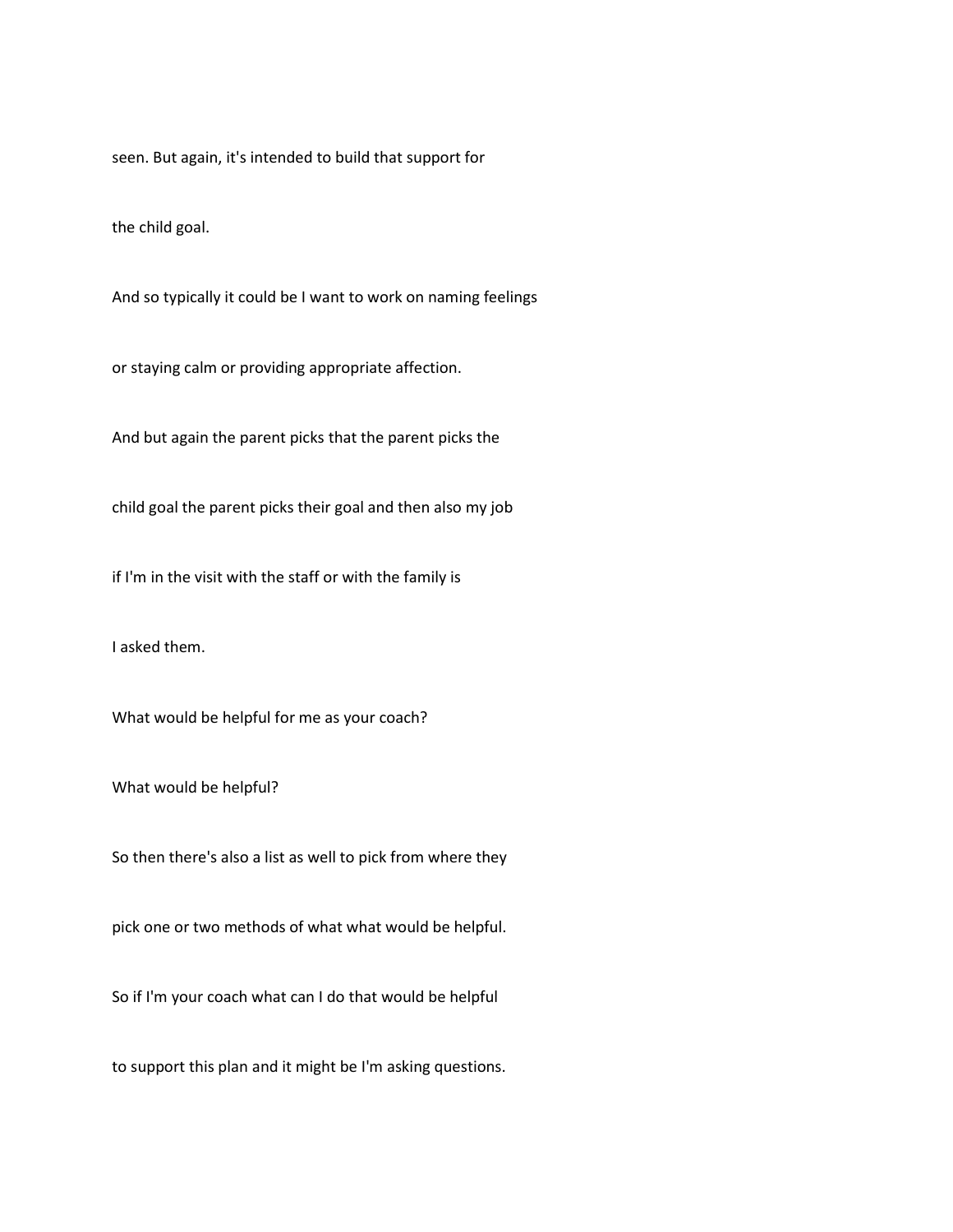You might say it'd be helpful if I modeled or playing alongside

or queuing me and giving me hints.

So there's some options there.

So again with the resilience meeting its one-child goal per

child and then regardless of the number of children.

It's one parent goal and one coaching support of one parenting

strategy and one coaching support because otherwise we realize

that's a lot that kind of it's a big net to cast a say okay

for this child.

I want to work on this parenting strategy and this child

another one.

Where is there some there's a lot of crossover.

So it's picking one child goal per child and then one parenting

support or one parenting strategy total and then one coaching

support. in resilience meetings the practice of it is they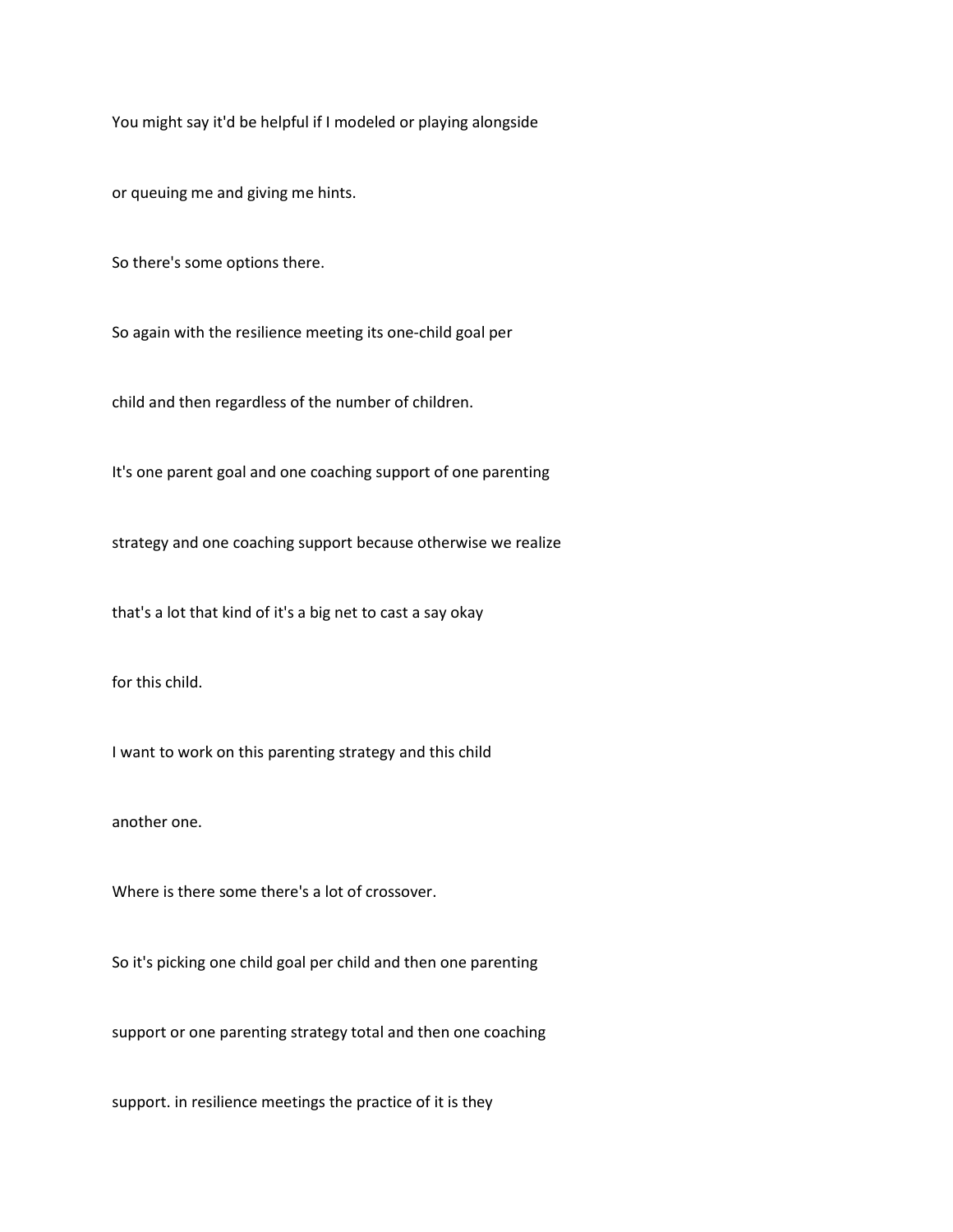really and I like this are really an easy way to join the

family as a team and get everyone on the same page and the

structure really helps and that was one of the workers that

had made that quote and I think that's important because

when you look up towards the top of the slide to say only

half of workers report actively helping parents prepare for

the visit when we have a coaching model, but we need to help

the families who coaching needs to be you know research is

showing Coaching needs to be right at the beginning of visits

and right at the beginning of services.

And so we've developed the resilience meetings to talk about

in this set that and build that partnership continue that

engagement and to set some goals and again for parent buy-in

for that relationship.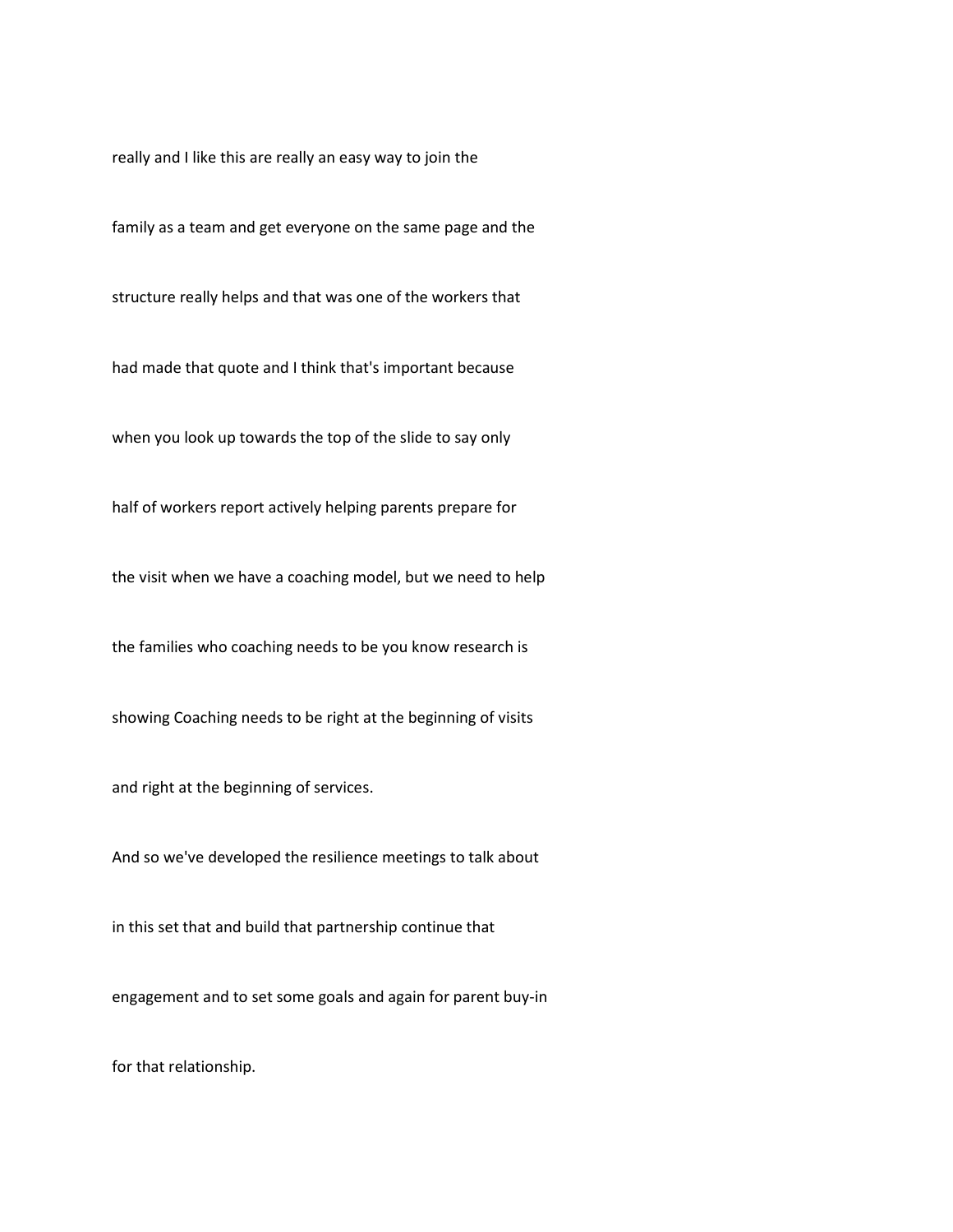So while we're in those resilience meetings, we also introduced

in this is another core piece of the of the program is to

visit routine.

This is our fourth element of six that will discuss And this

is important.

This is our visitation.

This is our visitation routine and I think the next slide

will show it better as far as a visual covers a greeting

has activities.

We have a meal and snack.

Let me show you this is our visitation routine and I'd like

to point out.

I know I have at the end of the presentation.

I'll talk about where Sherman 3.0 is heading.

But Sherman 1.04 the visit routine and as you And see this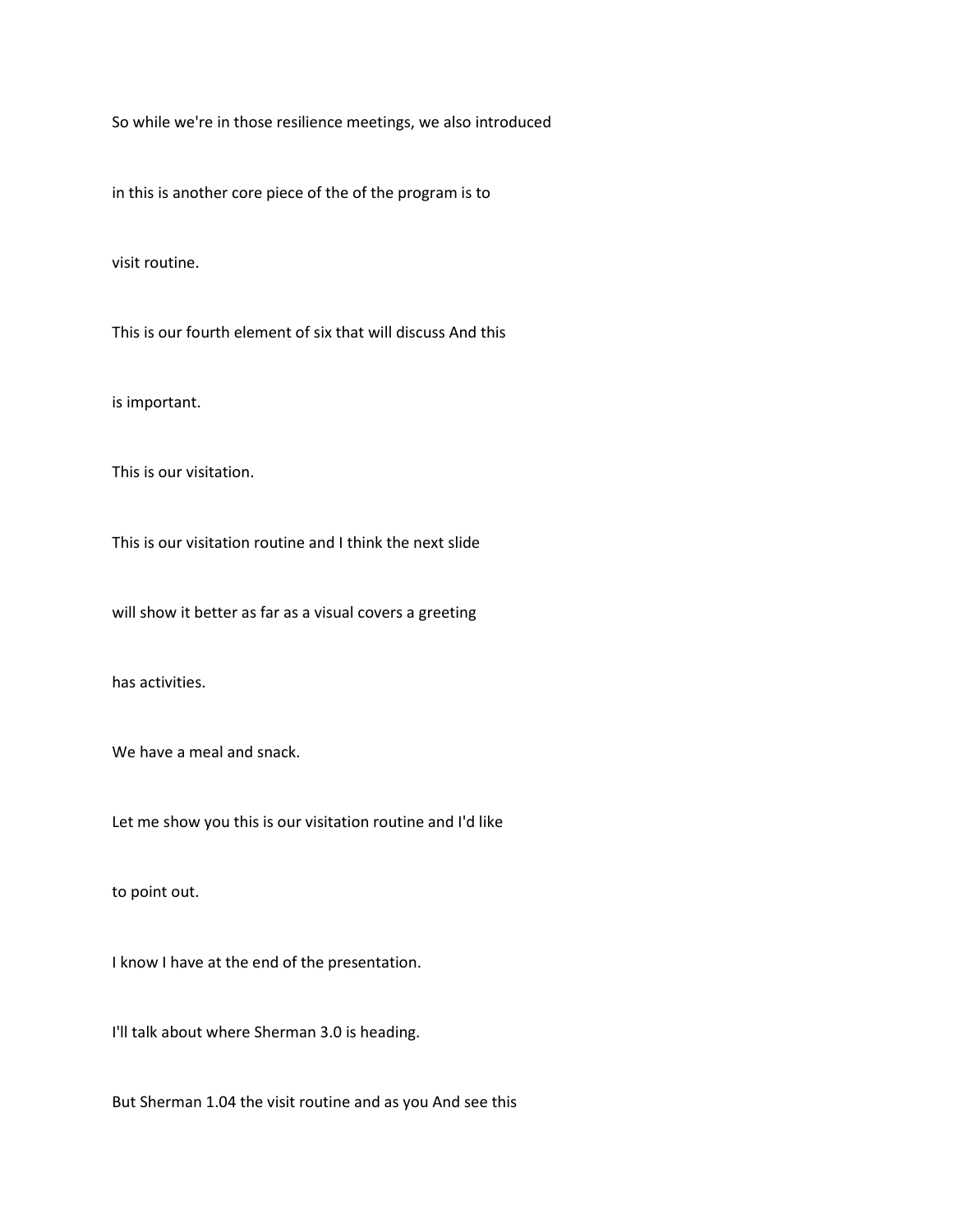is a horizontal visit routine because that was an adjustment

from 1.0 because it would initially in Sherman 1.0.

It was a vertical it wasn't intended to be a checklist.

But what happened was it felt very checklist.

So this it became a horizontal with kind of squares inside

of a circle if you will because there's an opening piece

to the visit there's an activity and then there's a closing

so kind of the three pieces of a visit and then in and of

the opening and these don't have to be in that set order

and it creates that flexibility which is really important.

But at some point there's a great and connect their sharing

and kind of preparing for the visit and then at some point

the meal and snack the meal snack may come towards the act

in the middle during an activity they may decide to do an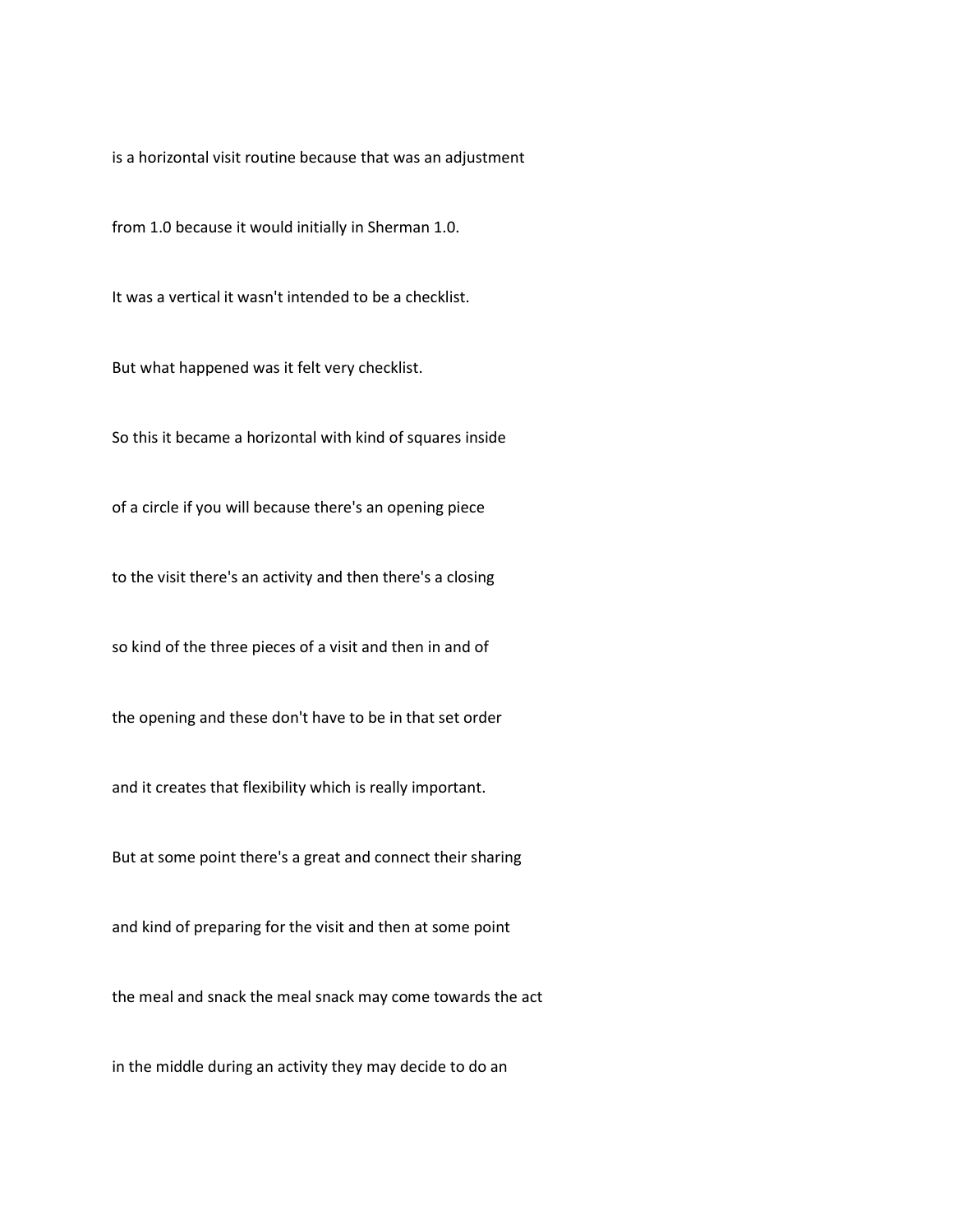activity while they're eating but kind of that planning for

their time together and then also our next sexual element

that we'll talk about is the middle part.

With the activities because it's a very significant piece

of the resilience activities and there's three different

kinds structured parent plan and child initiate it and so

we'll talk about that more in depth next and then we also

have a closing part of the visit routine as well where there's

a cleanup and a review and plan.

What went.

Well, what are we doing next time and then a goodbye and

again, it's really important that we have that consistency.

NC and prior visits felt chaotic and not very didn't have

a very good direction.

And so we tried to offer that routine because we also know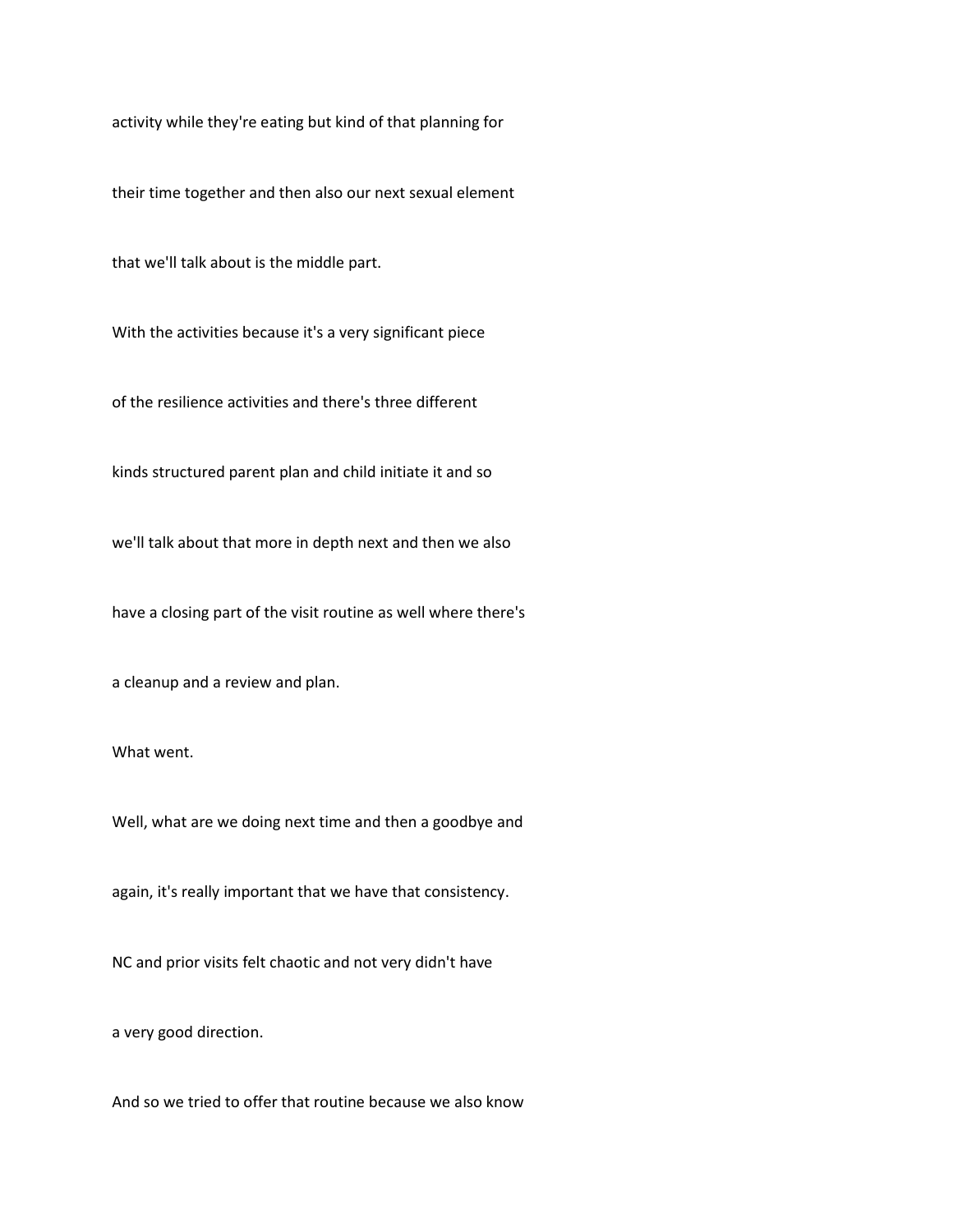families coming in to see us may or may not have a routine

of their own that they were doing.

And so it also helps the children of course are at risk children

that were serving and it becomes predictable.

So they know how their visit will go for the most part.

So I want to take a minute and talk about our next element,

which is that middle element that you see The activities

and I would like to talk about our middle section there of

resilience activities.

Because that is really where we spend.

That's where really where resilience is built from.

I feel like from the moment of family whether they call or

come in all the way through when they leave and so I want

to talk to you about the different types of resilience activities.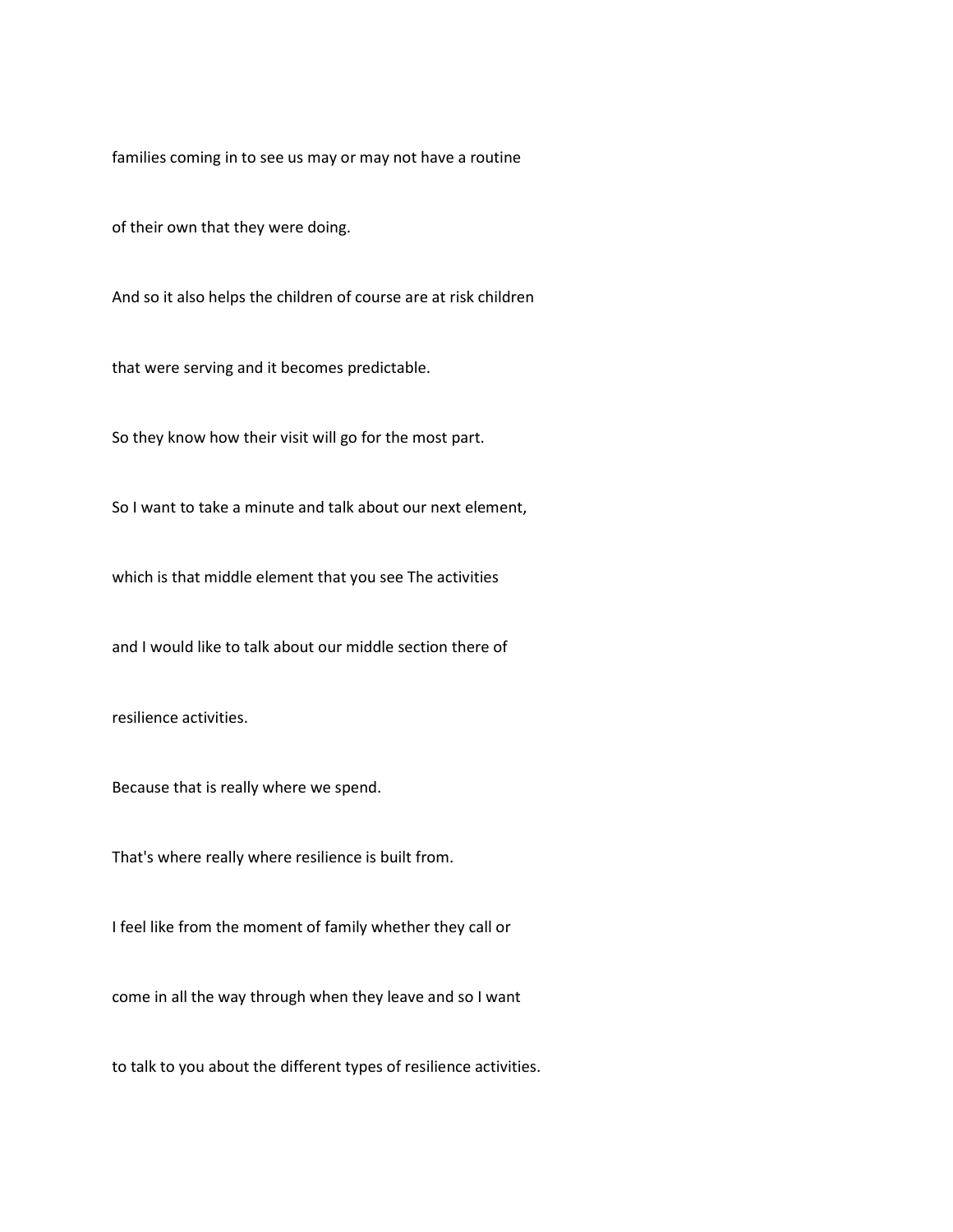So we have one option is a structured activity from the activity

book so part in the resilience meeting once the goals are

set and the parenting strategy in the coaching support is

selected then we talked about what Your family like to do

what did you like to do before or did you have a favorite

game? What did you enjoy doing together?

And we also want to based on those goals.

We want to say we have a with a large book that they can

pick from and it's organized by goals by age range by parenting

skills and it gives some good options to say.

Okay.

Well, I'm not sure I have an infant and do you have any ideas?

I'm not sure what to do or this was our goal and here was

our goal that we set and here's our parenting strategy.

So here's an idea for an activity.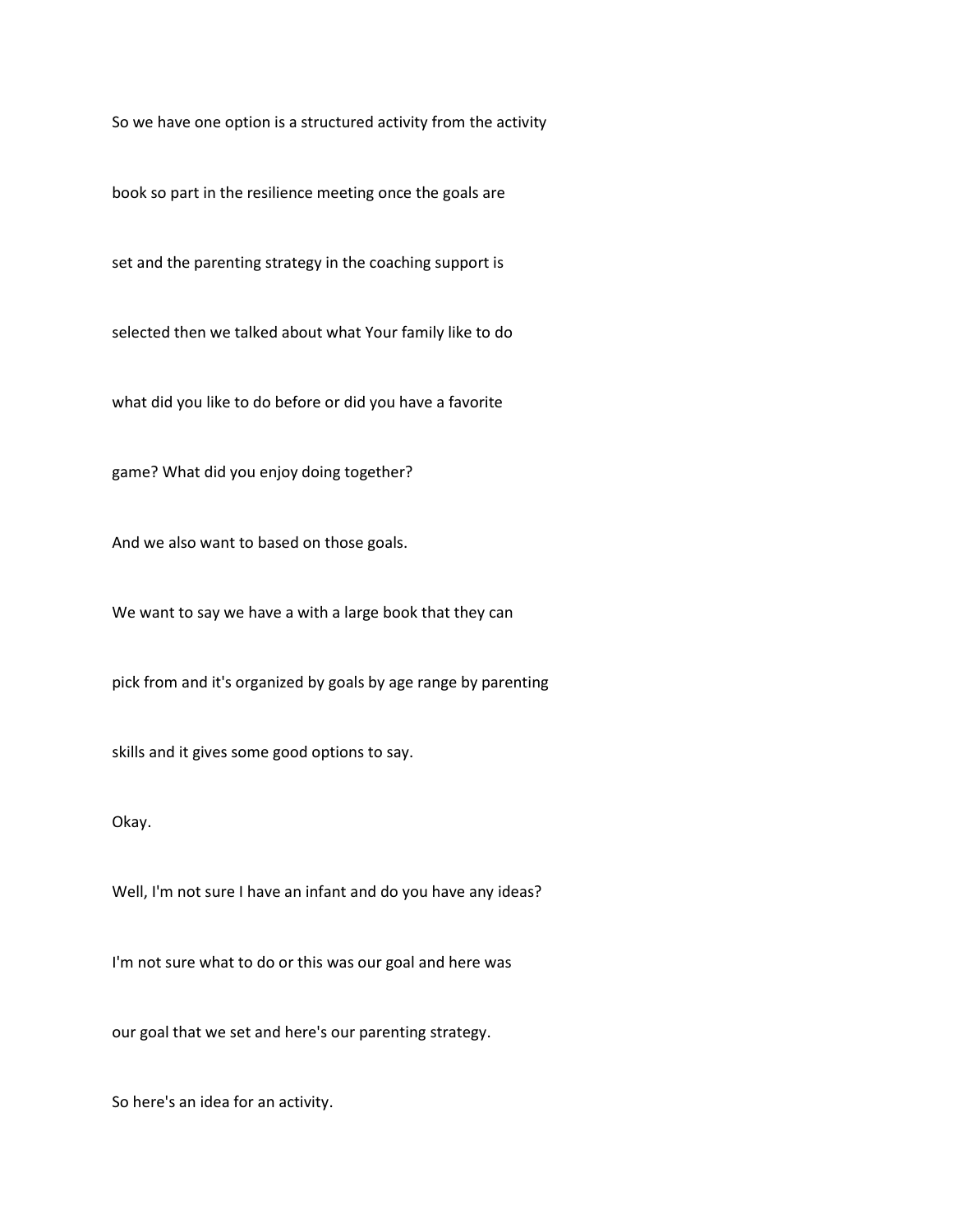So we introduced these structured activities.

But again, we encourage as we walk through the family and

and again, there's a lot of flexibility to this model because

it can be something that we go as more or less in depth based

on what the families would need.

And so it might be saying this is one of my favorite activities.

Here's what I do with other families.

Is this something you want to try because maybe the book

is too overwhelming or giving some choices or some of our

He's wanted to look through the book and read through some

of the activities and pick so we had that available as well.

And then also in our area in the building we had that they

could say okay if it was number 21, they could go and pull

that kind of activity bag and it was already pre ready because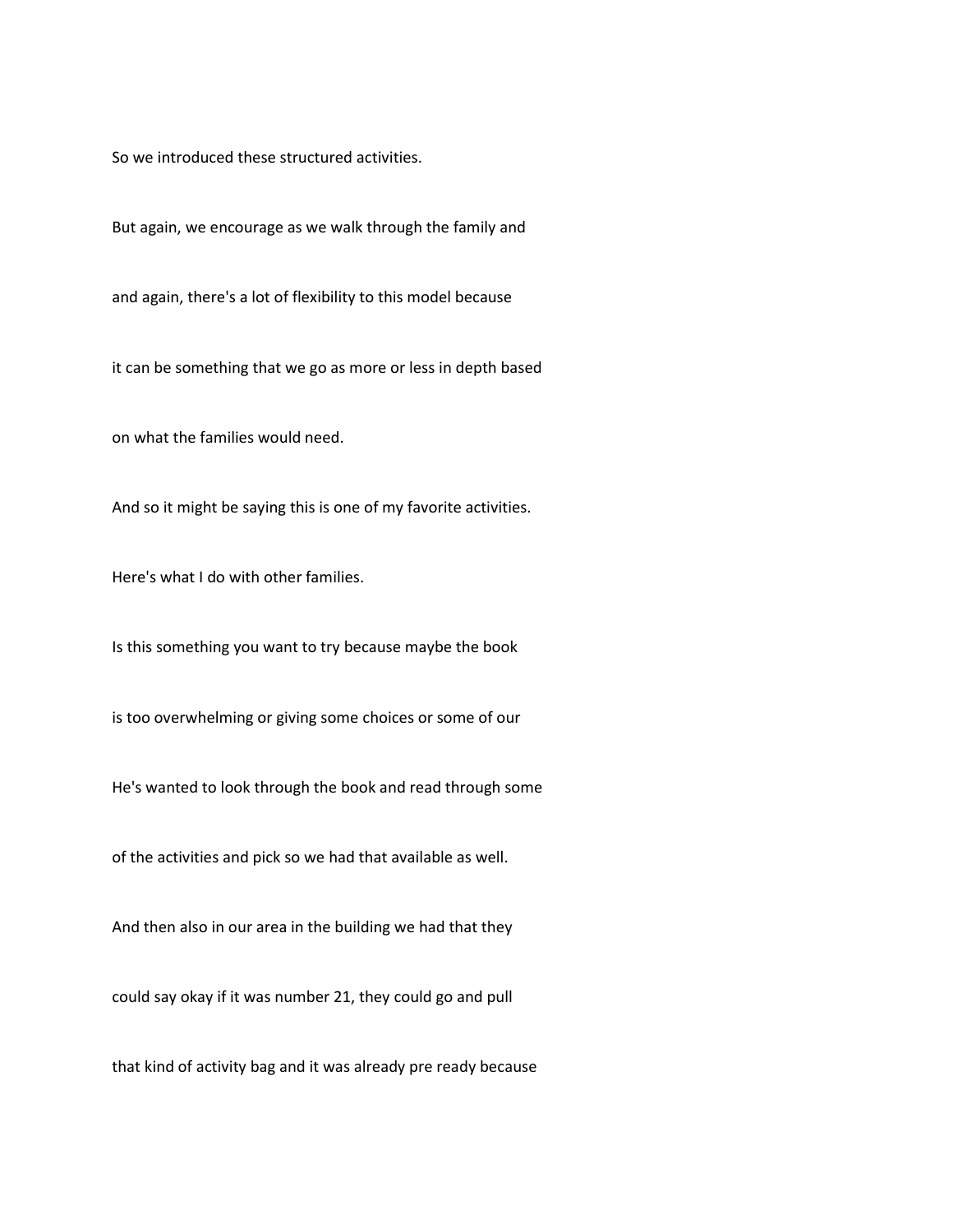I realize for us our staff for back-to-back and visits and

they don't have a lot of planning time and between visits

and so they needed to have things readily accessible for

them. So we had the pack book in addition to the the activity

bags and I thought this was powerful that one of the parents

talked about I can't help but be a part of the fun activities

they were more laughter out and all of us and it has been

four to five years since my son belly laugh like today which

reminds me of how he's how we still is inside and how I am

and how much I have learned and I think that's really powerful

and I appreciated that quote.

I think that's a really powerful quote when it comes to the

structured activities in addition to the structured activities

we have Other kinds and all of these are important because

all of these activities promote and build resilience the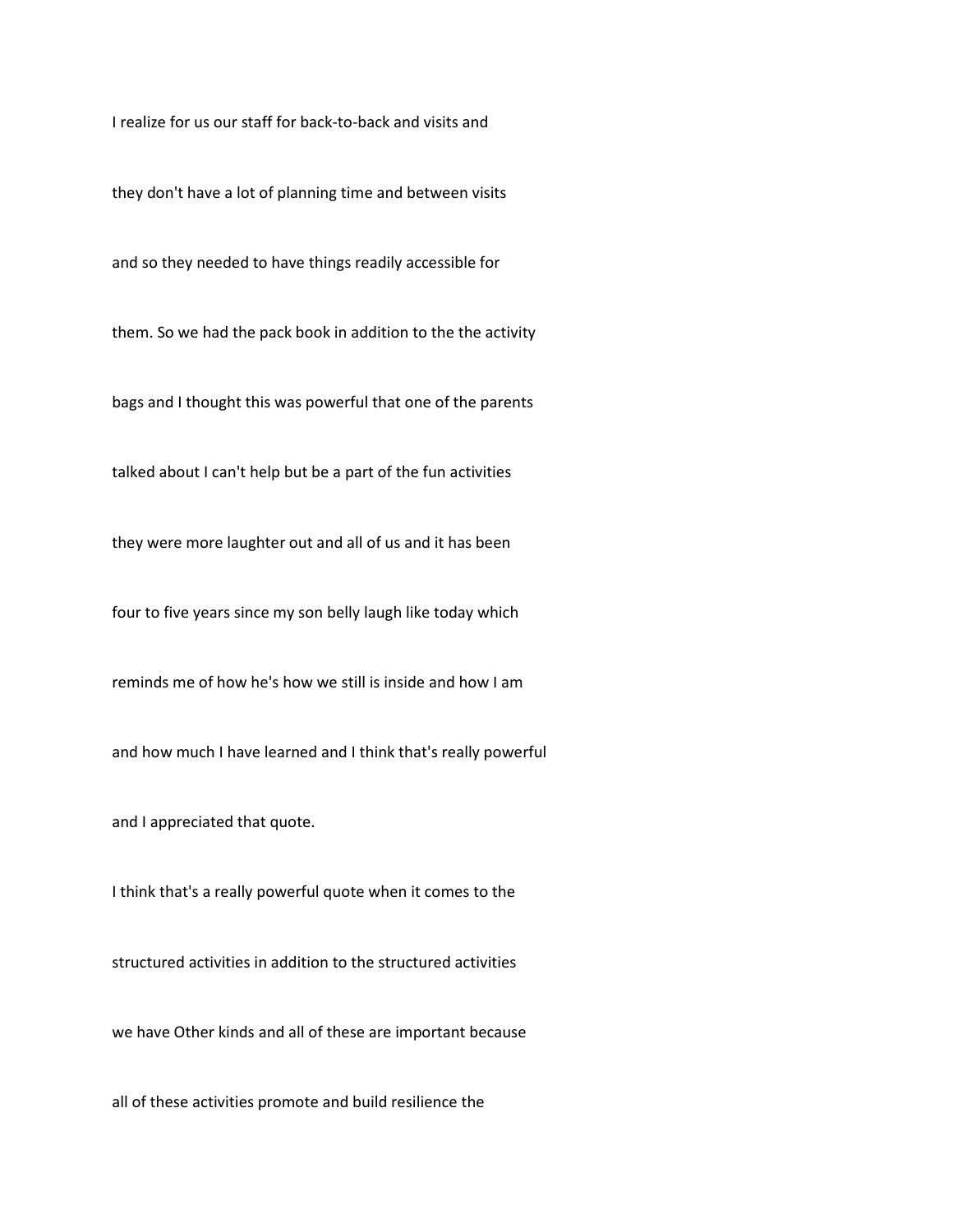parent plan structured activities the workers there was a

quote parents feel much more in control when they come up

with an idea of their own and then can receive a validation

and praise from the worker parents want to feel in control

when they come into our visits.

And so we asked them what do you want to do next time or

what do you want to do today?

And we have craft activities we have other activities.

Available as well beyond the structured activities and that's

helpful because some of our families really enjoy doing craft

projects together and they say I want to do this or oh and

then we come in next time can we do this?

And so it's very much empowerment based that parents get

to that parents get to plan their visit time.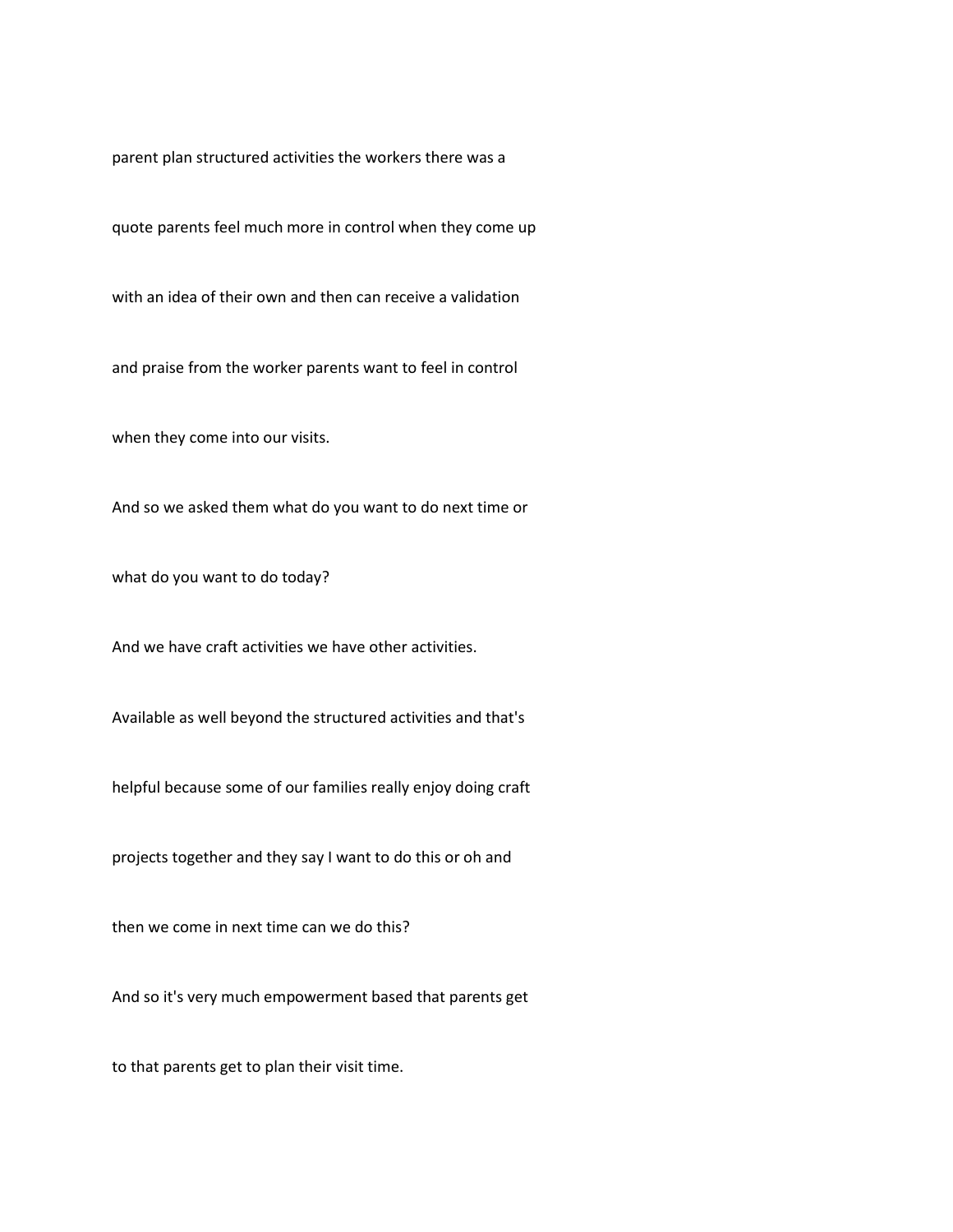And then we also have the open-ended activities that we're

parents are taught that everyday moments can be transformed

into resilience building experiences.

and one of 1:1 staff told me once how they played secret

spy because they had a they had a child that would attempt

to try to run and so they would they would always and I thought

that was a creative way in I could just see the staff like

kind of creeping and tiptoeing and so as they went to the

kitchen, but that worked on the child self regulation because

a child want it to run but gave the parent a really fun way

to by just walking to the kitchen how that could be made

fun and also build aliens because it worked on that child

self-regulation. The last piece of the program that we're

talking about is our Sixth Element, which is our progress

check up.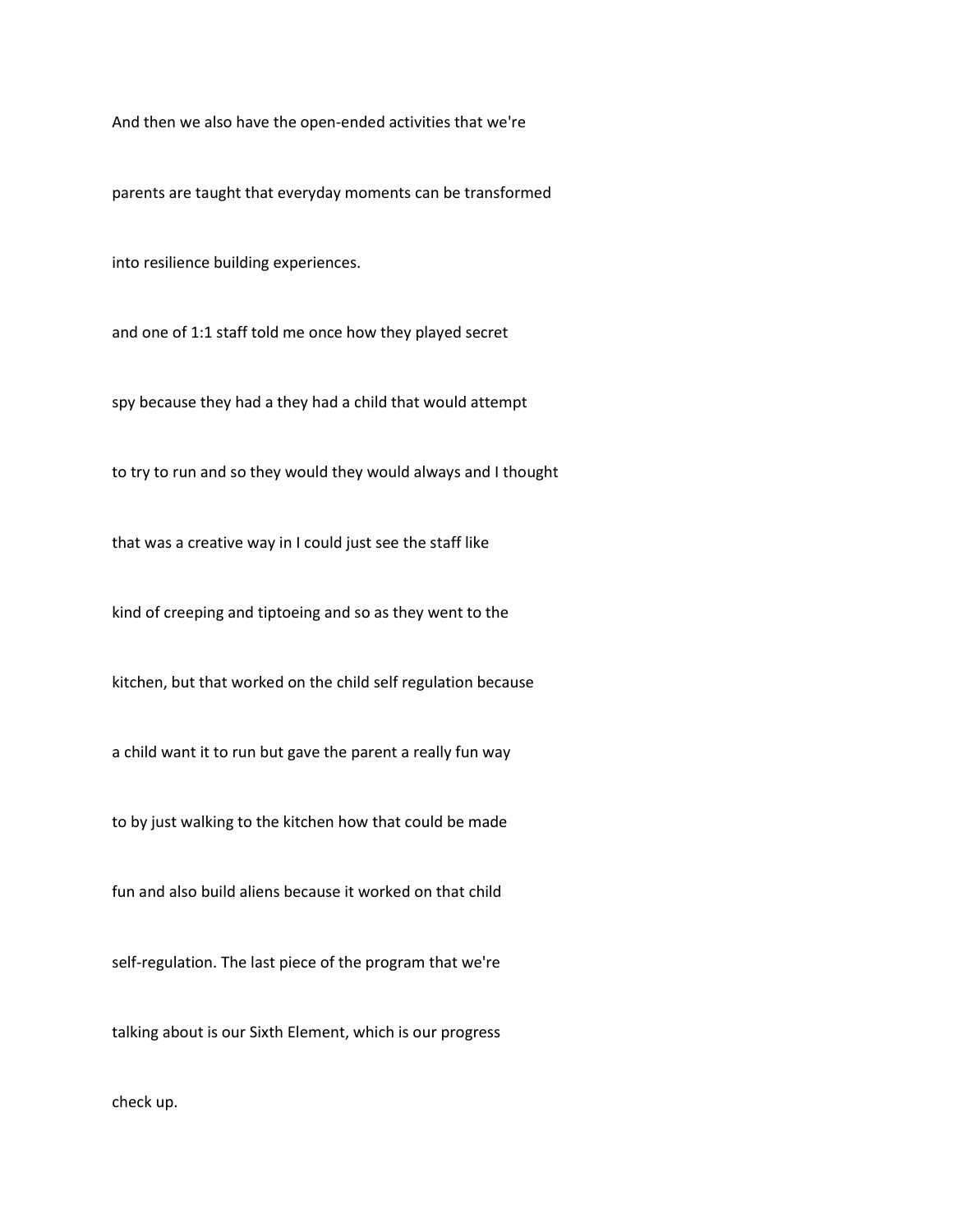So we do the initial data sets the initial strength based

assessments at intake and then we also do them every 10 visits.

So our rationale behind that is research suggests that more

contact between parents and workers is associated with more

frequent visitation.

Less child time spent in out-of-home placement, which is

course. What we want is less less.

We want families were United in progress in the parent-child

relationship in the growth of skills should be reviewed in

celebrated goals and plans should be adjusted regular and

that's absolutely that's absolutely a piece of the model.

There we go after each.

So again after every 10 visits, we would really look at and

sometimes the goals would stay the same or the child gold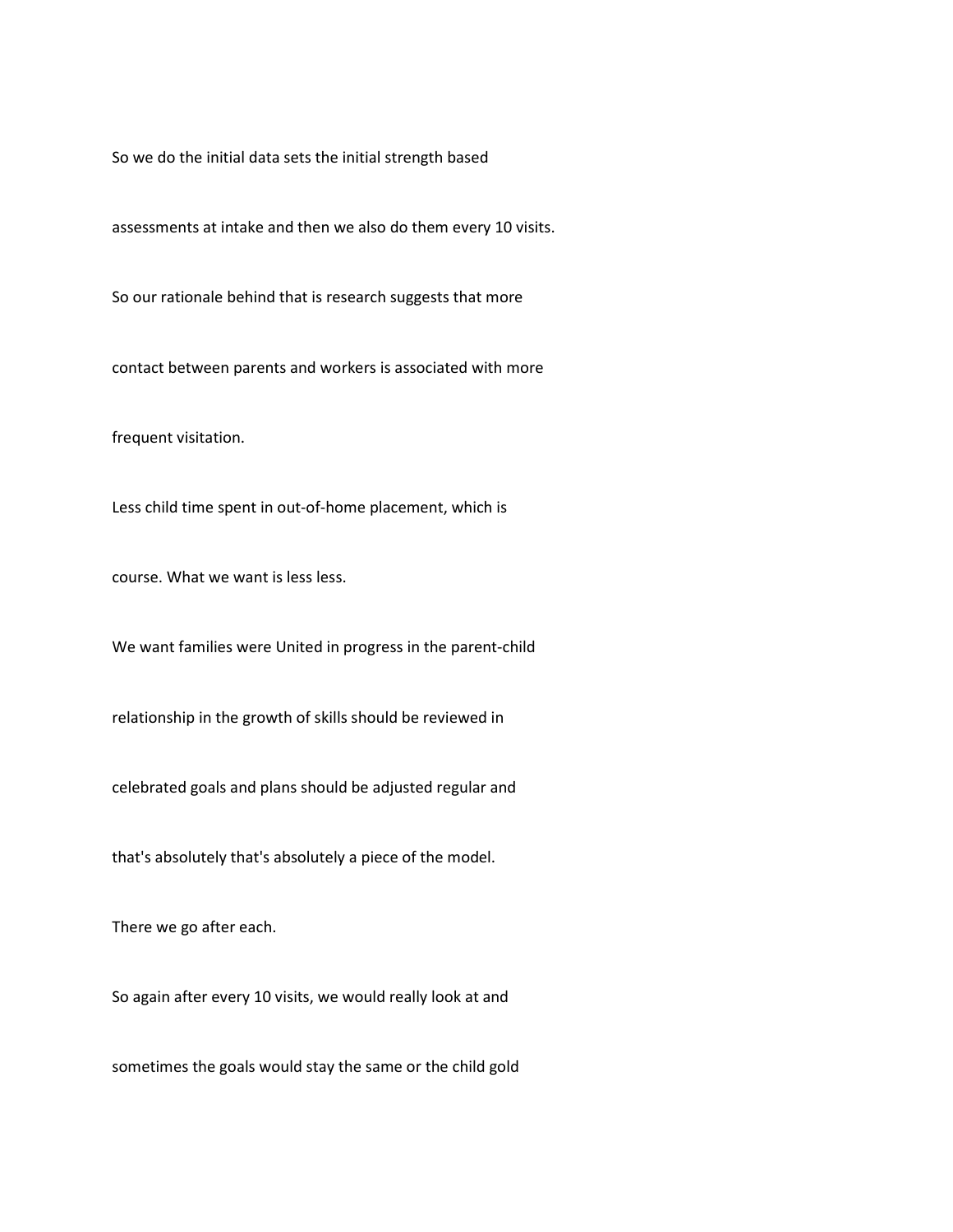may stay the same but the parenting strategy in the coaching

support may change.

So again, it was an opportunity to meet the best practices

of research in addition while offering those families opportunities

of do we still need to work on this and the coach scheduling

a check-up meeting and sometimes it was before or after a

visit or during a visit it would just in again.

It could be modified depending on the needs of the family

to make sure we could get that information to them and Discussion

with the parents celebrating and looking at the accomplishment

and the goals and then also it changing as needed the child

goal the parenting strategy or the coaching support.

What questions are there about the model I realized that

it's a it's a quick overview.

So what questions could I could I feel about the questions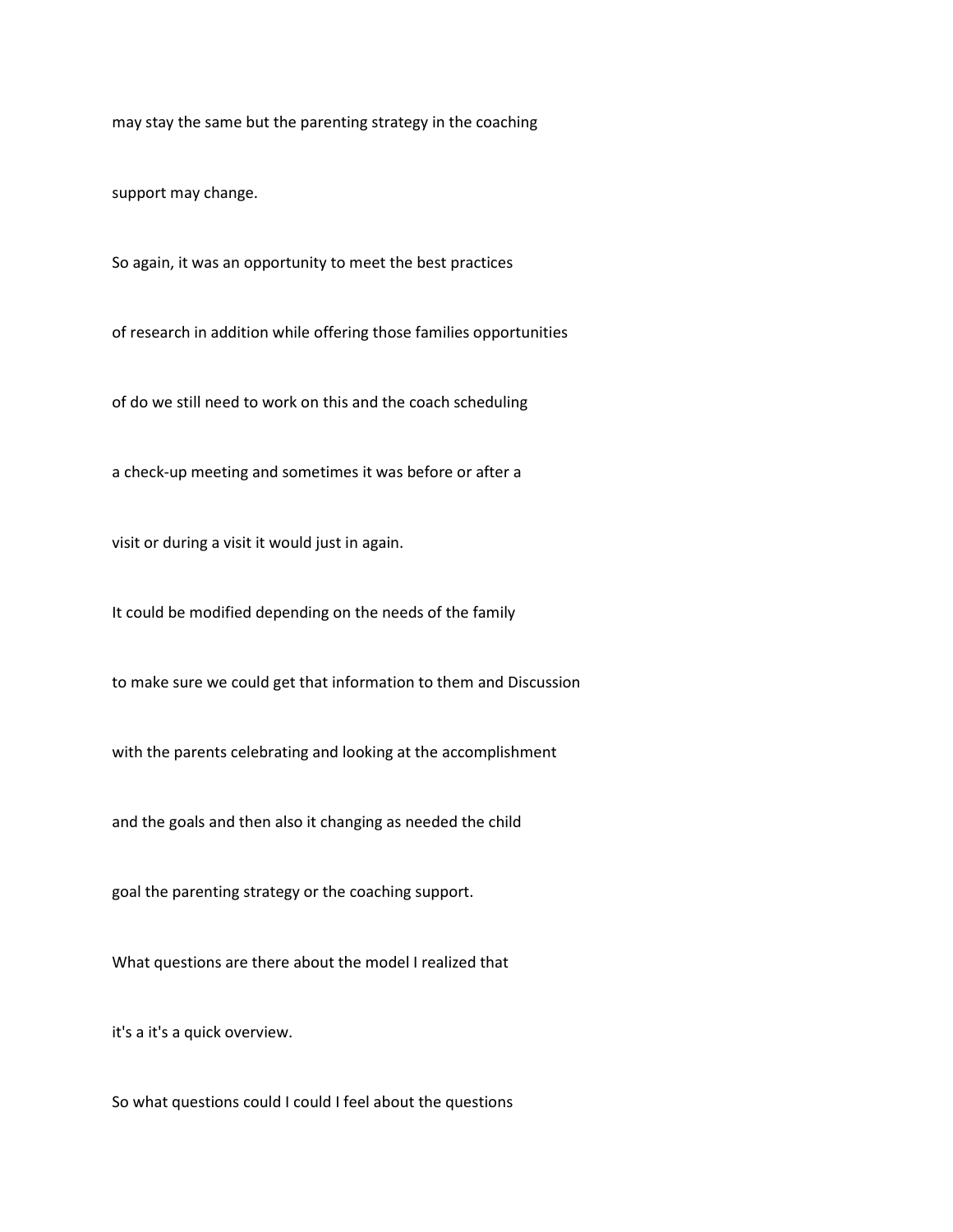of the model before we kind of talk about some implementation.

I also have kind of some initial successes to share and then

I want to make sure I just leave a few minutes at the end

to talk about the changes that we've already are incorporating

from Sherman 2.02 Sherman 3.0.

There's the question it seems like it's about social worker

social worker role in the model based on worker as in one

social worker handling the case cases case Services supervising

and assessing the visits.

It depends it.

Our model is that's a great question.

Our model is our family coaches could be a depends on the

family. We try to have one worker with the family when it

all possible.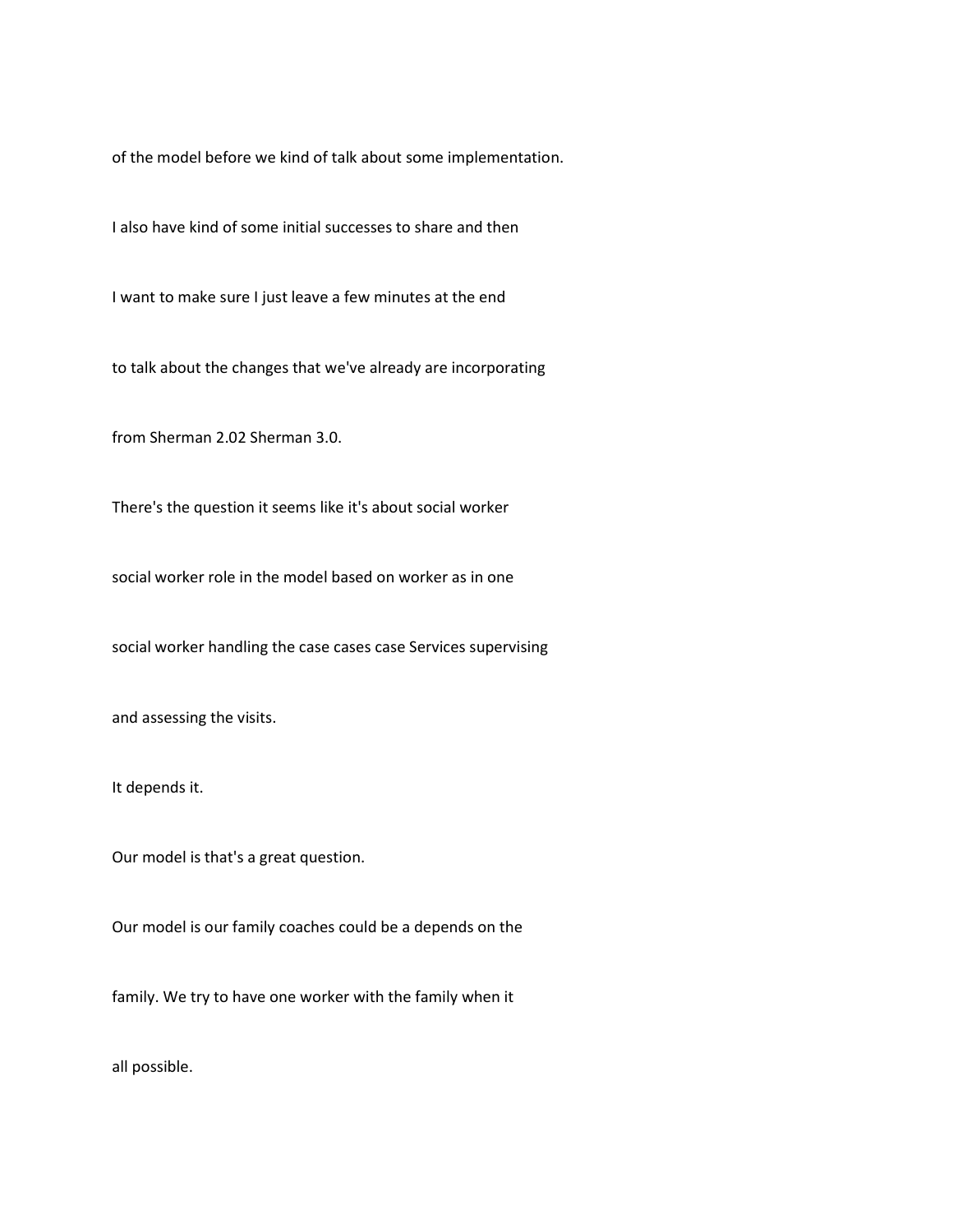But sometimes in addition to this you Visitation we might

also receive another referral to for example say assist with

housing. So depending on worker availability I may or may

have not have one or two staff involved.

In addition.

I may have we try to keep one at all possible but sometimes

schedules just unfortunately don't all line up.

I kind of always it kind of feels like one giant puzzle piece,

but sometimes it can be a challenge when our local Department

of Child Services has increased the hours as such and someone

doesn't have Vroom so sometimes visits are shared.

So someone for example May cover the Monday visit and another

worker May cover the Thursday visit again, that's worst-case

scenario, but we try to win it all possible have the family

work with one person because of that relationship and that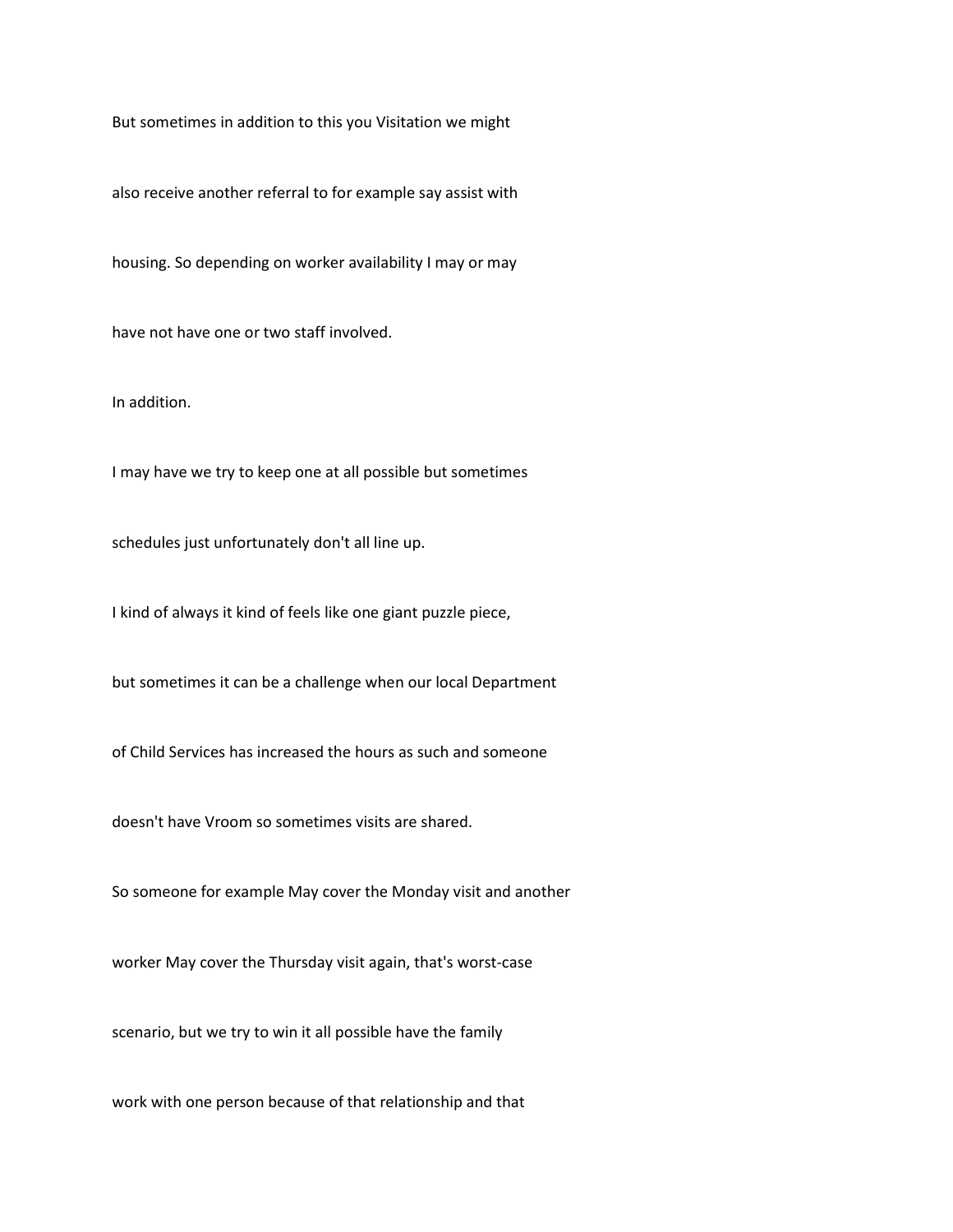engagement. Like I said, there are those extenuating circumstances,

but we definitely try to have one worker with the family

when it all possible.

Okay, there are a couple of questions looks like people would

like clarification on the role of the Child.

Welfare worker.

Here's a question are the visit coaches the Child Welfare

workers themselves.

And if they're not how how are the abuse neglect issues in

case planned coordinated with the visitation goals?

Okay.

Those are those are yes, excellent questions.

Our agency is not our agency.

They are not specific Department of Child.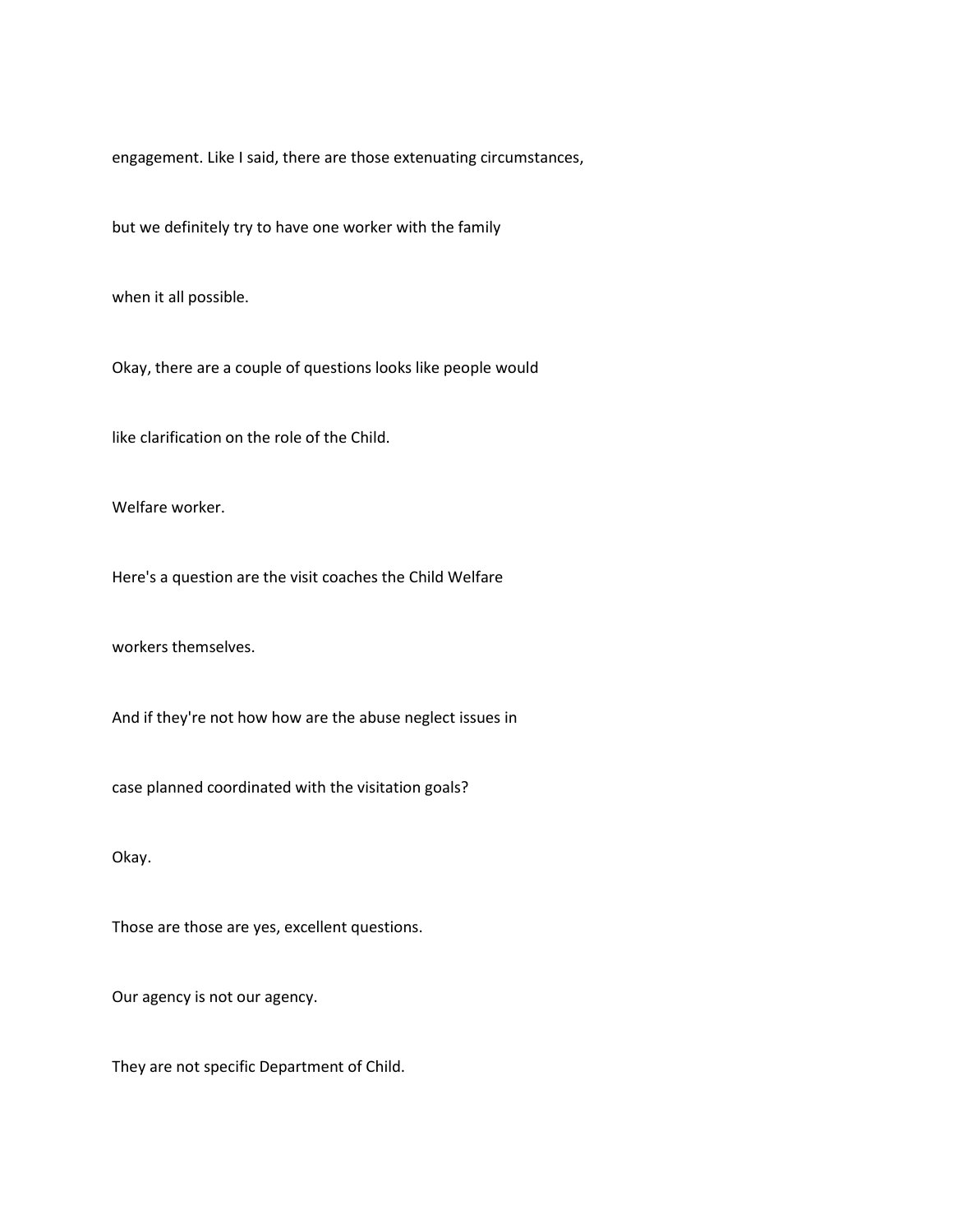We call it here in Indiana.

We call Department of Child.

All services and we actually have the CPS or DCS workers

that and they have they're the ones that establish as far

as if there's abuse or neglect and then again go to court

things like that.

They have our area set up the way that our program and services

are they have there's lots of us that do the work here in

our area and across the state and so they have a large area

to pick from and then they get we get our work from them.

So I always tell my staff but we have kind of two clients

in some ways.

We want to make sure our referral agency is happy.

But we also want to make sure that our clients that were

serving are happy.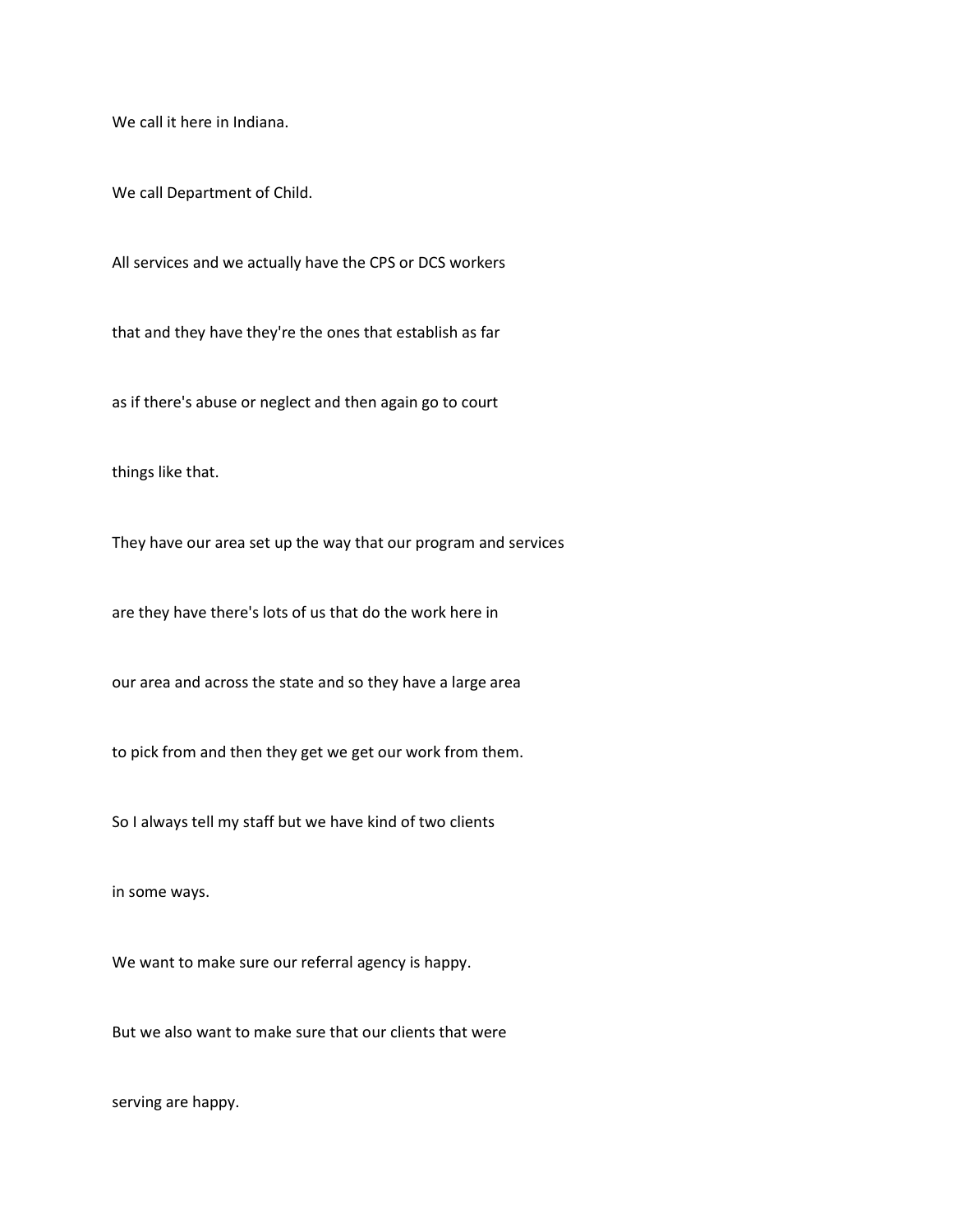So our staff are not the their child welfare workers in the

sense of they work they work in the with at-risk families,

but they are not directly associated with our state system

as far as what we call the family fcms or family case managers.

We definitely coordinate cases.

We send case notes on a regular basis to our To our to our

state contacts and or are whoever our referral sources and

in addition, we attend Child and Family Team meetings.

They send what their goals are on the referral in addition

based on my state standards.

There's a list of bulleted items that are standards of what

I need to be doing for the family and providing for all families

and it works out beautifully because our Sherman model very

much has that in consideration and I can show how each of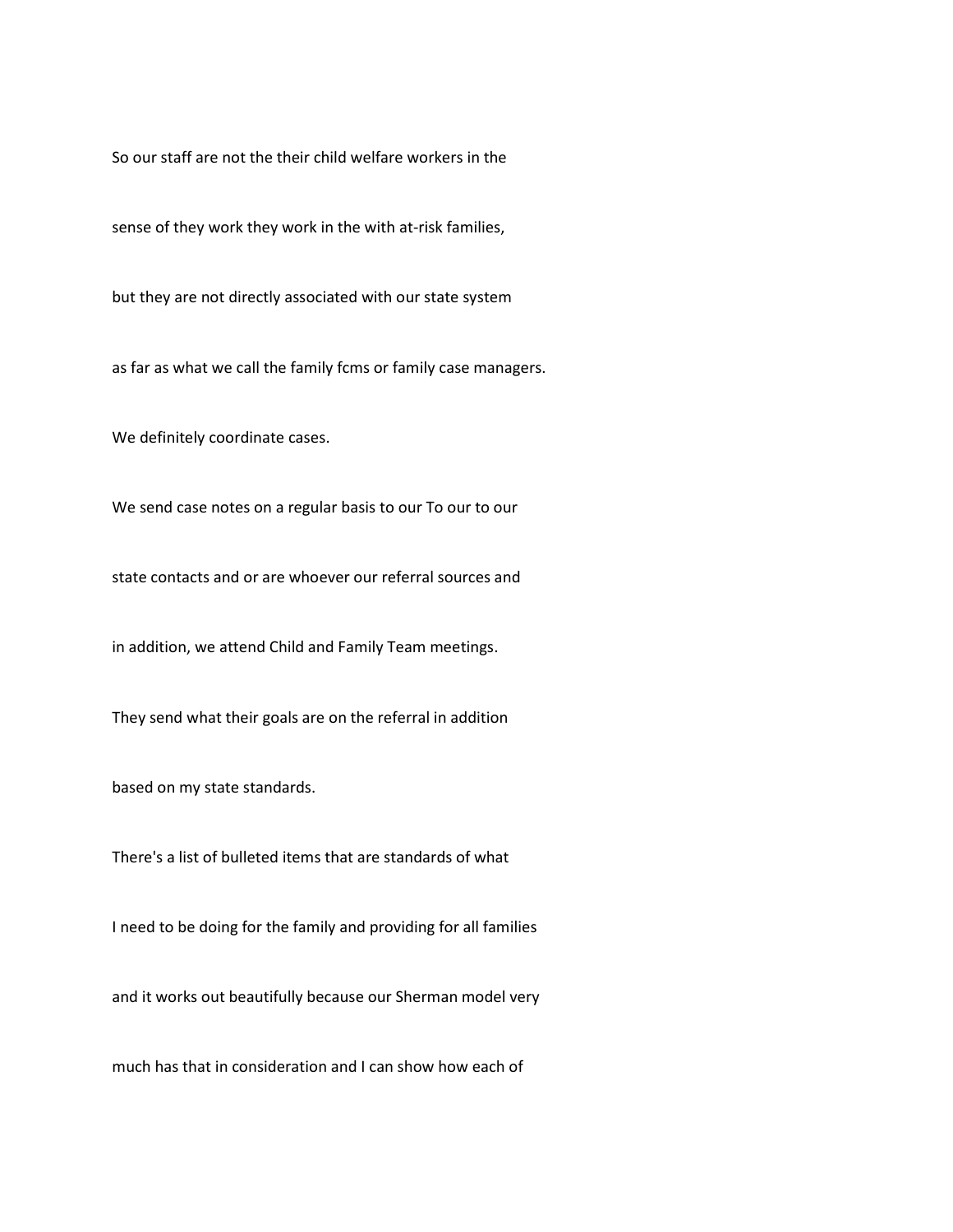the bulleted kind of list of things Things that I need to

work on our met through Sherman, which is extremely helpful.

So I hope does that answer the question.

We'll see if it does.

I think I think it cleared it up for me because I had a similar

question. There's one more question.

How do you assess a cultural competency in your research

when engaging an intervening?

Valerie do you want to talk at all about the re that for

research side of things?

Yes, sorry.

I just needed to get the presenter controls back.

This this model has not explicitly looked at the individual

cultural competency of the worker or the congruence between

the workers race or ethnic identity and the child or families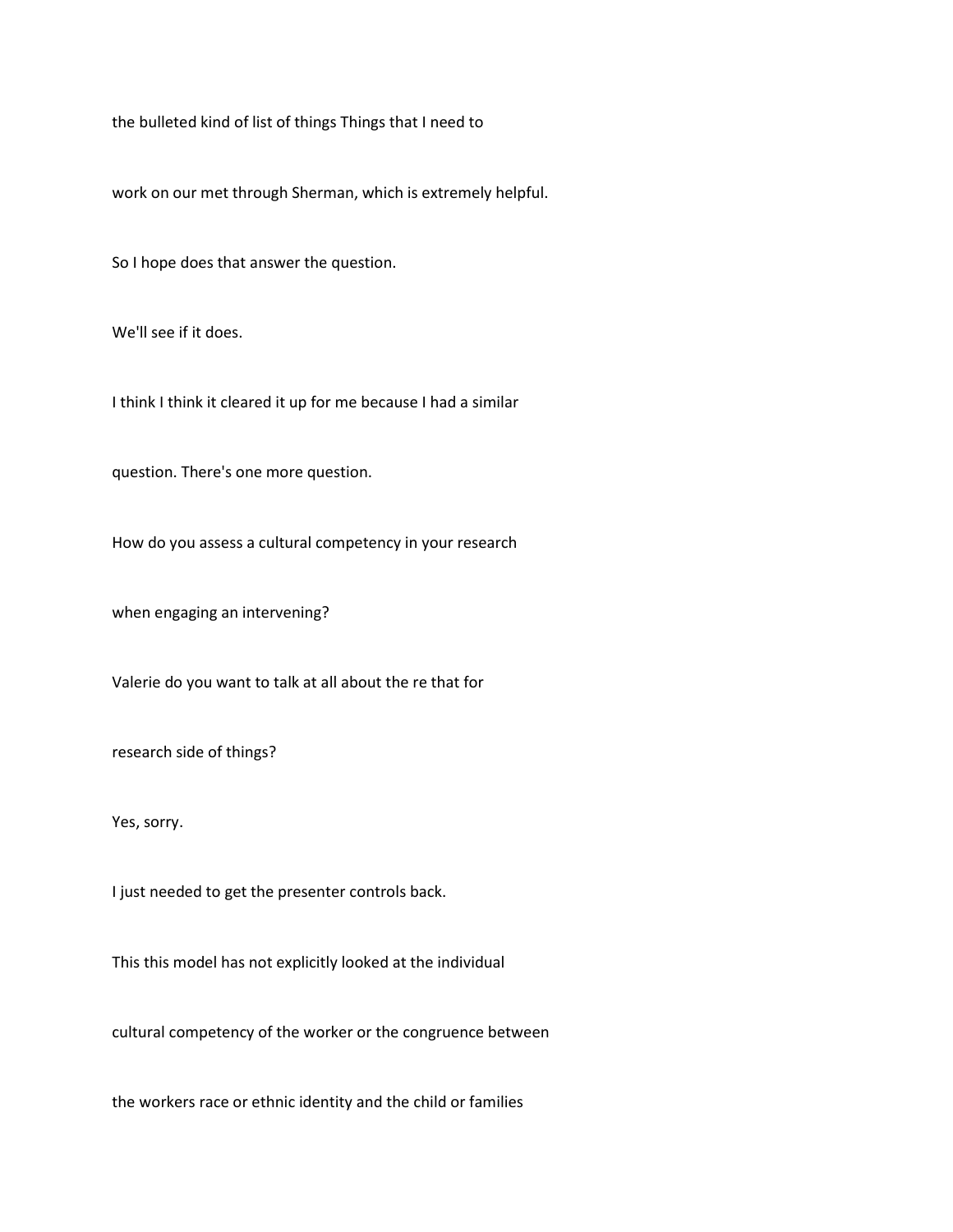race and ethnic identity.

We're just not at that point in our research, even though

we think it's really important what we've done so far.

The research perspective is to look at Pilot data in terms

of satisfaction in terms of how practical it's been and we've

been obviously as you'll see in the next section updating

it to make sure that implementation can be successful and

we've also been looking at the way children are changing

in their assessments of protective factors that actually

strengths are growing and we don't have information to share

on that yet because the research is actually ongoing at the

moment. We're also looking at outcomes and I think once we've

been able to do that, then we're going to look at sources

of variance for it works better or worse under certain conditions.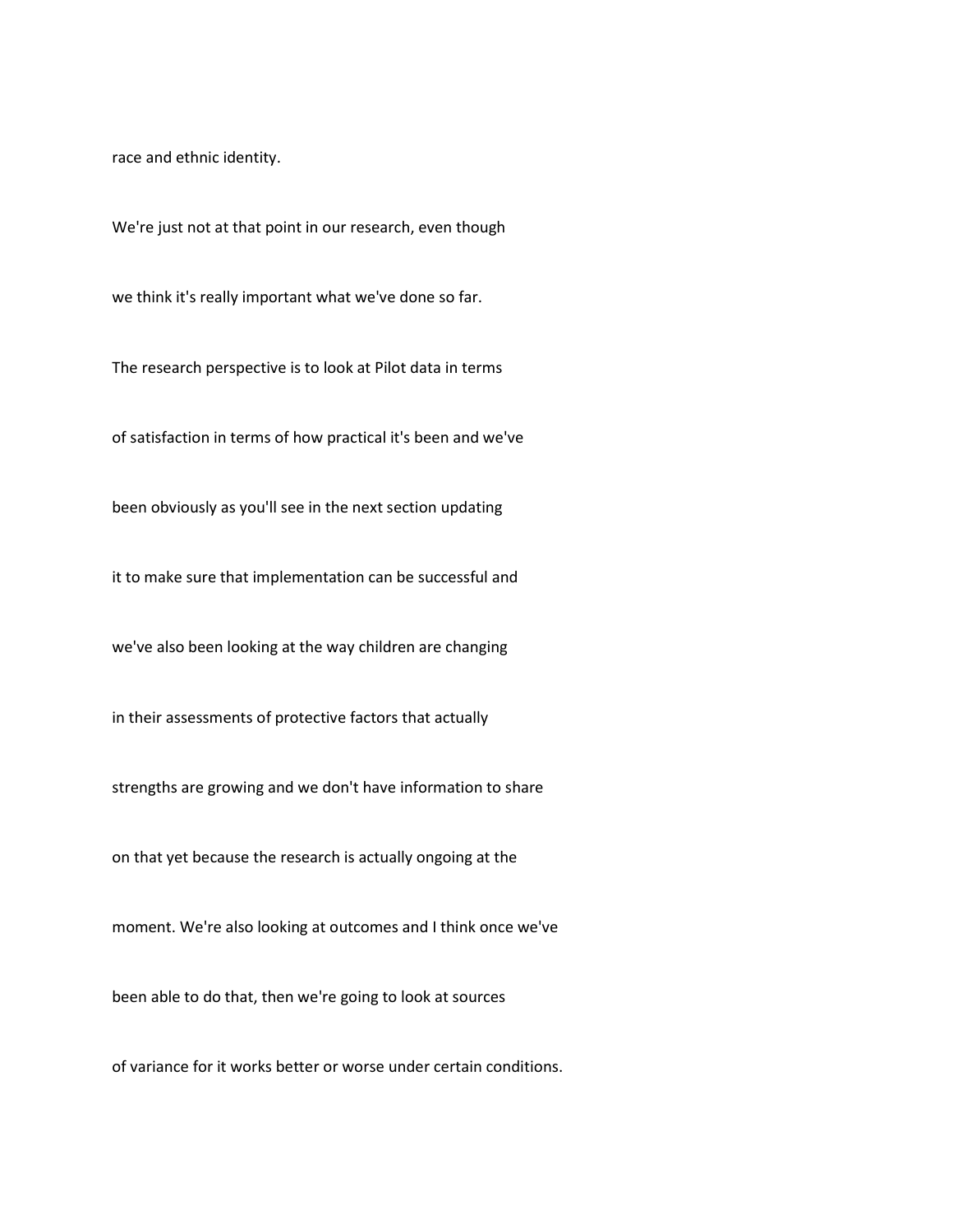And it may be that certain characteristics of the workers

make them more or less successful in carrying out the model

and cultural competence and or cultural congruence would

be one that we should definitely explore.

Great.

Thank you.

I don't see any additional questions.

So perhaps we can proceed with the presentation and see if

there's any at the end perfect.

So I want to talk just briefly about implementing the program

and also share some initial successes with you about the

model so far.

I want to also Identify some roadblocks and then also talk

about just briefly that it at the the modifications we've

made from German 2.0 to Sherman.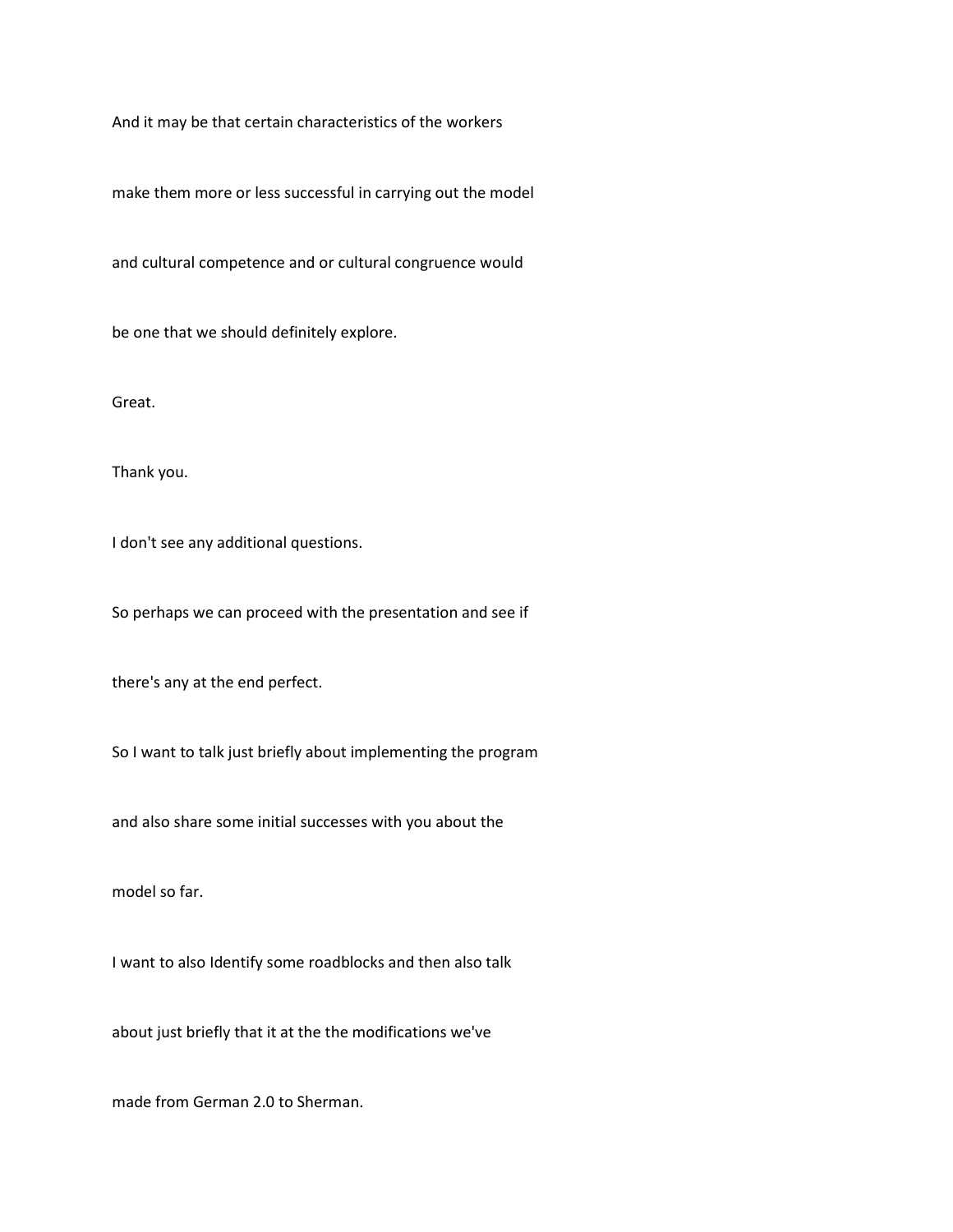No.

So the implementation that it is to provide the staff skills.

So there was 12 hours of training when we launched the Sherman

program and I appreciate it this quote.

I love every part of this program.

It's intuitive and I can't wait to have a plan that works

for what I've been trying to do and they were three for Audra

for our modules and it was a I've no doubt it was it was

challenging to come up with that but it worked really well

because what we were able to do is Will provide services

to families while the training was going on?

So we had a morning session and an evening session and staff

could pick and choose what works best for them.

So day one you could either do morning or evening same for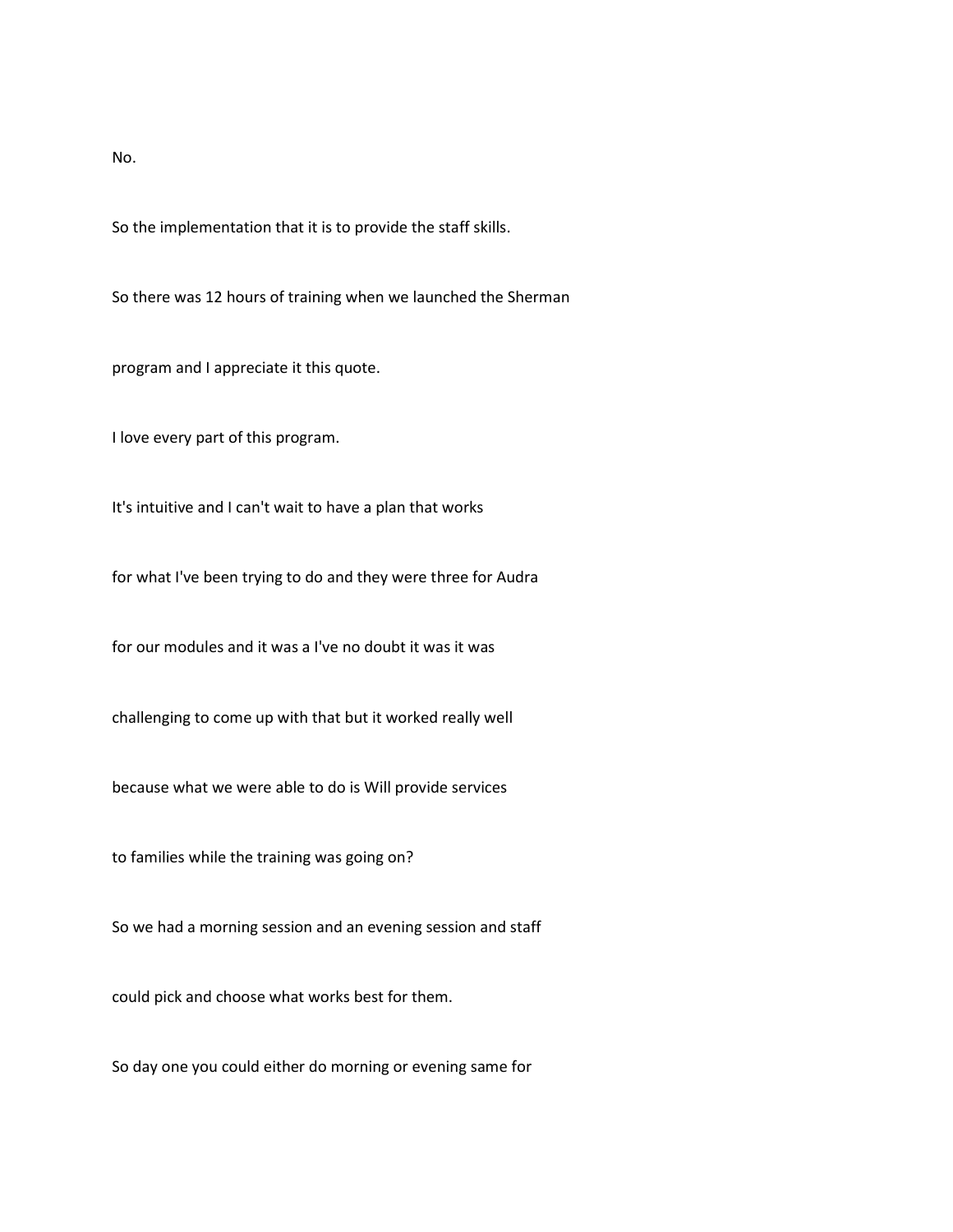Day 2 and 3 and that really worked because again our services

to family is is crucial and we know that if we're not available

to supervise that visit that those families don't get time

together. And so if very much incorporate it the importance

of that in the training into our into just our culture here

at Scan of the importance of our family isn't times together

with our families.

We also have a leadership team.

We continue to meet on a weekly basis review data determine

needs for support 6L celebrate successes.

And that's really important as we also look at and it's comprised.

The leadership team is comprised of agency administrators

be CRC Consultants where every week we kind of again just

as we look at the model and making changes in future.

Anning and looking at data, it's very much a strong a strong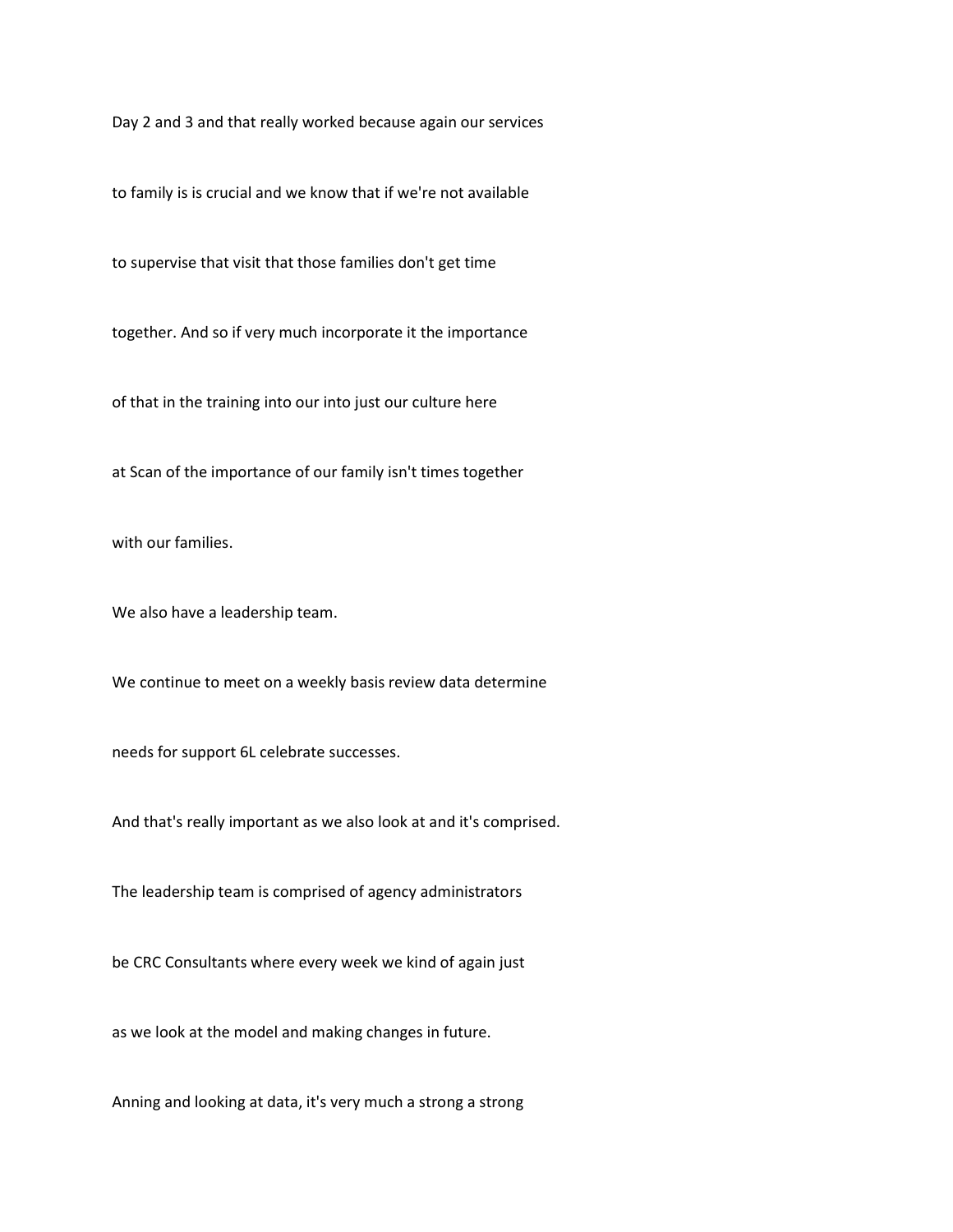leadership team.

And also where we talked about lots of things of how do we

make things work for for the for the agency and for the families

also implementation supports looked at staff supervision.

We have a modified staff supervision form.

It's an ongoing.

I feel like it's an ongoing development but talking to strength-based

supervisors supervision.

Is a promising practice and I like this quote that may contribute

to a positive work environment decreased staff turnover and

increased job satisfaction.

And and I think on some level we all want that for for agencies

that we work for that I definitely want to have a positive

environment and not have staff and we all know how the costs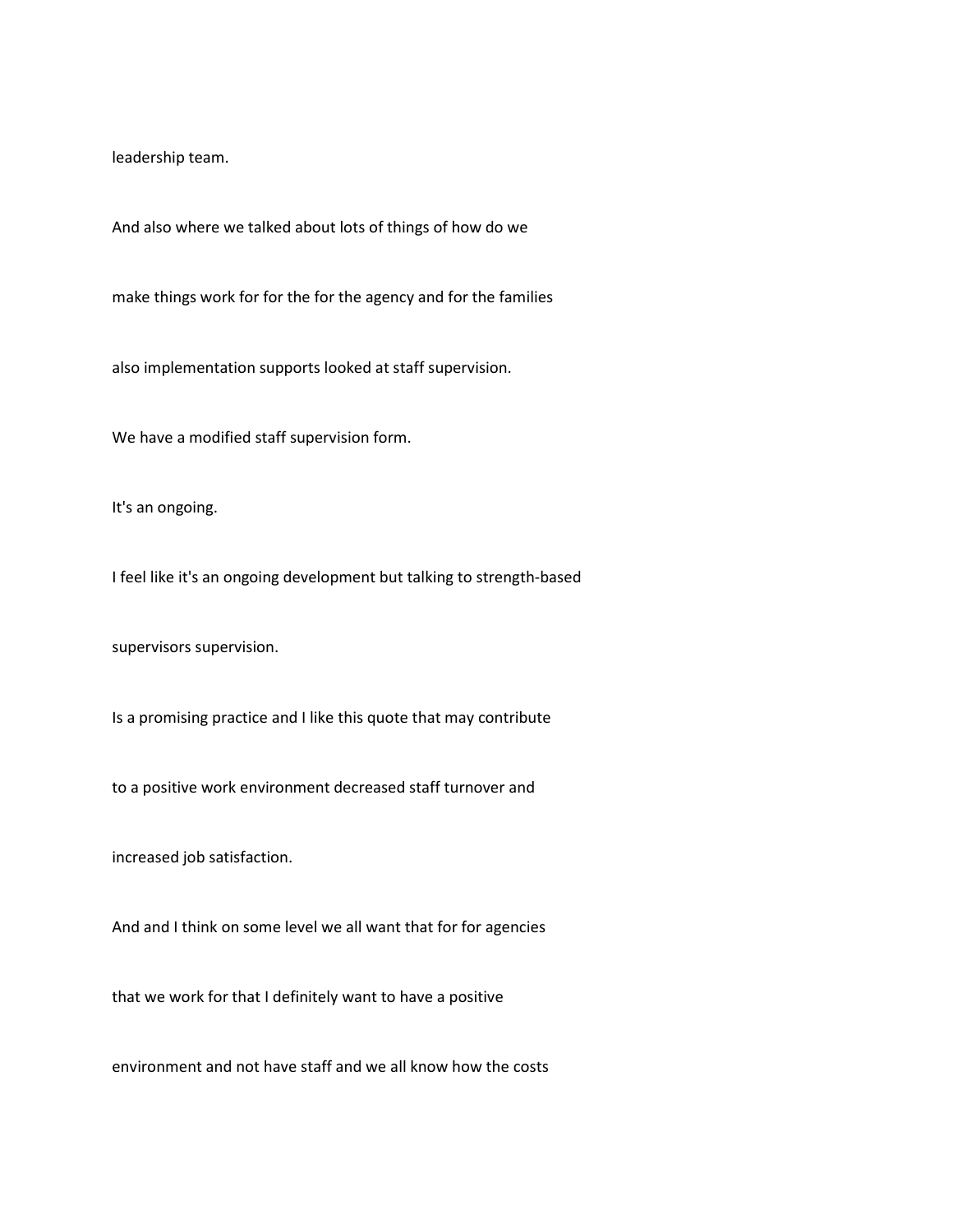of training staff can can impact us and also for just overall

job satisfaction and we have monthly staff meetings.

We have small group meetings.

Ongoing email blast kind of information lots of communication

between the workers and the leadership group.

I know that even frequently I'll go to staff and I'll talk

with them when we were developing even 3.0.

We spent a lot of time and staffs getting staff feedback

of what would work because they're doing this every day.

Also, the supervision is a formed to look at individual cases

and then spending time with that with the direct supervisor.

So again that important piece of on Going training ongoing

skill development is an important piece of the program for

some initial successes for workers 83% of Staff agreed or

strongly agreed that the program improve their professional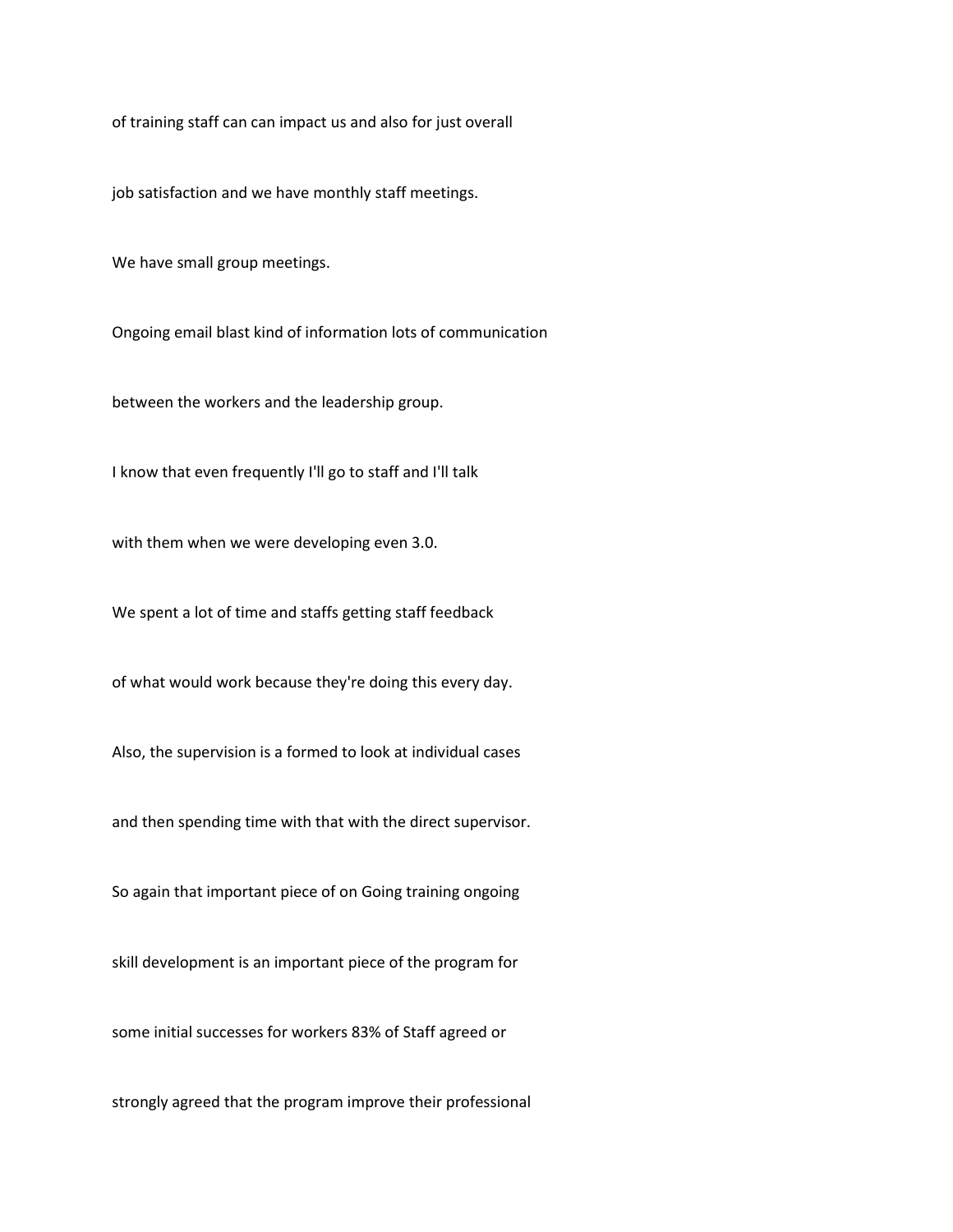skills 96% of staff reported feeling comfortable using coaching

supports with parents.

And I thought those were those were extremely important as

well as these these are very powerful the initial successes

of Children and Families.

83% of Staff agree or strongly agree that the JSP RC Jones

Sherwin program for resilient children helps promote resilience

in children also 91% agree or strongly agree that the strength

based assessments help create appropriate goals with Children

and Families.

87% of Staff agree or strongly agree that the John Sherman

program helps parents engaged during visits which is a huge

component of of our visits.

We want families to engage 87 percent of Staff agree or strongly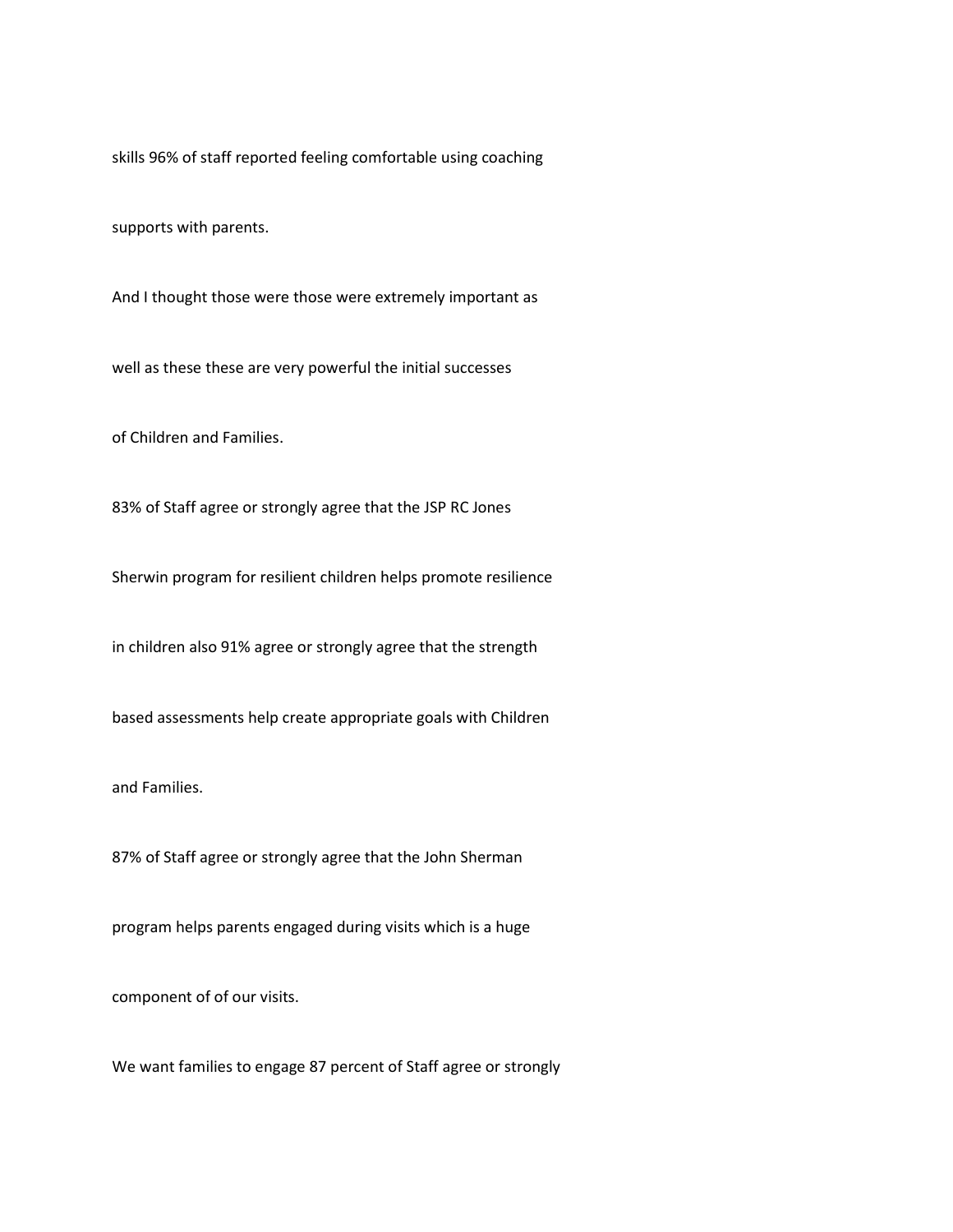agree that the John Sherman program helps parents prepare

parents for reunification and also 84 percent agree or strongly

agree that the program helps improve parenting skills.

So just some quick initial successes of the program.

And just some roadblocks.

I'd like to mention briefly because I think with every program

there's always there can be those roadblocks and we've had

a few for example financial support.

There's ongoing consideration for training and how do you

the cost of training while because most most agencies and

myself included we have a billable.

There's a face-to-face time or how it whatever whatever word

you might use for it, but there's that face to face time

so money for replication.

And can be a challenge.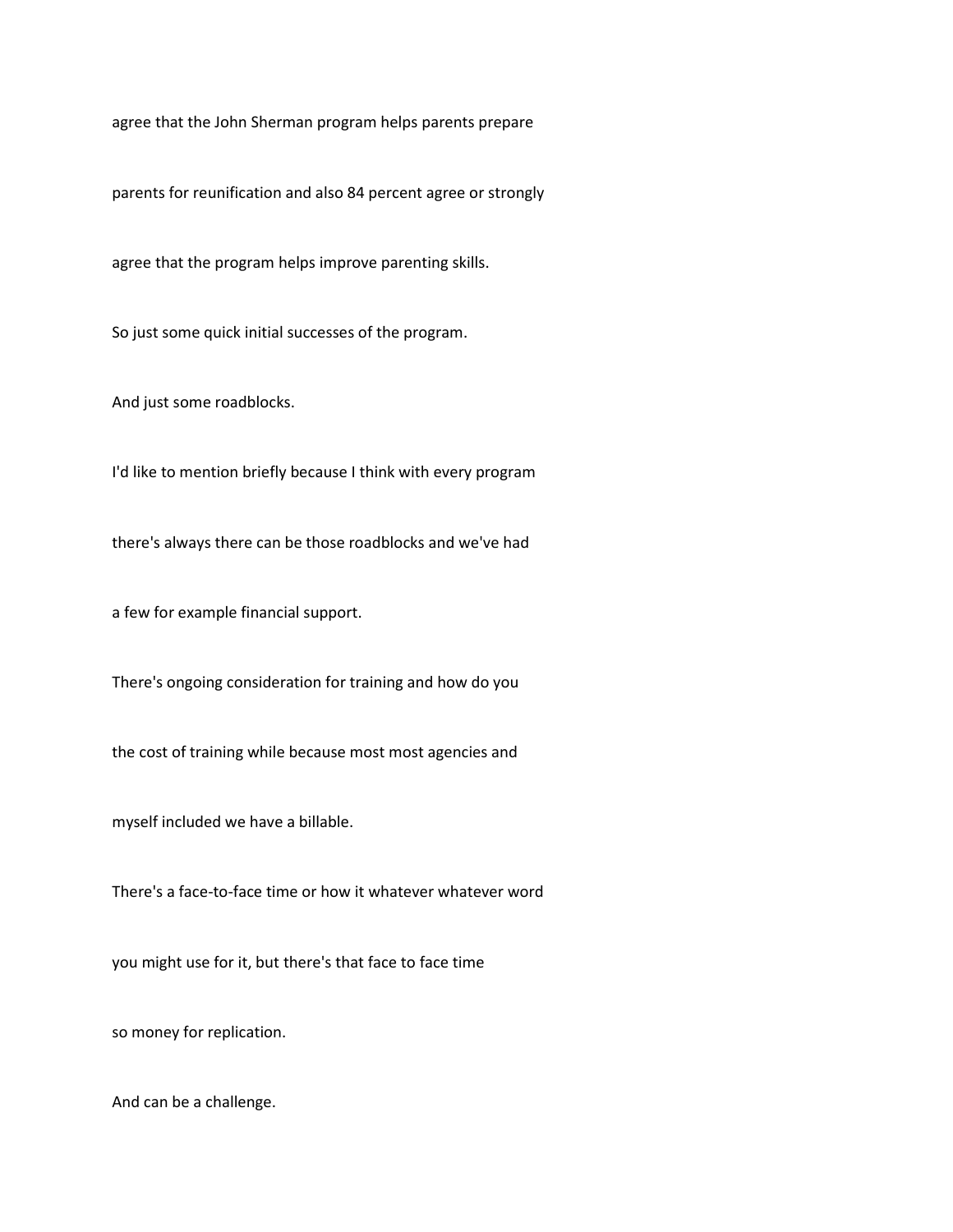We also know that we work with an involuntary population

and that can be a challenge by itself that what if the parents

resistant to setting goals and some of our family is they

come in and they're have a lot of different kind of things

going on for them.

And so we want to be we want to work with that resistance

instead of against that resistance.

even the difficult role changes and that's been a culture

change at our agency from moving from a lifeguard to a swim

instructor and very much the difference of sitting back and

watching and documenting versus really intervening in becoming

that swim instructor and kind of being in the water if you

will and swimming side-by-side and and praising and prompting

and teaching is a huge piece, but that's also been an adjustment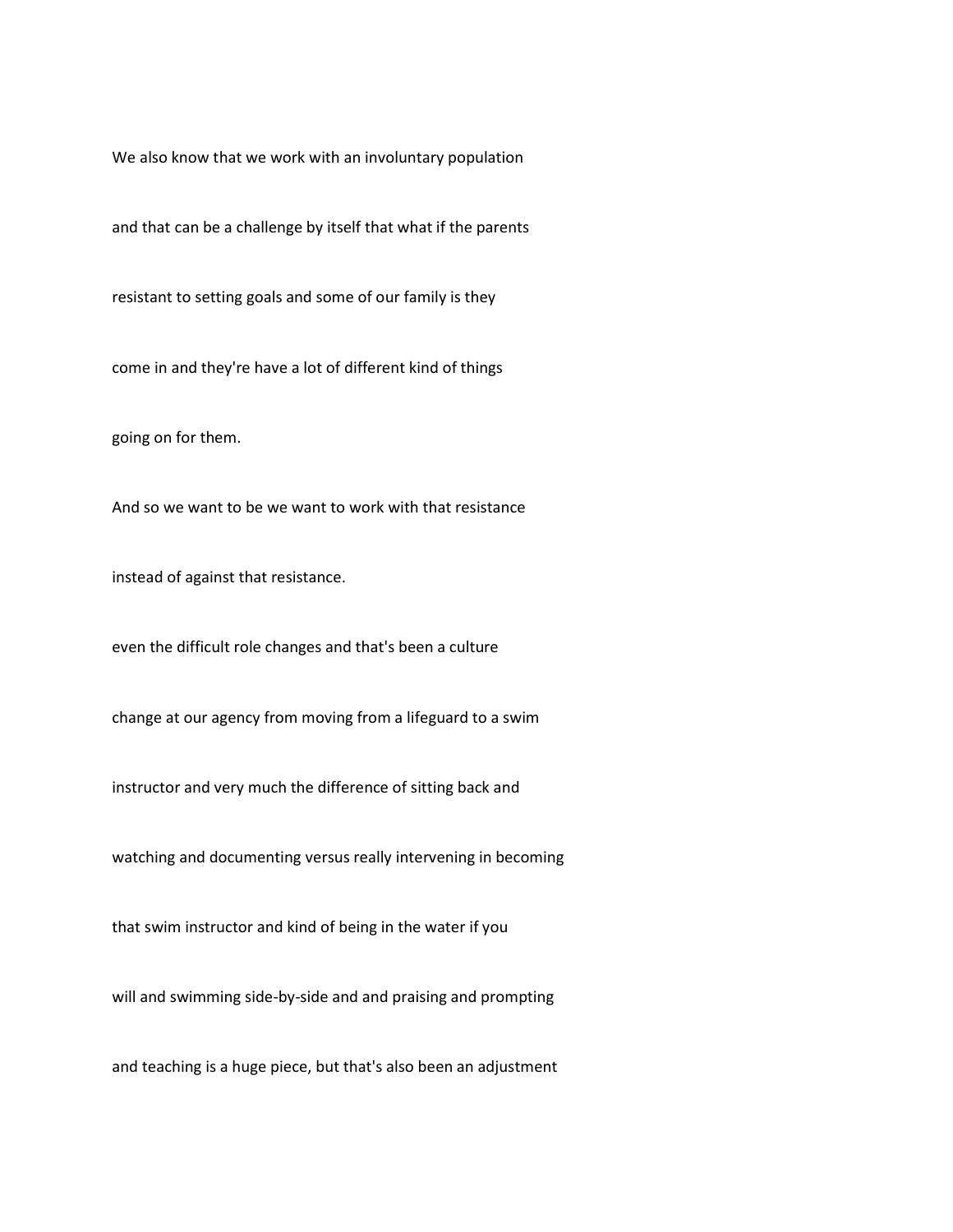or staff or used to kind of sitting back and making sure

That they ensured safety which there of course still doing

but engaging in and promoting and modeling and so that's

been that's been also it's been a roadblock for us.

The variability and visit locations as we continue to kind

of make implementation kind of challenges as looking at sometimes

visits are in the office.

Sometimes they're in the home and sometimes they're in the

community. And so there's always that question of well, how

do I have enough supplies for where we're going?

What if we're going out about into the community because

our local agency does offer that we can go out into the community

and it might be to a park or wherever or the library but

variability and visit locations has Tests can be a challenge

also The Limited intervention time.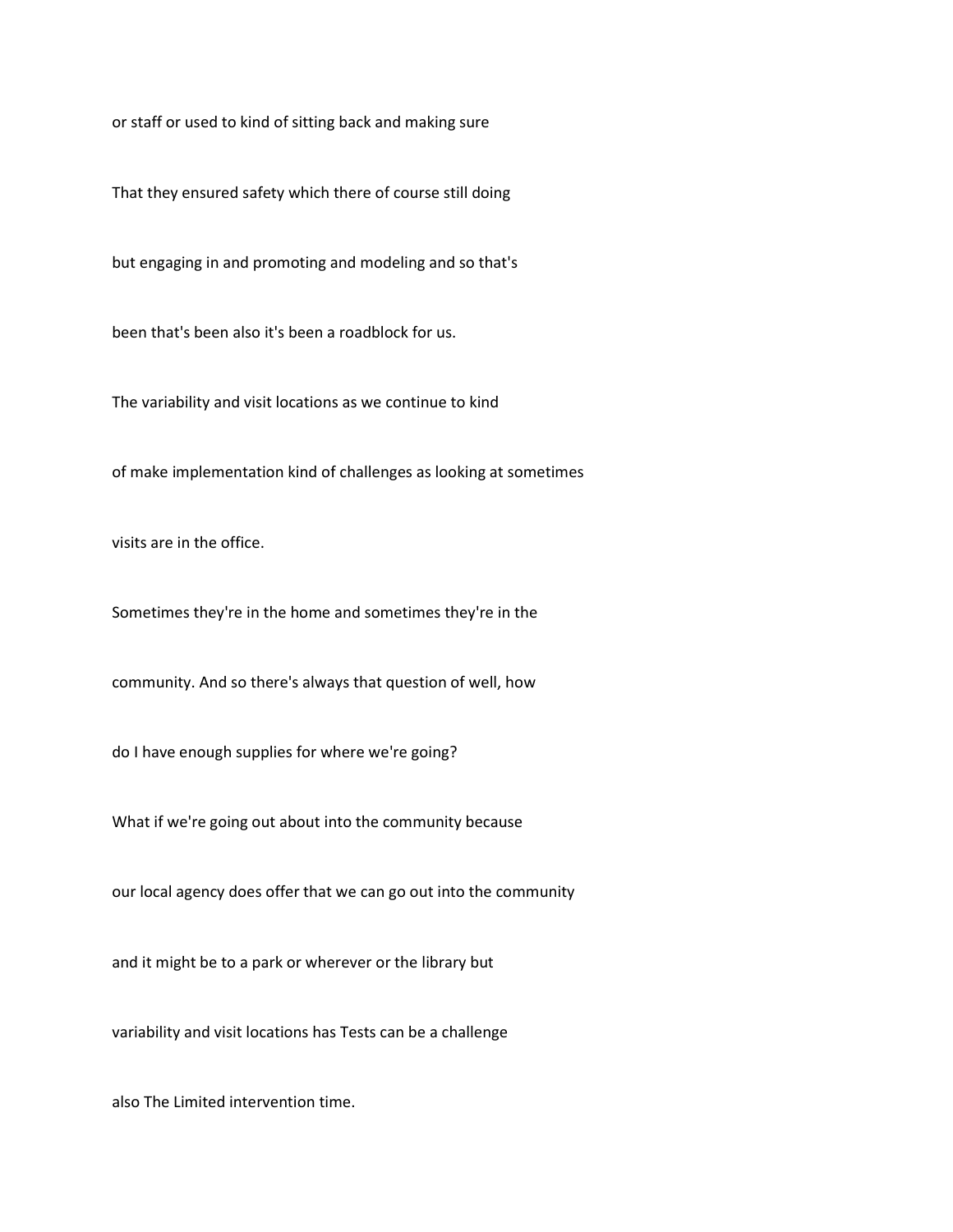It depends on the courts.

It depends on our referral agencies and sources how long

we keep families and depends on the Family's progress and

lots of different situations.

We also have if you know if a parent gets for example, if

you go on hold is what we call it, but it could be for lots

of reasons and incarceration or if they know show so that

can also be a barrier to the program and then we do not include

Foster. Parents in the Joan German program for resilient

children. They when families come in it's what the visitation

program does but then the children go back home with the

caregivers or foster care foster parents and and that can

also be a challenge.

For the program.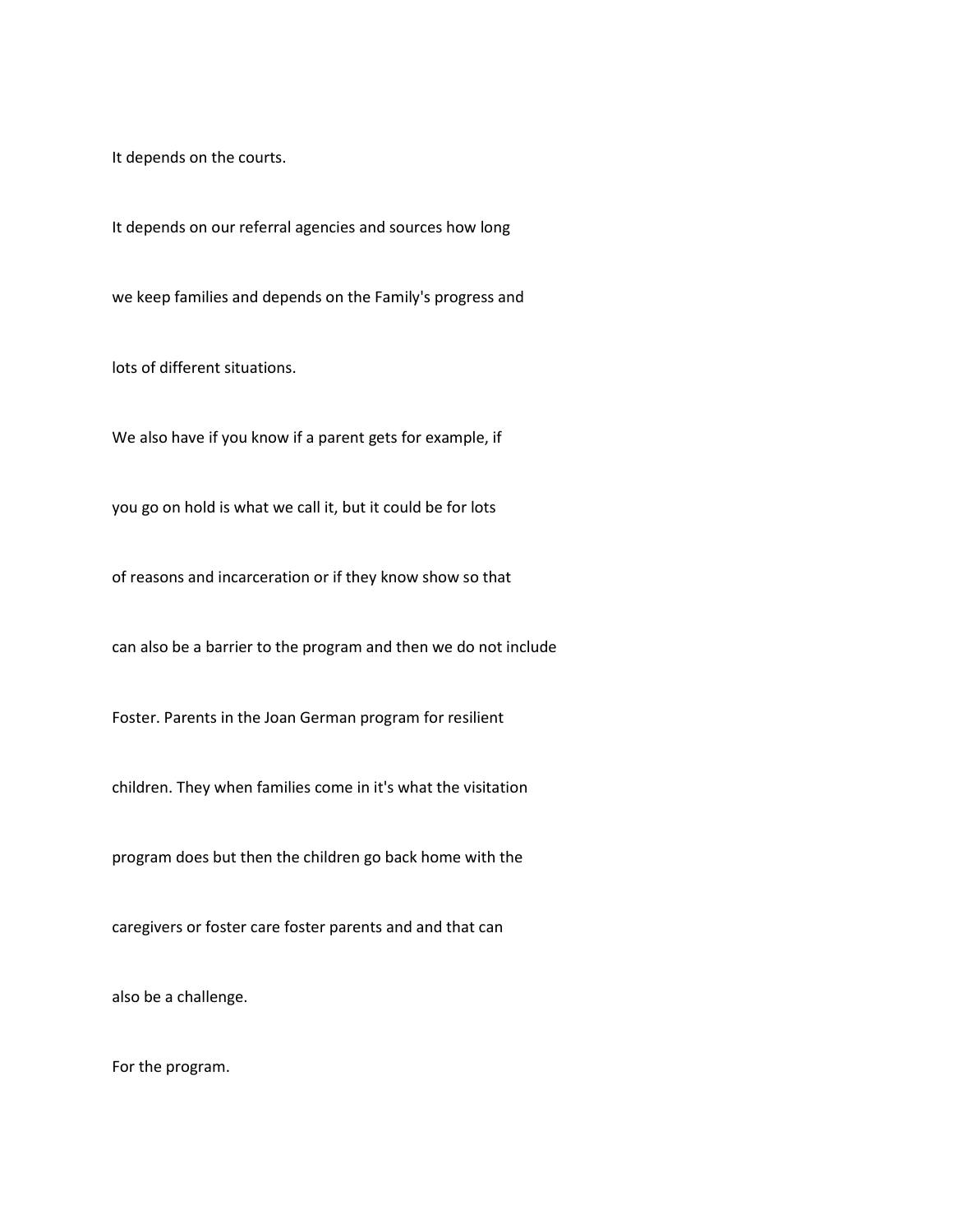So I just wanted to give you a few of those the last slide

here before we wrap up.

I just wanted to give you a quick overview of our revision.

So on the left, you'll see the 2.0 John Sherman model versus

on the right the revisions the 3.0 model just because I feel

like that I wouldn't be doing a service if I didn't at least

talk about where we've been and where we're heading so before

and this was based on data based on staff input and family.

Put as well all of these changes.

They weren't just randomly made they were they were very

thoughtful and though before their child gold there could

be up to 39 possible goals for multiple ages.

So for example, if I'm a staff and I have a if one of the

families on my caseload has five children, I could be monitoring

five goals all at once and because it was one goal per child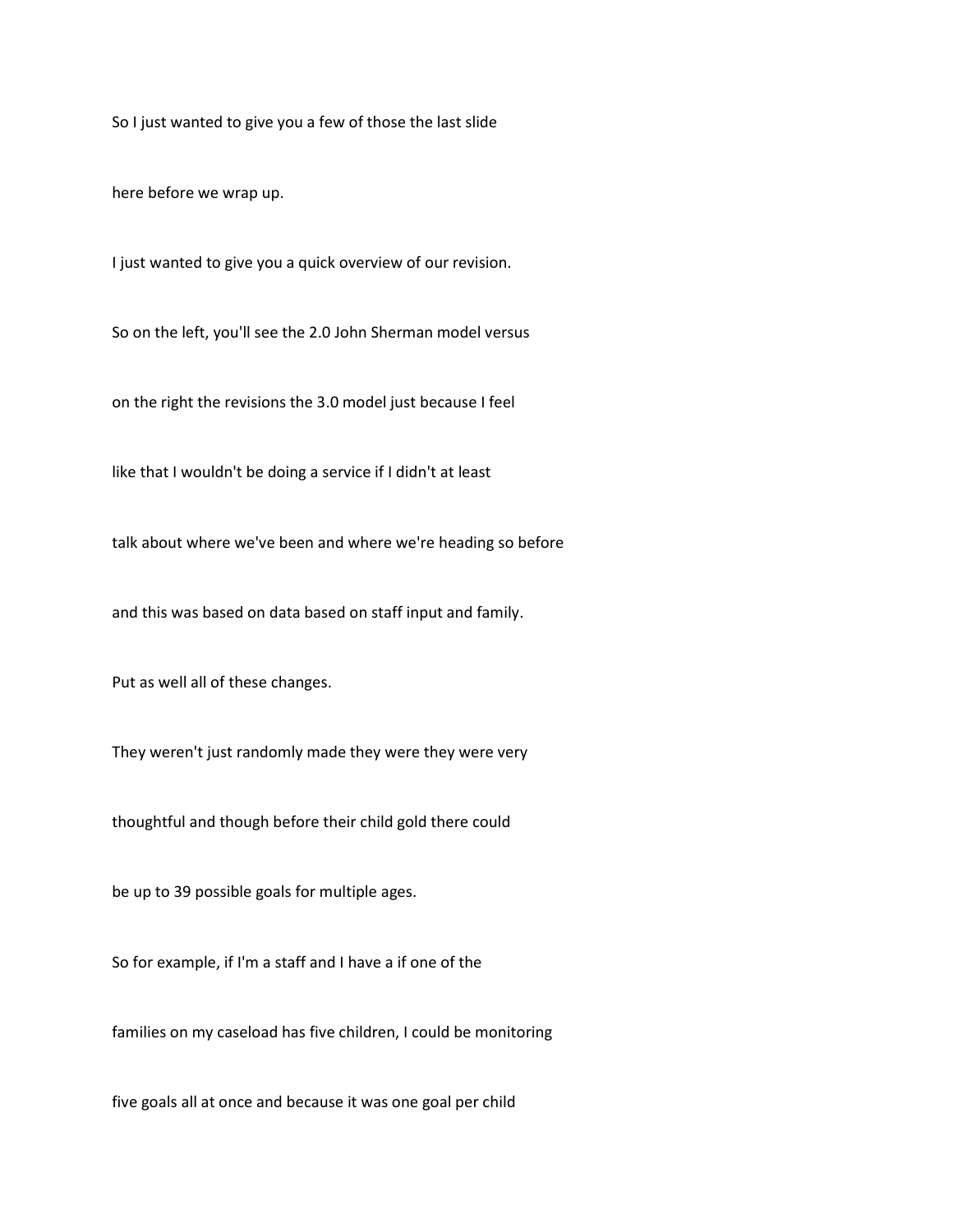and depending on the age group.

It just was very hard.

So then I'm monitoring a visit for two hours and I'm realizing

well, how do I keep track?

Track of this child's goal versus the next child versus the

next so we've now substitute it that with a family bounce

goal. So the bounce goal addresses all of the bounce areas

and the bounce areas are the protective factors.

We've continued to work on creating meaning and using language

that is client friendly that creates meaning because protective

factors can feel it doesn't feel as client friendly as a

bounce area versus so we have a family bounce goal.

And all of our goal is that and we use the total protective

factors is is are the sum of all the factors and it's kind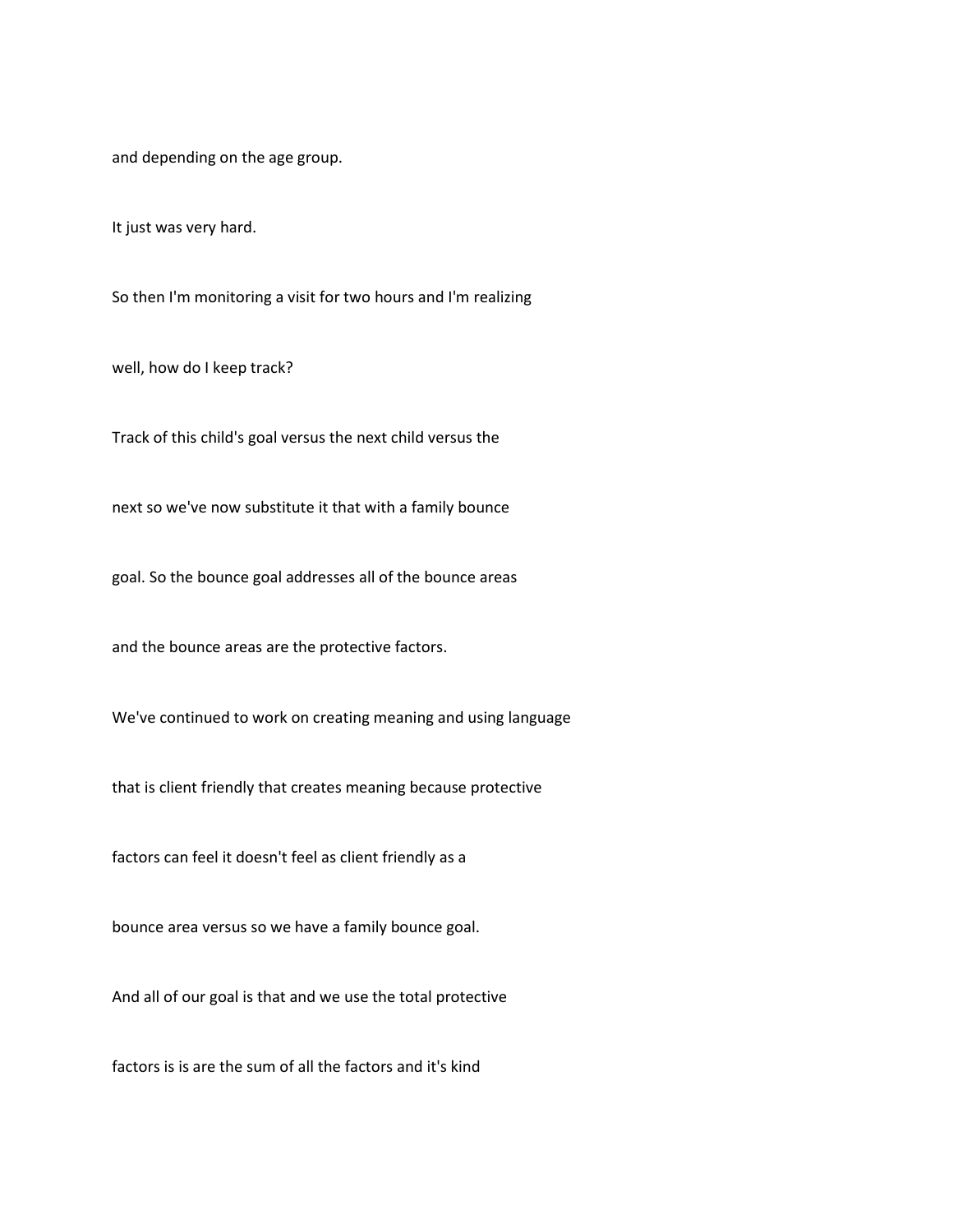of a rough average if you will of the protective Factor areas,

and that's our we want to increase our families bound.

So each child, we still monitor each child, but I want to

try to work to make that child's number and help the family

Provide support so that we build protective factors and that's

how we know.

It's the t score based on on that number as a t-score is

what we use, but that's our news.

It builds the family school and the family goals build bounce

the parenting strategies before they could be working on

one or two at a time.

And even the coaching supports.

They could be working on any up to 10 not all at once but

one at a time, but ten possible supports we've now switched

that so now they work with and it's set out.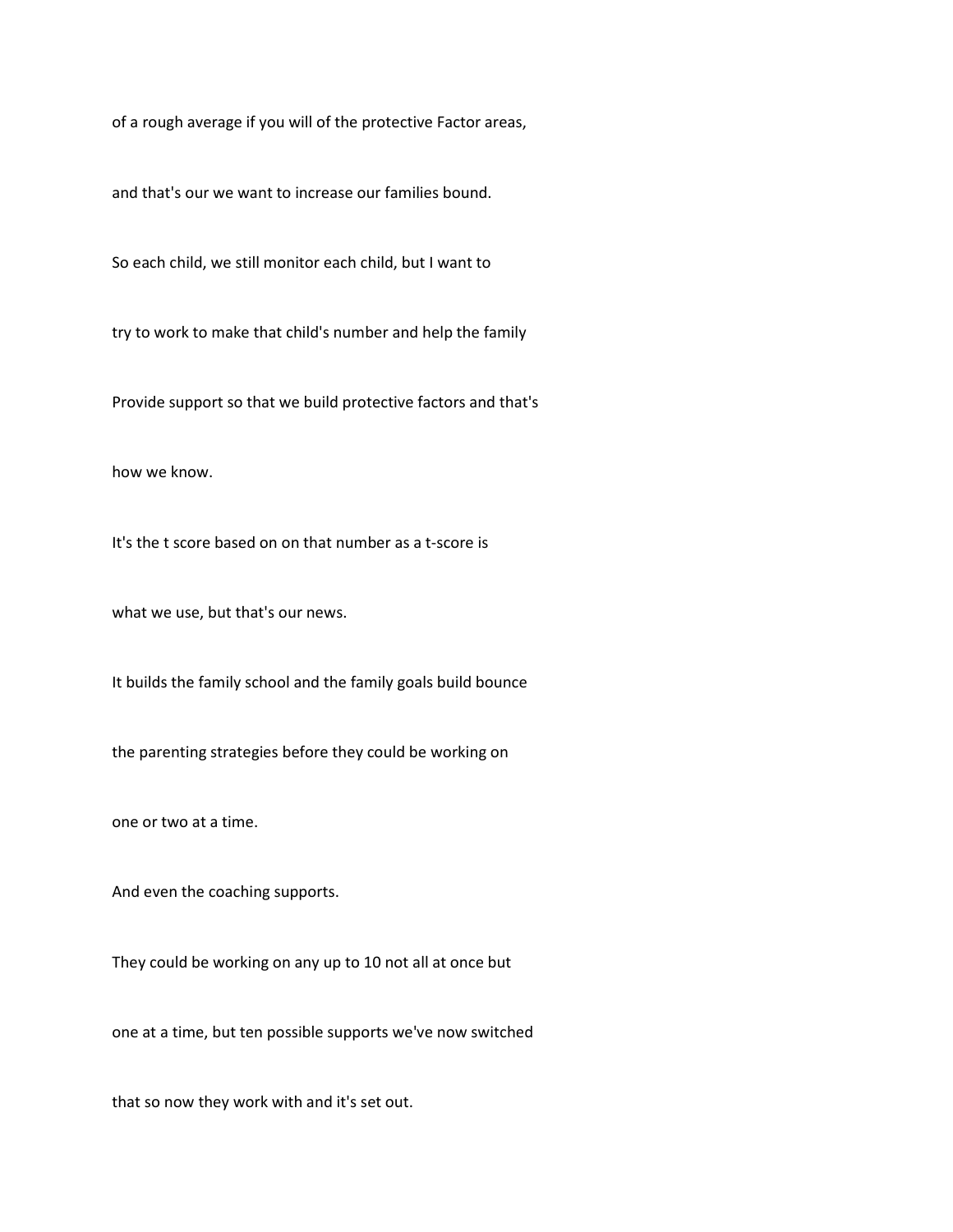So for the first ten visits we focus on the first parenting

strategy and while I'm doing that first parenting strategy

as a coaching support, I'm doing the same.

Aang so they now very much mirror and parallel each other

and staff of you know, even just a short amount of time.

They feel like they have a better understanding of what the

goal is what the parenting strategy and what their focus

is and that's based on Light review as well.

And then during the visit so resilience meetings and plans

were a challenge for us families were we would prefer that

they come in either before or right after the visit, but

what was happening is families weren't coming in.

We weren't able to create meaning And set goals.

So now what we've done is we do it during the visit and we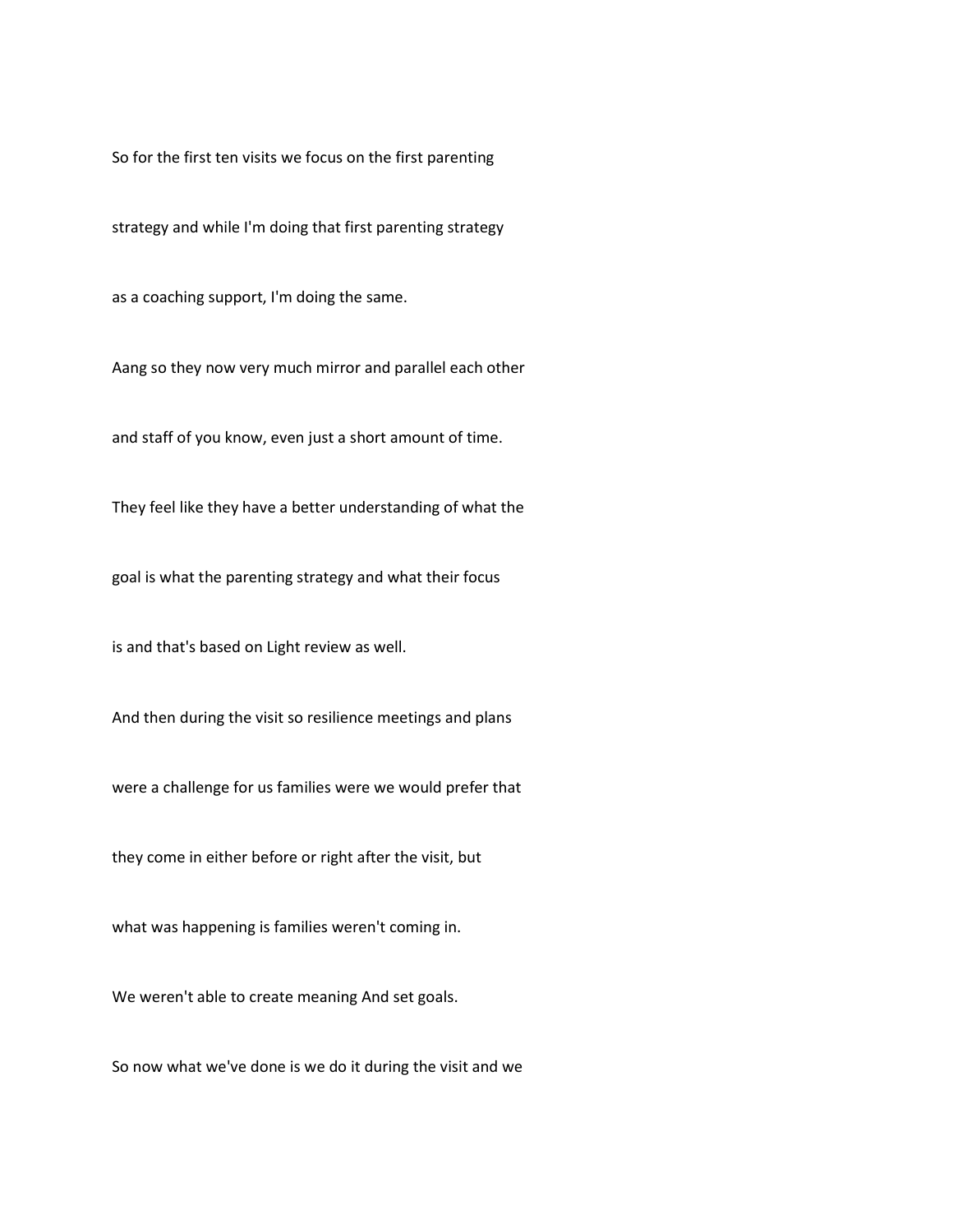also have our activities can they specifically in one of

our visit activities that we have is it focuses on how to

introduce those protective factors and start to create meaning

so as they do the data sets every ten visits it helps to

explain them.

And so we even have an activity.

So now we do it during the visit the visit routine went from

seven steps to nine steps.

It's a more structured approach every But again, it's a very

structured approach similar to what it was before but still

very flexible and one of our activities, they actually look

at the visit routine and they cut out the little circles

and they talk about how do they want their time to go together?

And then the resilience activities before had the packed

and the parent and child initiate it and the open and now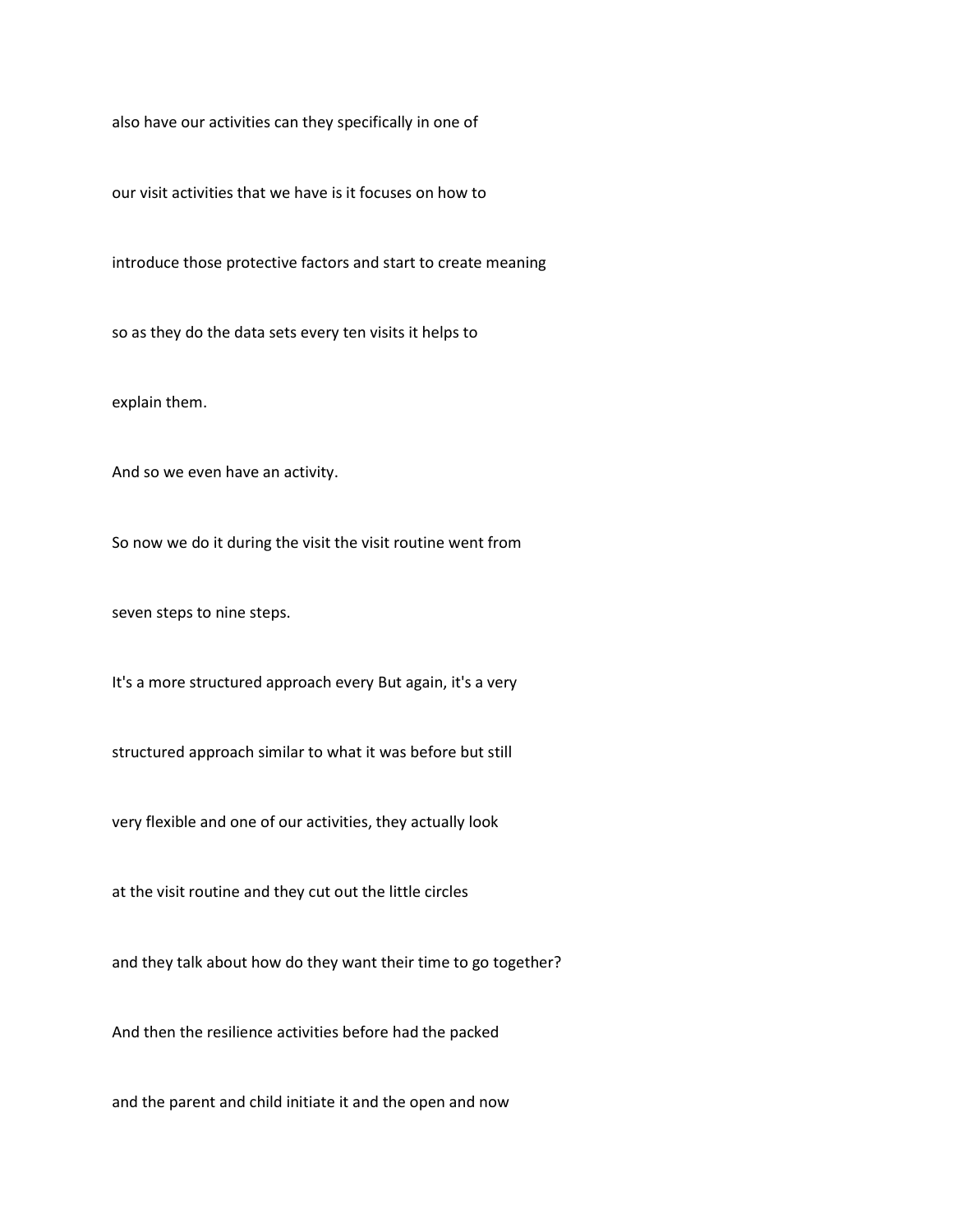we have the family and bounce activity time.

So we still have and it's a change of language.

And so now we have one bounce activity so each visit rather

than before Picking from this large packed book with lots

of good options now each visit at the minimum does one quote

unquote bounce activity and then it links to how that builds

protective factors.

So that's just a quick nutshell, but I appreciate it.

I wanted to be able to share kind of where the program has

been and where we're heading because I think that's also

important as well.

So this point that concludes our presentation and we are

open to take any questions you may have.

Great.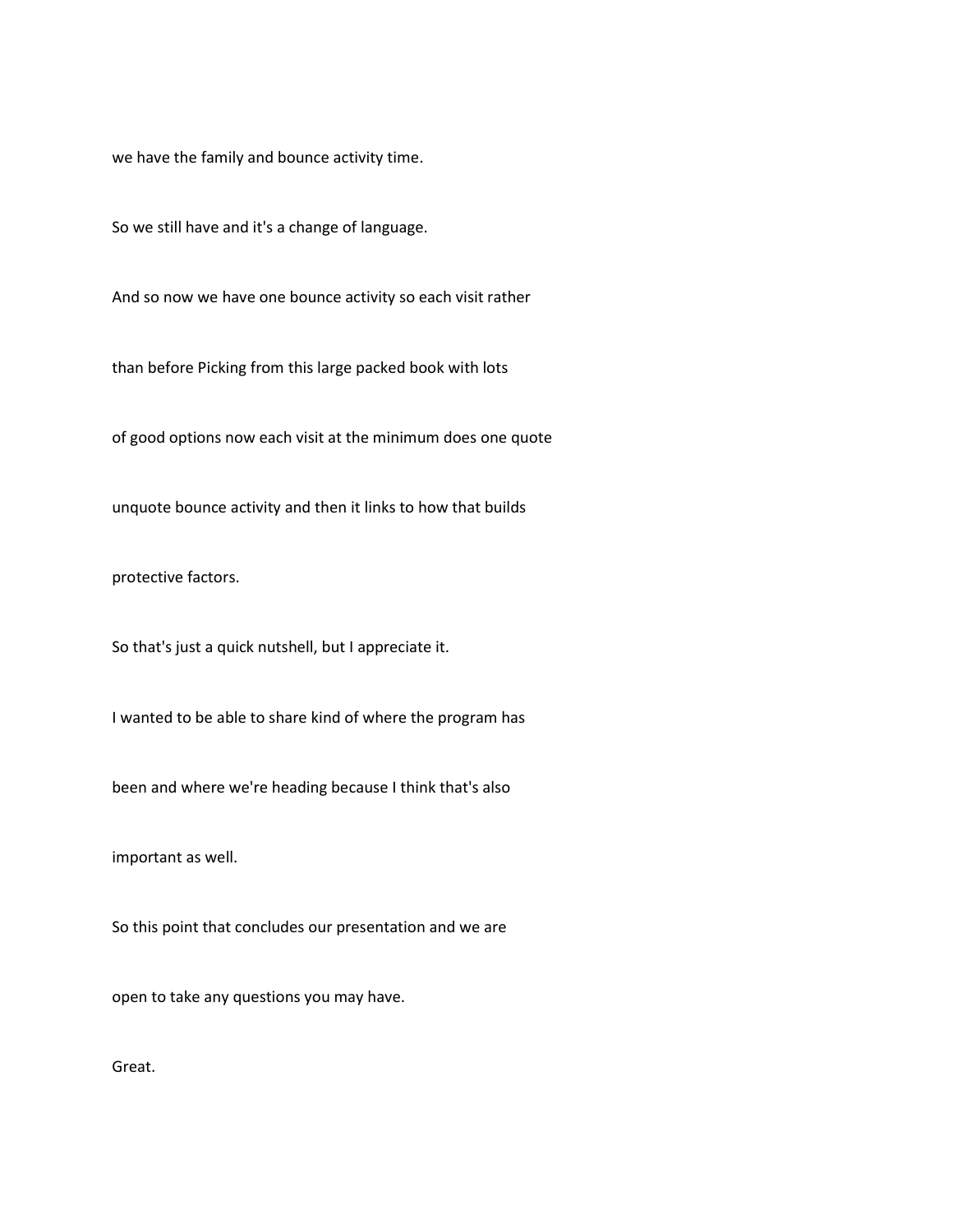Thank you Heidi.

There's a couple of questions.

Is there a protocol for transitioning from highly supervised

to lightly supervised to unsupervised visits while keeping

focus on increasing child resilience and safety are sure

that's a good question our and I know it depending on the

various Department of Child Services across the country some

have what they call quote unquote levels.

We do not have a level system.

But what we do is we've worked with our referral.

So if they say because I would say I only know what I can

know about a case.

And so sometimes I don't have all the pieces to the puzzle.

And so if they say we want you to be more hands off with

this case here are some specific things we're looking for.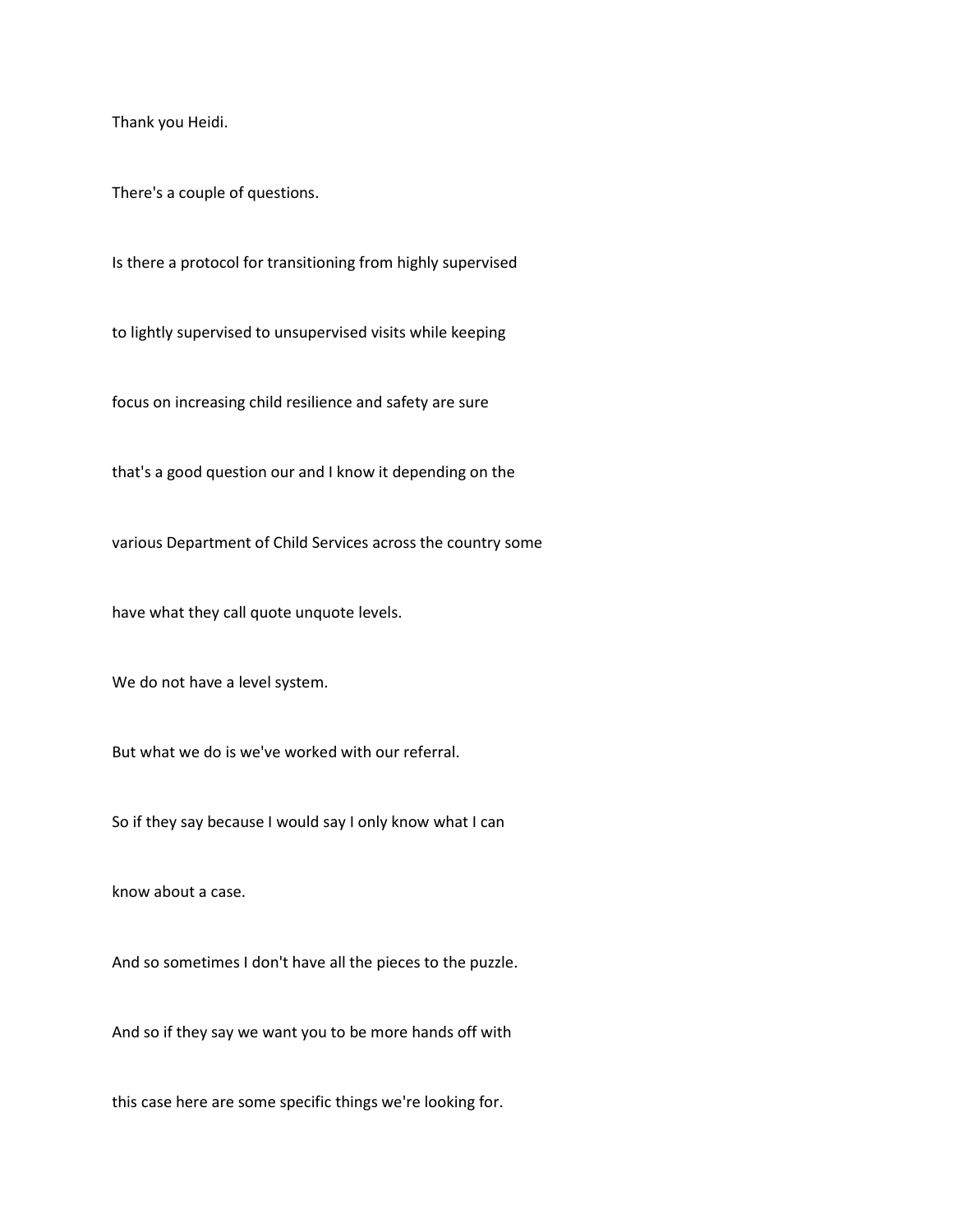We have a child and family team meeting our intensity might

be a little bit less or our coach might be kind of step step

off if you will still very present and still coaching but

very much wanting the family to take the lead and they're

notified of that so we very much work.

With our local referral sources and contacts to see what

do they need from us for cases?

And then we do have a policy as far as and a process.

So in our local referral agencies Drive our services we can

give them a summary of information which we do on a regular

basis, but they ultimately decide if it's in office or a

proof or in community or approved for in-home and or approved

for just drop by visit.

So it's very much depends on our referral.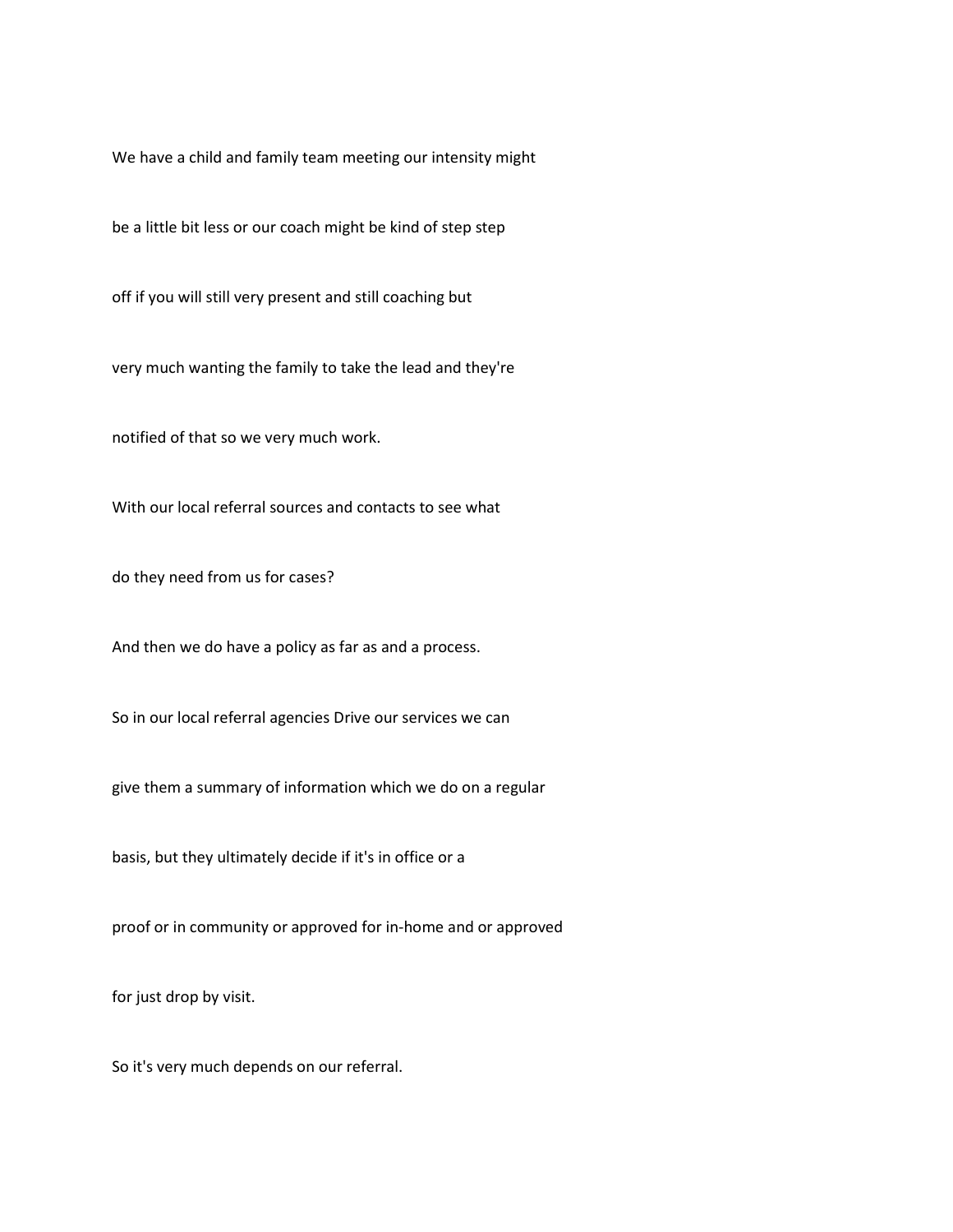A couple more questions.

How long is it typical visit how long and they generally

in the program sure good questions.

They are typically they vary but on average gosh and I should

know this right off the top of my head and I can double-check

it. Most of our visits are once a week for two hours.

But we also have visits that can be a lot longer especially

depending on the case and or the age and or the situation.

Of the family so we have visits that can be up to 4 hours

and even longer.

Sometimes it just depends all the way down to one hour, but

they typically average two hours.

And what was I'm sorry.

What was the other question?

How long are they generally in the program?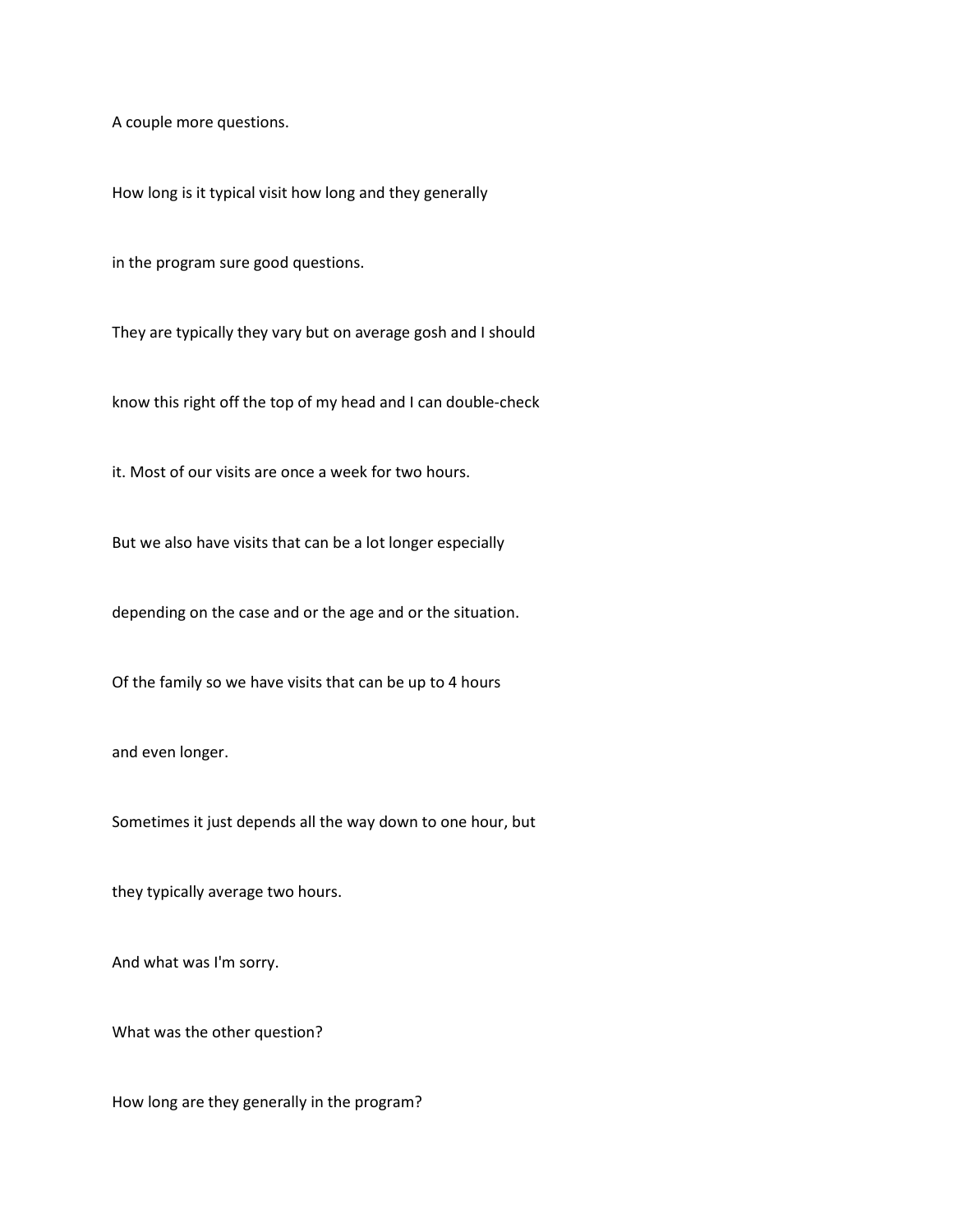They are typically we are finding that it's a shorter term

program than what we thought that they are dropping out and

I don't want to give the exact fit at visit number because

I don't want to tell you wrong but they are dropping out

between I believe in Valor you may know off the top of your

head and I apologize.

I believe it's visit 25 to 30 as where families are.

Typically we're losing them but we could be losing them for

various reasons, it could mean because they've closed it

could mean because they've Reunify it and or it could be

because of a termination, but I can double-check that number.

But it is it is very much a short-term program as what we're

realizing. Great.

Thank you.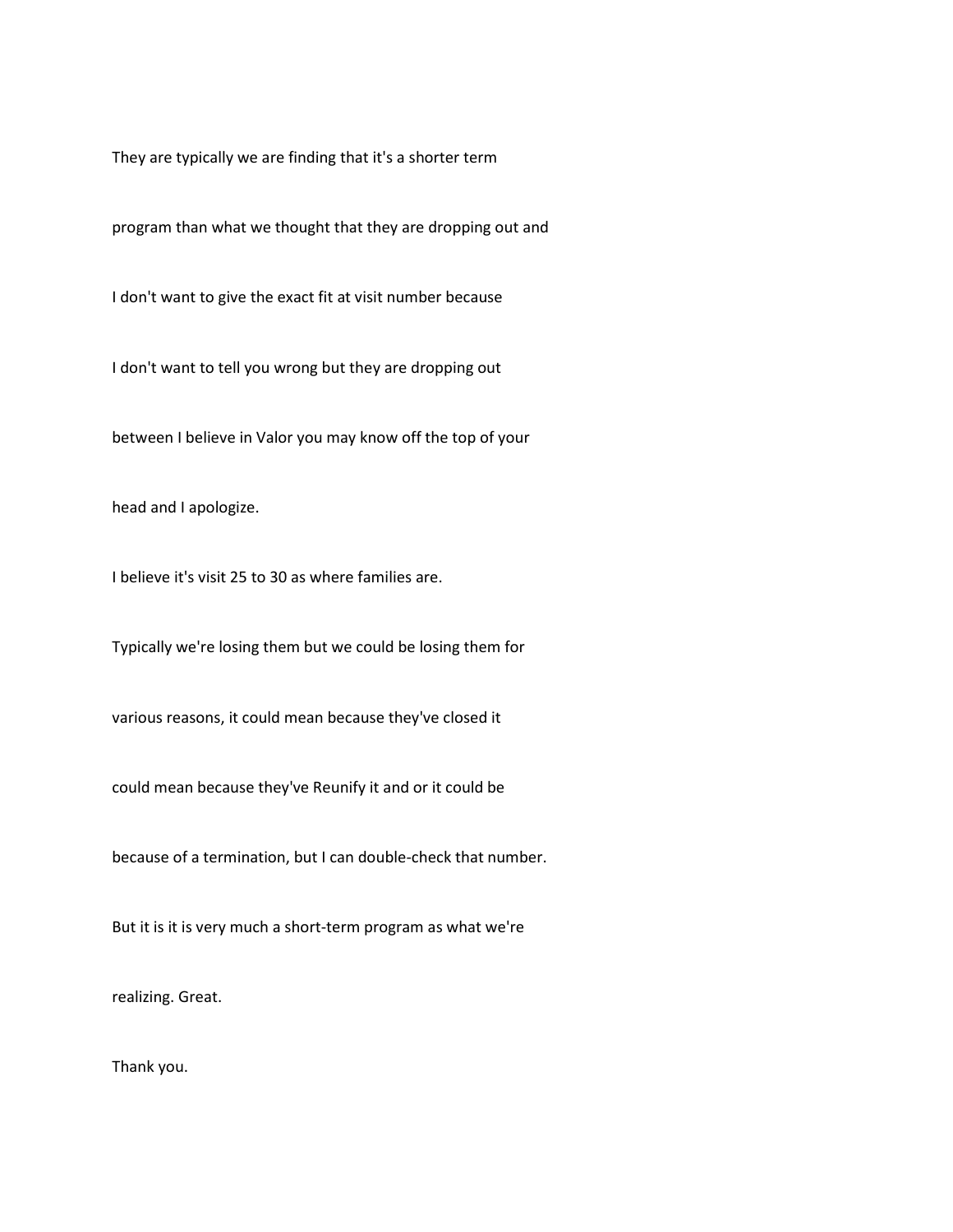Here are two last questions that you have data on actual

outcomes for families served.

That's one question.

And then the other question is about the caretakers in your

thoughts about not including them.

And here's a question about have you considered having foster

care takers involved in the visitation planning meeting that

occurs regularly.

Valerie do you want to address the research question?

Ian, I actually reluctant to share that yet because we have

not we're not through the analysis we have the data and we

love to share it at a future time.

I just from a researchers perspective.

Our best practice is not to give people information until

we're a hundred percent confident that it's the final answer.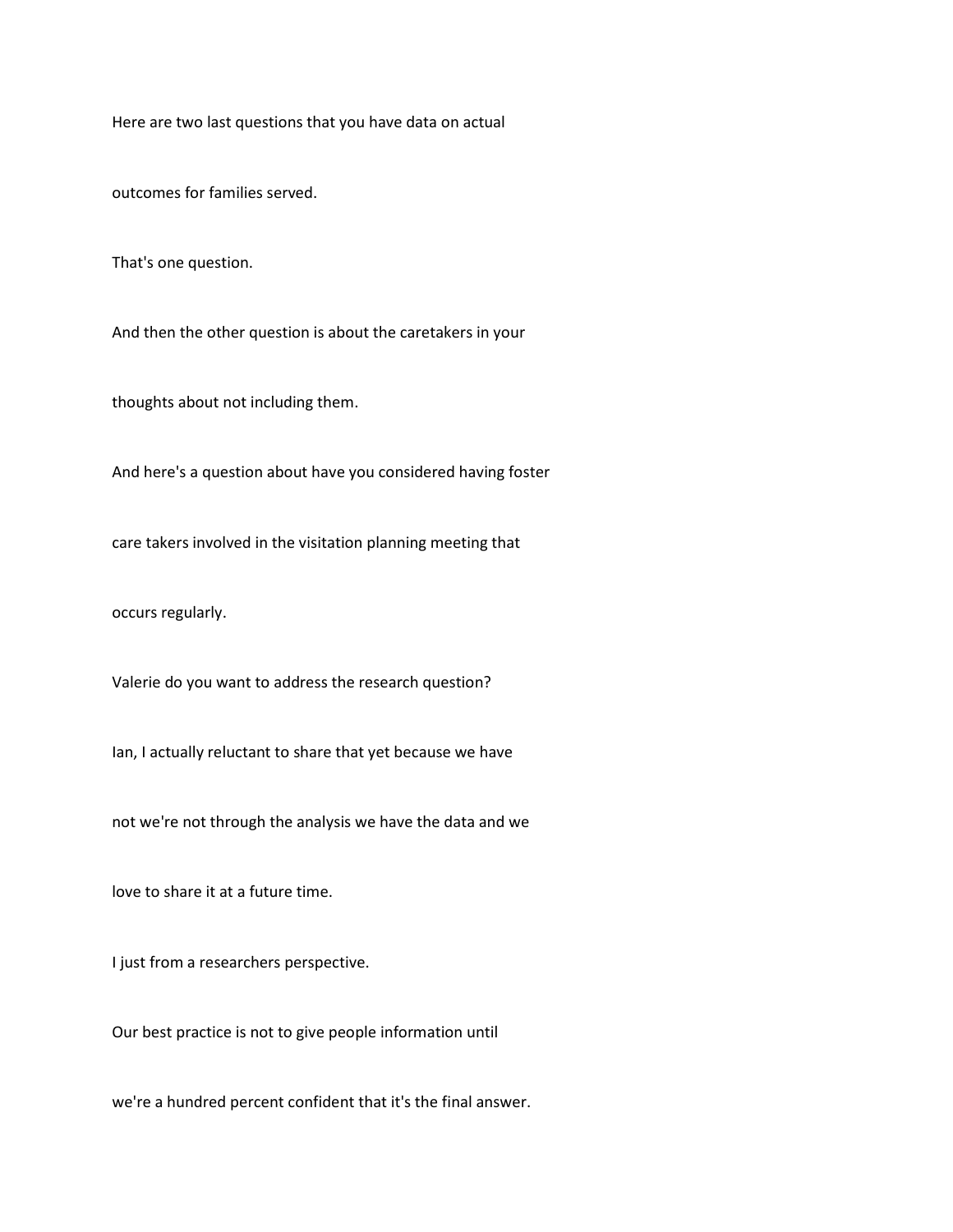So I'm going to stick with that for right now.

But if you're someone that wants to stay in touch, please

you know, our emails are on the screen right now.

And I'm also happy to we will be writing a second paper with

the results.

So I'm I also just guess if you use any of this work and

things that you're creating and want to cite the paper that

would help us keep track of you and know how you're using

it and also, you know read what you wrote and what you've

done and help us learn from you and then of course to stay

in communication so that you can receive the second paper

with that information.

And I'm sorry, what was the other part of the question?

It was about foster parents.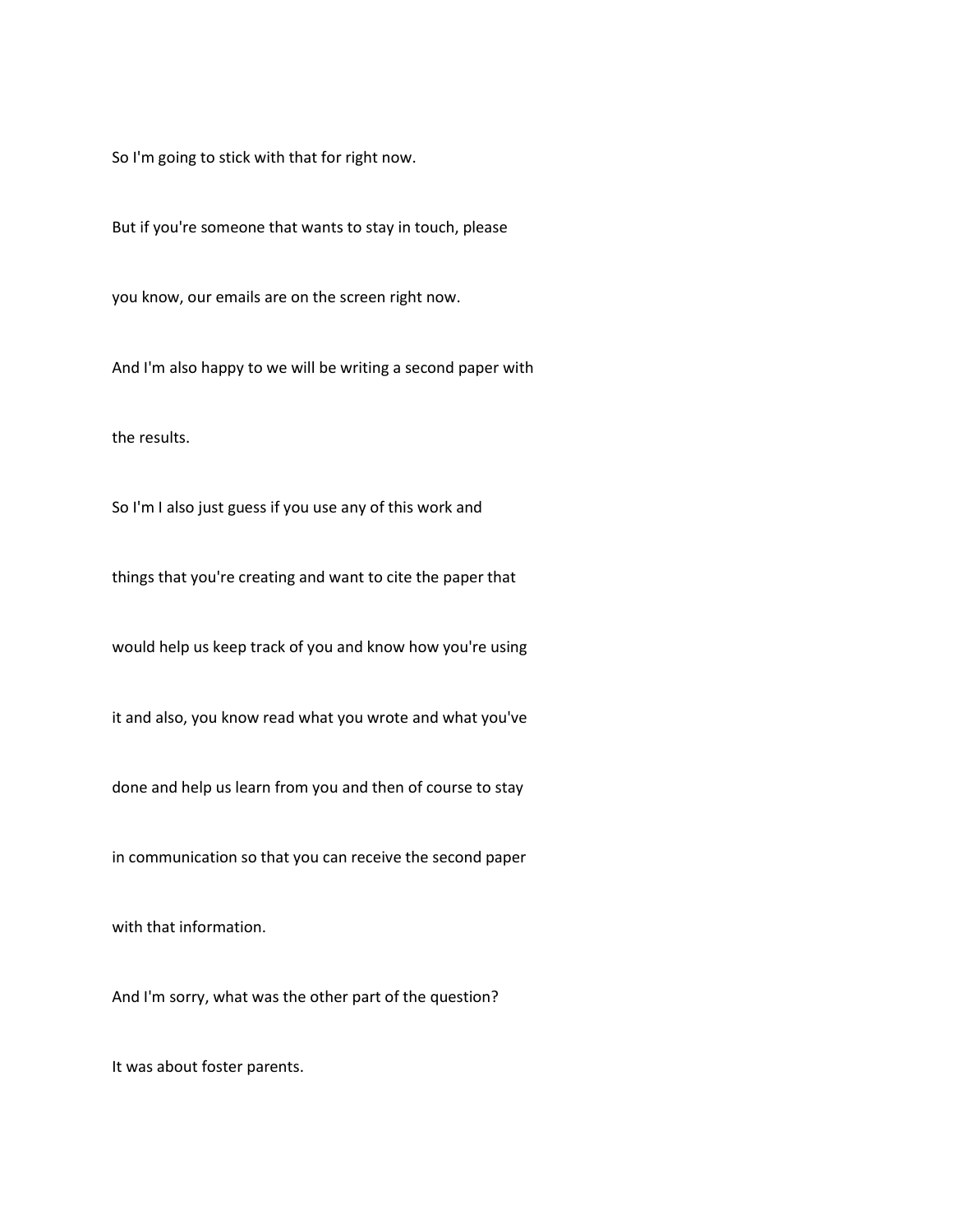Have you considered having foster care takers or parents

involved in visitation planning?

It has been discussed on the leadership team.

It's come up.

But it currently we do not but it has been discussed and

Heidi my understanding about that is that it's it's very

complicated because they're not very compliant a lot of billing

and Logistics.

Yes.

It's very complicated.

Yes, it's effective.

Yes.

Now excellent point it is and that's why I was like we have

it's been disgusting no on multiple occasions, but whether

it's very complex.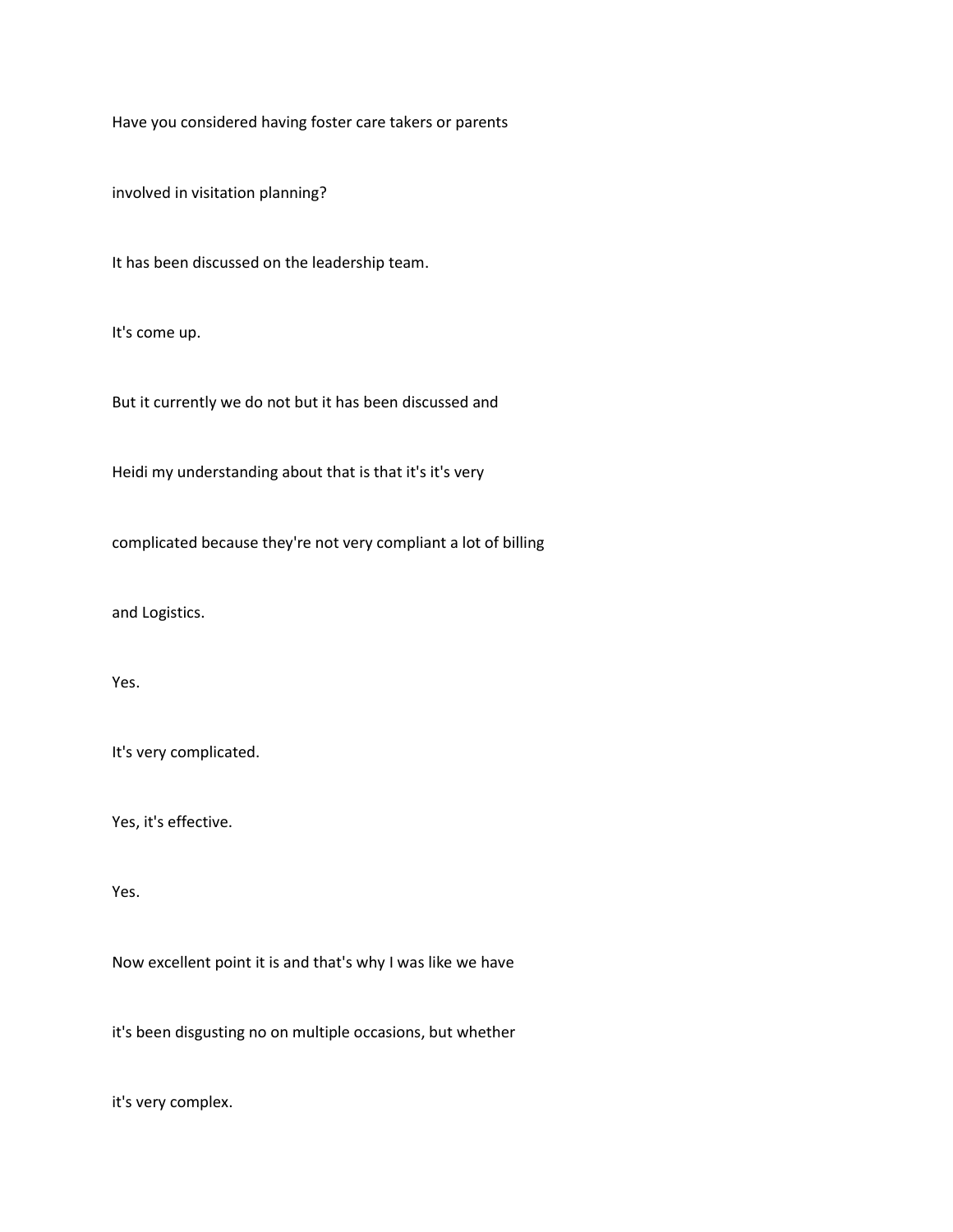Okay.

Thank you.

I'm looking at the clock.

It's 1128.

We are scheduled to go until 11:30 11:29 now, so maybe I

should transition to closing the webinar Valerie and Heidi

have offered their emails and they are on the screen now.

I want to remind you that the webinar is being recorded and

it will be posted on the course website relatively soon.

And then I would like to just give a very special.

Thank you to our presenters.

Dr.

Valerie Sharpe.

From UC Berkeley School of social welfare and Heidi Sims